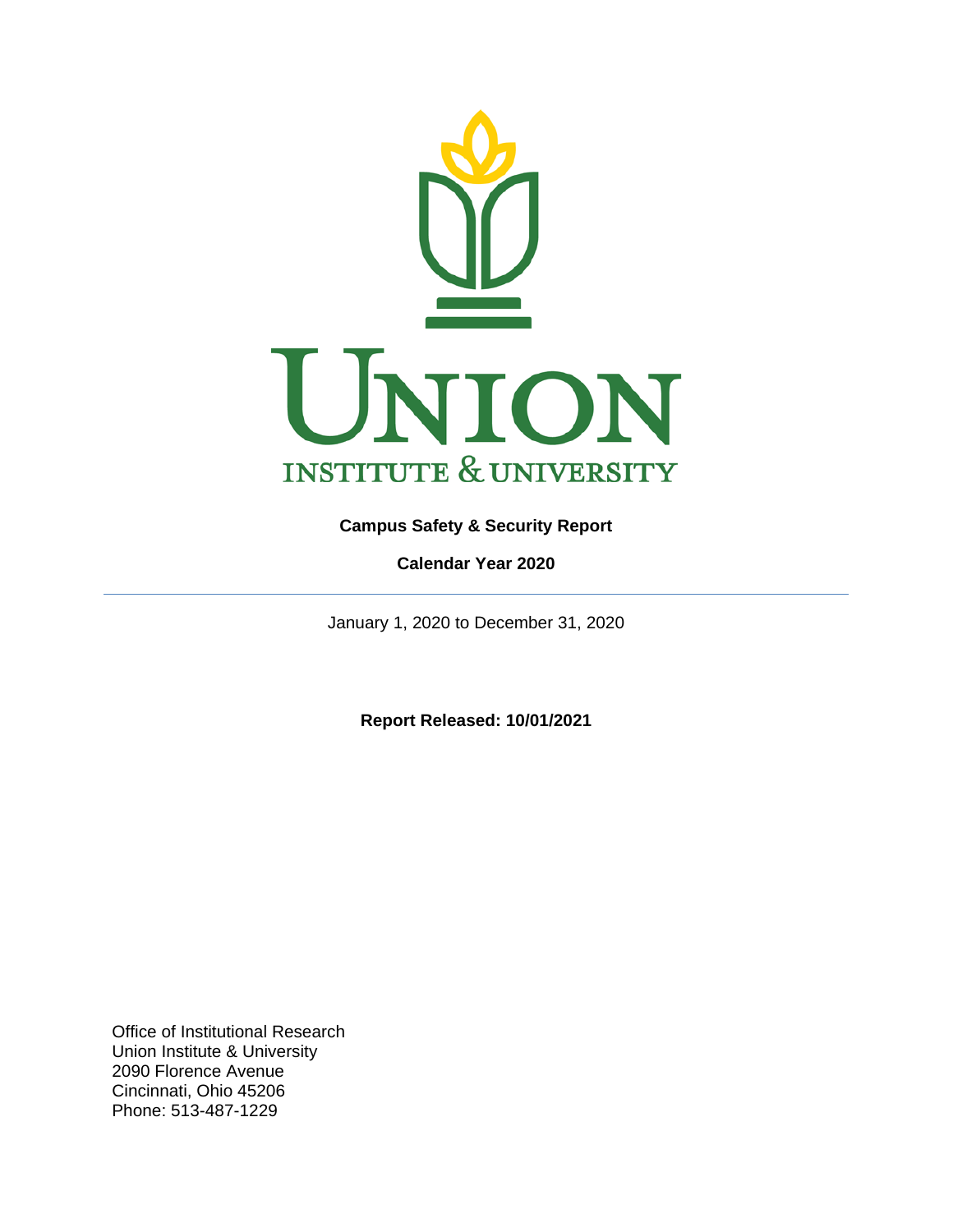# **Table of Contents**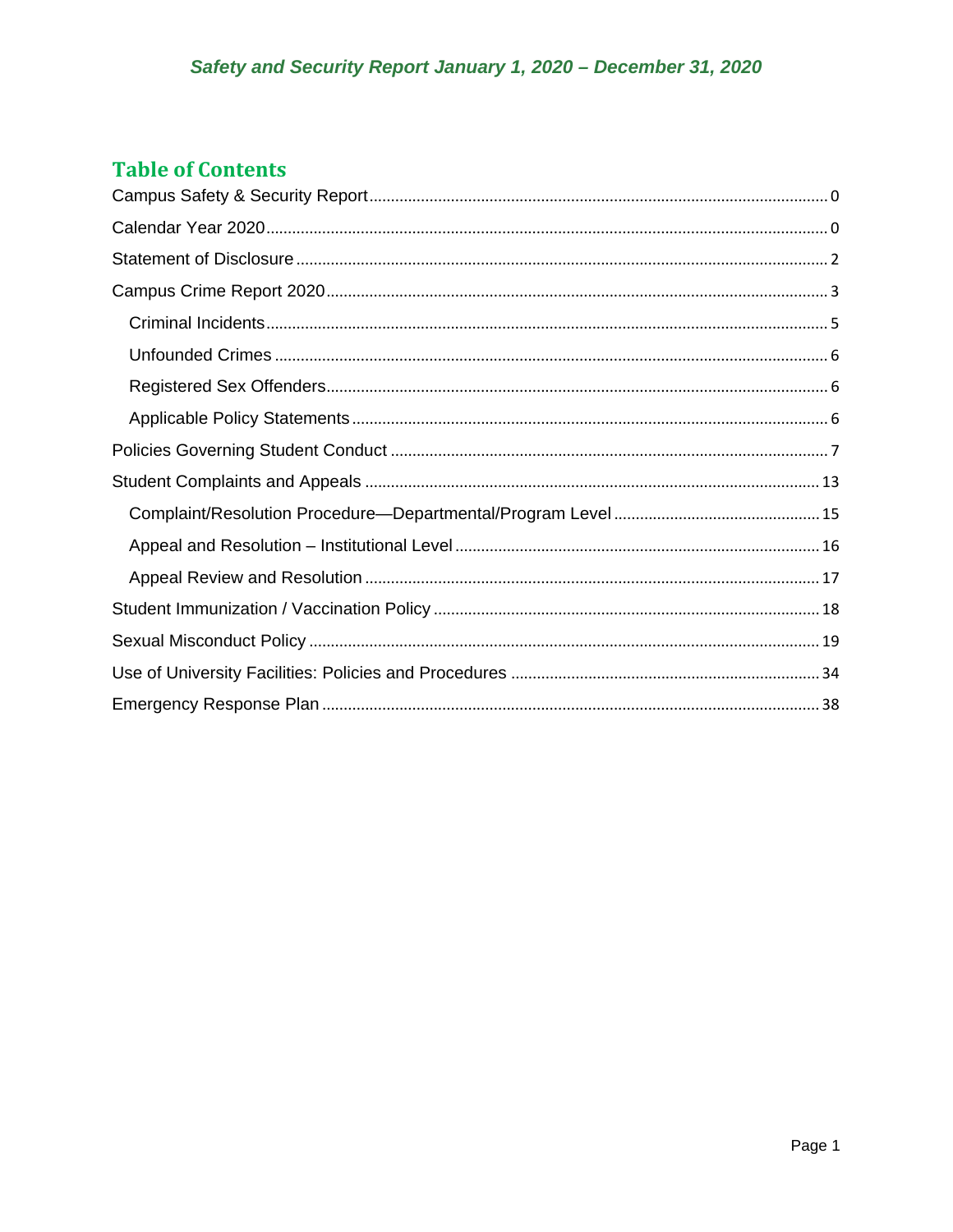## **Statement of Disclosure**

<span id="page-2-0"></span>The Jeanne Clery Disclosure of Campus Security Policy and Campus Crime Statistics Act, codified at 20 USC 1092(f) as part of the Higher Education Act of 1965, (known as the Clery Act) is a federal law that requires colleges and universities to provide information about specific types of crimes covered under the Clery Act occurring during the previous calendar year. The Office of Institutional Research prepares the Campus Safety & Security Report each September, using information provided by the university's centers of any Clery Act incidents reported to designated campus officials and/or local law enforcement agencies. The report can be found on the university's main web page. Print copies of the report may be obtained by contacting the Office of Institutional Research; prospective employees may request a copy of the report from the Human Resources department. Readers will see from the report that UI&U centers and surrounding areas are safe places to work, study, and visit—there were no or very few incidents in 2020 at university facilities.

Definitions used for this report:

- On-campus: On-campus incidents are those that occurred inside facilities leased by the university, hallways and other access areas to those facilities, and exterior areas immediately adjacent to those facilities, including parking lots serving the facility.
- Off-campus: Off-campus incidents are those that occurred at a non-campus location leased by/controlled by UI&U. For our purposes, this category includes: hotels where the cohort Ph.D. program holds its twice-yearly academic residency--covering only those areas rented by UI&U (e.g. meeting rooms, faculty and staff rooms, but not student's rooms). Incidents that may occur at Bachelor of Science off-campus course locations are not included because these facilities are not under UI&U control.
- Public property: As required by the federal regulations, the report also includes incidents occurring on public property surrounding UI&U centers: such as public sidewalks, streets, and other areas immediately adjacent to the centers.

This report is only as comprehensive as the information provided—it is important that students, faculty, staff, and visitors inform the university about any criminal incidents that have occurred. University policies on facilities' access and use, sexual assault, reporting criminal incidents, drug and alcohol use, and timely warnings to the university community (attached to this report), may also be found in the *University Catalog at [http://myunion.edu/academics/catalog;](http://myunion.edu/academics/catalog)* or (for policies specific to employees) on the university's employee intranet. University policies related to safety and security are reviewed regularly. Most of the policies attached to this report were reviewed in 2017-2020, as part of the university's efforts to maintain policy statements that are appropriately aligned with federal and state regulations.

If you have comments, questions, or concerns about this report, please direct them to:

Office of Institutional Research Union Institute & University 2090 Florence Avenue Cincinnati, Ohio 45206 513-487-1229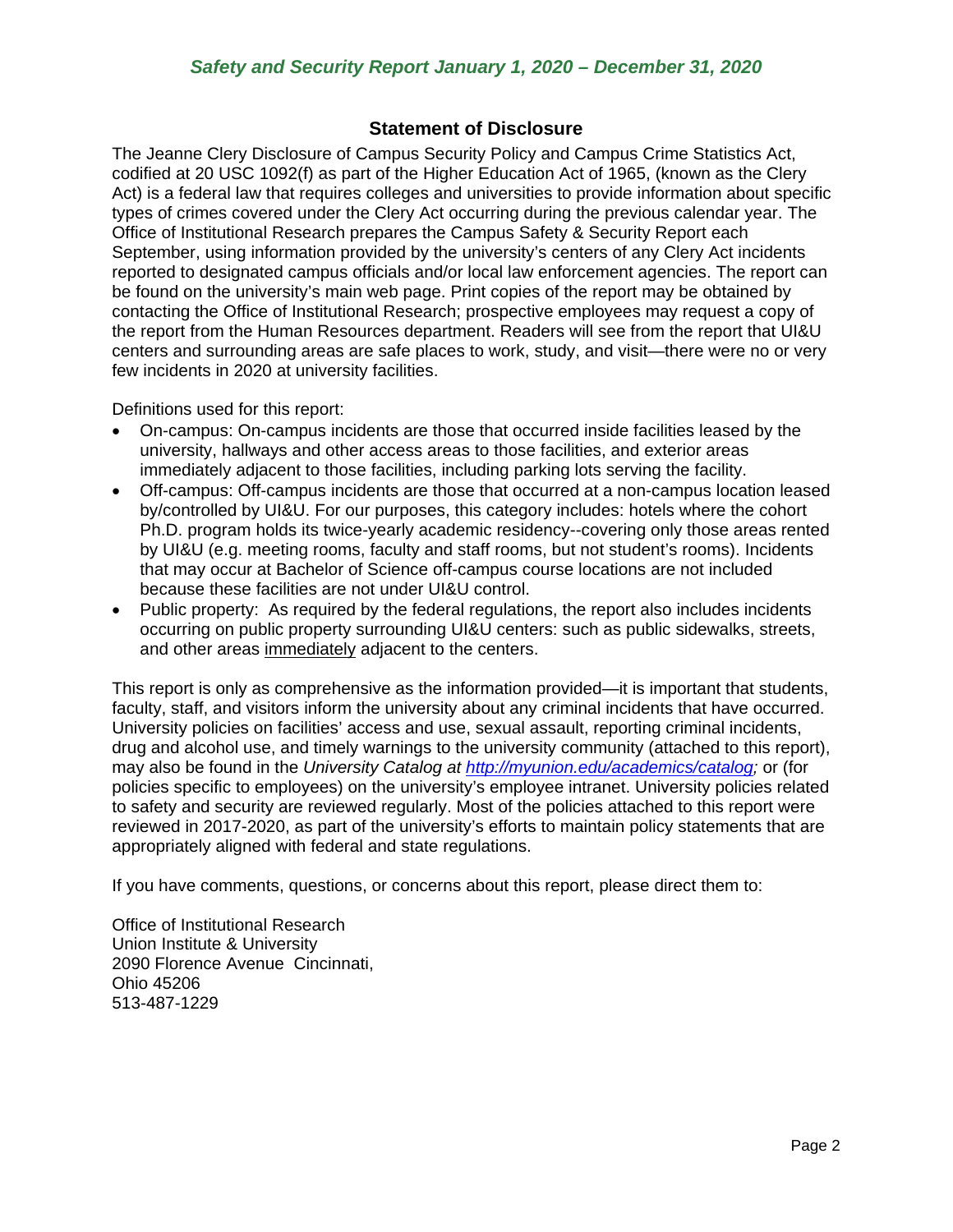## **Campus Crime Report 2020**

*Reporting Year: January 1, 2020 to December 31, 2020*

<span id="page-3-0"></span>Union Institute & University (UI&U) is committed to providing a safe, secure, and crime-free environment for students, employees, and visitors. The institution monitors and follows up on any reported crimes. Security awareness is important: students, faculty, and staff are encouraged to accept responsibility for their own safety and for the safety of other members of Union Institute & University's community. The tables below provide information about Clery Act criminal incidents reported as occurring at Union Institute & University locations in 2020 and in the two preceding years. As can be seen from the reports, UI&U provides its students, employees, and guests with a safe and secure environment in which to study and work.

Some background information that may be helpful:

- In July of 2021 UI&U officially moved its Cincinnati center (Headquarters) to 2090 Florence Avenue, Cincinnati, OH 45206. This move was less than 2.0 miles from the previous headquarters building located at 440 East McMillan Street, Cincinnati, OH 45206.
- All UI&U centers occupy leased space. University centers in Ohio, California, and Florida occupy facilities that house other tenants.
	- o The "New England center" was officially closed in January 2018, however all incidents relating to the New England center were included for reporting year 2018 report.
- Security personnel at Union Institute & University facilities are engaged by the owner of the facility in which the university leases space and do not have law enforcement authority. The university has no written agreements with local law enforcement agencies to provide campus security.
- Criminal incidents at off-campus locations (e.g. academic residencies at hotels) may be included in this report, but only if the incident involved a UI&U student, employee, or visitor participating in a UI&U event and if that event occurred at a location "controlled by" the university, such as an incident at a hotel or conference center during the course of an academic residency. Incidents occurring at off-campus course sites not controlled by the university (such as course sites at police stations) are not included in this report.

### **Liquor and Drug Law Violations and Illegal Weapons Possession Arrests by Local Police Agencies; Disciplinary Actions by the University**

| January 1, 2020 - December 31, 2020<br>Includes incidents on campus, off campus, and on public property surrounding UI&U<br>facilities |                |                                 |                |                               |                                      |                               |
|----------------------------------------------------------------------------------------------------------------------------------------|----------------|---------------------------------|----------------|-------------------------------|--------------------------------------|-------------------------------|
|                                                                                                                                        |                | Liquor Law<br><b>Violations</b> |                | <b>Drug Law Violations</b>    | <b>Illegal Weapons</b><br>Possession |                               |
|                                                                                                                                        | <b>Arrests</b> | <b>Disciplinary</b><br>Action   | <b>Arrests</b> | <b>Disciplinary</b><br>Action | <b>Arrests</b>                       | <b>Disciplinary</b><br>Action |
| Main Campus,<br>Cincinnati, OH                                                                                                         | 0              | 0                               | 0              | 0                             | 0                                    | O                             |
| Los Angeles Center,<br>CA                                                                                                              | 0              | $\Omega$                        | 0              | $\overline{0}$                | $\Omega$                             | $\Omega$                      |
| Hollywood, Florida                                                                                                                     |                | 0                               |                | 0                             |                                      | 0                             |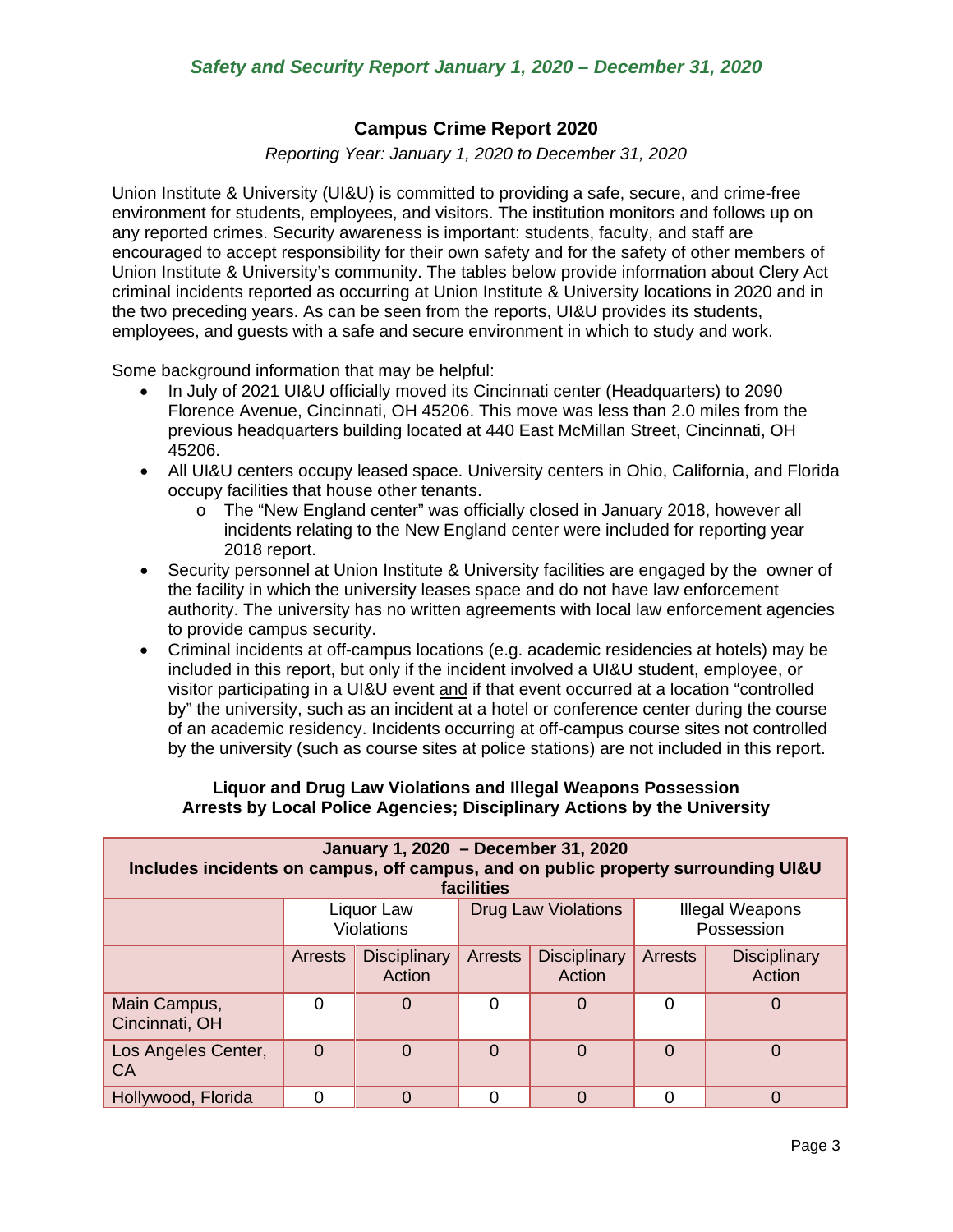| Center, FL<br>(formerly North<br>Miami Beach Center) |  |  |  |
|------------------------------------------------------|--|--|--|
| Sacramento Center,<br><b>CA</b>                      |  |  |  |

| January 1, 2019 - December 31, 2019<br>Includes incidents on campus, off campus, and on public property surrounding UI&U<br>facilities |                                                               |                               |          |                               |                |                               |
|----------------------------------------------------------------------------------------------------------------------------------------|---------------------------------------------------------------|-------------------------------|----------|-------------------------------|----------------|-------------------------------|
|                                                                                                                                        | <b>Drug Law Violations</b><br>Liquor Law<br><b>Violations</b> |                               |          |                               |                | Illegal Weapons<br>Possession |
|                                                                                                                                        | <b>Arrests</b>                                                | <b>Disciplinary</b><br>Action | Arrests  | <b>Disciplinary</b><br>Action | <b>Arrests</b> | <b>Disciplinary</b><br>Action |
| Main Campus, Cincinnati,<br><b>OH</b>                                                                                                  |                                                               | 0                             | 0        |                               | $\Omega$       |                               |
| Los Angeles Center, CA                                                                                                                 | $\Omega$                                                      | $\Omega$                      | $\Omega$ | $\Omega$                      | $\Omega$       | $\Omega$                      |
| Hollywood, Florida<br>Center, FL<br>(formerly North Miami<br><b>Beach Center)</b>                                                      |                                                               | 0                             | $\Omega$ | $\Omega$                      | $\Omega$       | $\Omega$                      |
| Sacramento Center, CA                                                                                                                  | $\Omega$                                                      | 0                             | 1        | $\Omega$                      | $\Omega$       | $\Omega$                      |

Notes: The reported Drug Law Violation occurred off campus. Police were called regarding a homeless camp at the location. A subject was contacted and found to be on probation and in possess of drug paraphernalia. Subject was arrested for possession of drug paraphernalia and probation violation.

| January 1, 2018 - December 31, 2018<br>Includes incidents on campus, off campus, and on public property surrounding UI&U<br>facilities |                |                                 |                            |                               |                                      |                               |
|----------------------------------------------------------------------------------------------------------------------------------------|----------------|---------------------------------|----------------------------|-------------------------------|--------------------------------------|-------------------------------|
|                                                                                                                                        |                | Liquor Law<br><b>Violations</b> | <b>Drug Law Violations</b> |                               | <b>Illegal Weapons</b><br>Possession |                               |
|                                                                                                                                        | <b>Arrests</b> | <b>Disciplinary</b><br>Action   | <b>Arrests</b>             | <b>Disciplinary</b><br>Action | <b>Arrests</b>                       | <b>Disciplinary</b><br>Action |
| Main Campus, Cincinnati,<br><b>OH</b>                                                                                                  | $\Omega$       |                                 | 0                          | O                             | $\Omega$                             |                               |
| Los Angeles Center, CA                                                                                                                 | $\Omega$       | $\Omega$                        | $\Omega$                   | $\Omega$                      | $\Omega$                             | $\Omega$                      |
| Hollywood, Florida Center,<br>FL<br>(formerly North Miami)<br><b>Beach Center)</b>                                                     | $\Omega$       | $\Omega$                        | $\Omega$                   | $\overline{0}$                | $\Omega$                             | O                             |
| Sacramento Center, CA                                                                                                                  | $\Omega$       | $\Omega$                        | $\Omega$                   | $\Omega$                      | $\Omega$                             | $\Omega$                      |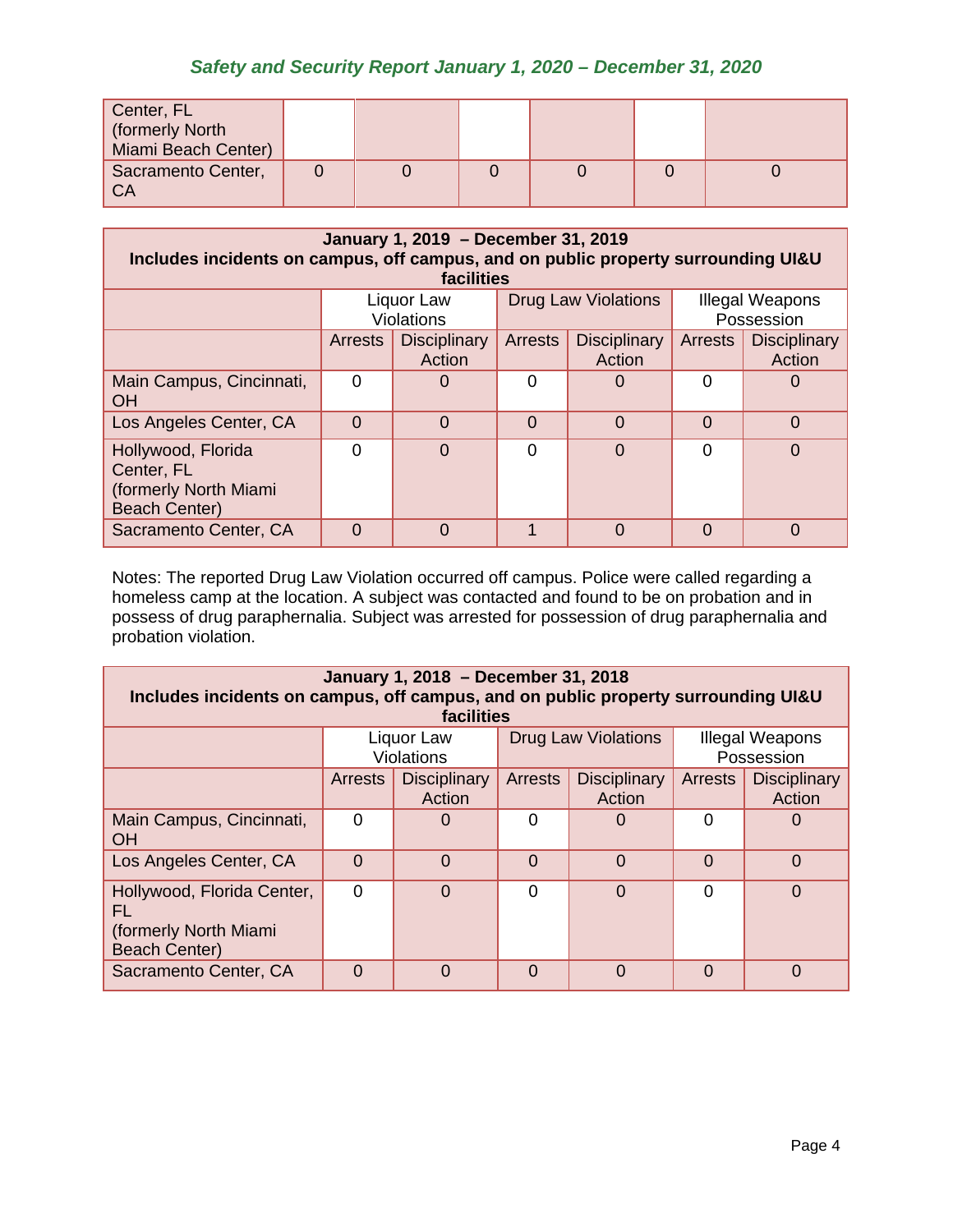### <span id="page-5-0"></span>*Criminal Incidents*

The criminal offenses reported in the following tables are listed using categories established by the Federal Bureau of Investigation's hierarchy of crimes<sup>1</sup> as established in the annual report of criminal incidents to the U.S. Department of Education. Reported Clery Act crimes occurring on public property immediately adjacent to a UI&U center and off-campus (i.e. at a university course location or university-sponsored event) are included in the data reported for the center to which the off-campus location is connected. Under the Violence Against Women Act, three types of Clery Act crimes—domestic violence, dating violence, and stalking—were added in the 2013 report year. None of the incidents reported in any of the three years covered by this report were identified as hate (bias-motivated) crimes. Brief descriptions of reported incidents are included.

| <b>Criminal Offenses at Union Institute &amp; University Locations</b><br>January 1, 2020 - December 31, 2020 |            |                                      |                |          |
|---------------------------------------------------------------------------------------------------------------|------------|--------------------------------------|----------------|----------|
|                                                                                                               | Cincinnati | Los Angeles<br>Florida<br>Sacramento |                |          |
|                                                                                                               | Campus     | Center                               | Center         | Center   |
| <b>Murder and Non-</b>                                                                                        |            |                                      | O              | Ü        |
| negligent homicide                                                                                            |            |                                      |                |          |
| Negligent manslaughter                                                                                        | 0          | $\Omega$                             | $\Omega$       | $\Omega$ |
| Forcible sex offenses                                                                                         | $\Omega$   | ი                                    | $\Omega$       | 0        |
| Domestic violence                                                                                             | 0          | 0                                    | $\Omega$       | 0        |
| Dating violence                                                                                               | 0          | ი                                    | $\Omega$       | 0        |
| <b>Stalking</b>                                                                                               | 0          |                                      | $\overline{0}$ | 0        |
| Non-forcible sex offenses                                                                                     | 0          |                                      | $\Omega$       | 0        |
| Robbery or Theft                                                                                              | 0          | 0                                    | $\Omega$       | $\Omega$ |
| <b>Aggravated Assault</b>                                                                                     | 0          | ი                                    | $\Omega$       | 0        |
| <b>Burglary</b>                                                                                               | 0          | ი                                    | $\Omega$       | 0        |
| <b>Motor Vehicle Theft</b>                                                                                    | 0          | 0                                    | $\Omega$       | $\Omega$ |
| Arson                                                                                                         | ი          | 0                                    | $\Omega$       | 0        |

Notes: No incidents occurring in 2020 were categorized as hate crimes.

| <b>Criminal Offenses at Union Institute &amp; University Locations</b><br>January 1, 2019 - December 31, 2019 |            |             |          |            |  |
|---------------------------------------------------------------------------------------------------------------|------------|-------------|----------|------------|--|
|                                                                                                               | Cincinnati | Los Angeles | Florida  | Sacramento |  |
|                                                                                                               | Campus     | Center      | Center   | Center     |  |
| <b>Murder and Non-</b>                                                                                        |            |             | 0        | 0          |  |
| negligent homicide                                                                                            |            |             |          |            |  |
| Negligent manslaughter                                                                                        | 0          | $\Omega$    | $\Omega$ | $\Omega$   |  |
| Forcible sex offenses                                                                                         | 0          |             | $\Omega$ | $\Omega$   |  |
| Domestic violence                                                                                             | ი          | 0           | 0        | 0          |  |
| Dating violence                                                                                               | 0          |             | $\Omega$ | $\Omega$   |  |
| <b>Stalking</b>                                                                                               | ი          | 0           | $\Omega$ | $\Omega$   |  |
| Non-forcible sex offenses                                                                                     | 0          |             | $\Omega$ | 0          |  |
| Robbery or Theft                                                                                              | ი          |             | 0        | $\Omega$   |  |
| <b>Aggravated Assault</b>                                                                                     | 0          | 0           | $\Omega$ | $\Omega$   |  |
| <b>Burglary</b>                                                                                               | 0          |             | $\Omega$ | $\Omega$   |  |
| <b>Motor Vehicle Theft</b>                                                                                    | 0          |             | $\Omega$ | 0          |  |

<span id="page-5-1"></span><sup>1</sup> Contact the Office of Institutional Research for definitions. As noted, this report covers only those crimes delineated in the Clery Act—it does not include all possible types of criminal incidents.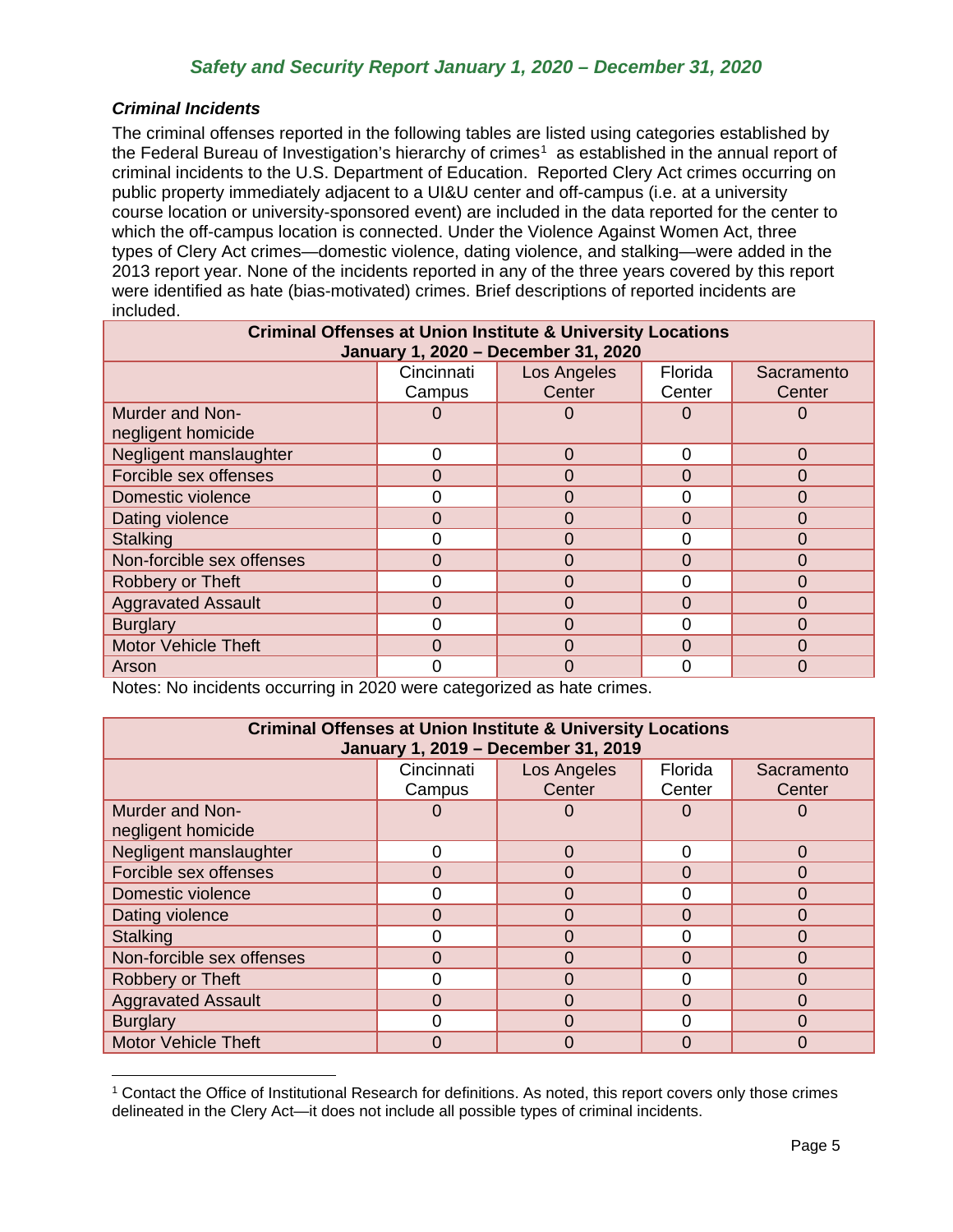| .<br>$\sim$<br>110011 |  |  |  |  |
|-----------------------|--|--|--|--|
|-----------------------|--|--|--|--|

Notes: No incidents occurring in 2019 were categorized as hate crimes.

| <b>Criminal Offenses at Union Institute &amp; University Locations</b><br>January 1, 2018 - December 31, 2018 |                |                   |          |            |
|---------------------------------------------------------------------------------------------------------------|----------------|-------------------|----------|------------|
|                                                                                                               | Cincinnati     | Los               | Florida  | Sacramento |
|                                                                                                               | Campus         | Angeles<br>Center | Center   | Center     |
| Murder and Non-                                                                                               | $\overline{0}$ |                   | $\Omega$ | $\Omega$   |
| negligent homicide                                                                                            |                |                   |          |            |
| Negligent manslaughter                                                                                        | 0              | $\Omega$          | 0        | $\Omega$   |
| Forcible sex offenses                                                                                         | 0              | 0                 | 0        | $\Omega$   |
| Domestic violence                                                                                             | 0              | 0                 | 0        | $\Omega$   |
| Dating violence                                                                                               | $\overline{0}$ | 0                 | $\Omega$ | 0          |
| <b>Stalking</b>                                                                                               | 0              | 0                 | 0        | 0          |
| Non-forcible sex offenses                                                                                     | 0              | 0                 | $\Omega$ | 0          |
| Robbery or Theft                                                                                              | 0              | $\Omega$          | $\Omega$ | 0          |
| <b>Aggravated Assault</b>                                                                                     | 0              | $\Omega$          | 0        | $\Omega$   |
| <b>Burglary</b>                                                                                               | $\overline{0}$ | $\Omega$          | $\Omega$ | $\Omega$   |
| <b>Motor Vehicle Theft</b>                                                                                    | 0              | $\Omega$          | $\Omega$ | $\Omega$   |
| Arson                                                                                                         | 0              | 0                 | 0        | $\Omega$   |

Notes: No incidents occurring in 2018 were categorized as hate crimes.

## <span id="page-6-0"></span>*Unfounded Crimes*

If a reported crime is investigated by law enforcement authorities and found to be false or baseless, the crime is "unfounded". Only sworn or commissioned law enforcement personnel may categorize a crime as "unfounded." There were no crimes occurring in 2020 or in previous years at any Union Institute & University center, off-campus venue, or public property adjacent to any center that were determined to be false or baseless following investigation by law enforcement authorities.

## <span id="page-6-1"></span>*Registered Sex Offenders*

Federal standards require that the university advise the campus community of where law enforcement agency information provided by a State under section 170101(j) of the Violent Crime Control and Law Enforcement Act of 1994 (42 U.S.C. 14071(j)), concerning registered sex offenders may be obtained: this information may be obtained through this website: <http://www.familywatchdog.us/default.asp>

## <span id="page-6-2"></span>*Applicable Policy Statements*

As required for Clery Act reporting, Union Institute & University policy statements specifically relevant to student and employee safety are incorporated in this report. These policy statements are cited in full below and are available in the *University Catalog* at [http://myunion.edu/academics/catalog/.](http://myunion.edu/academics/catalog/)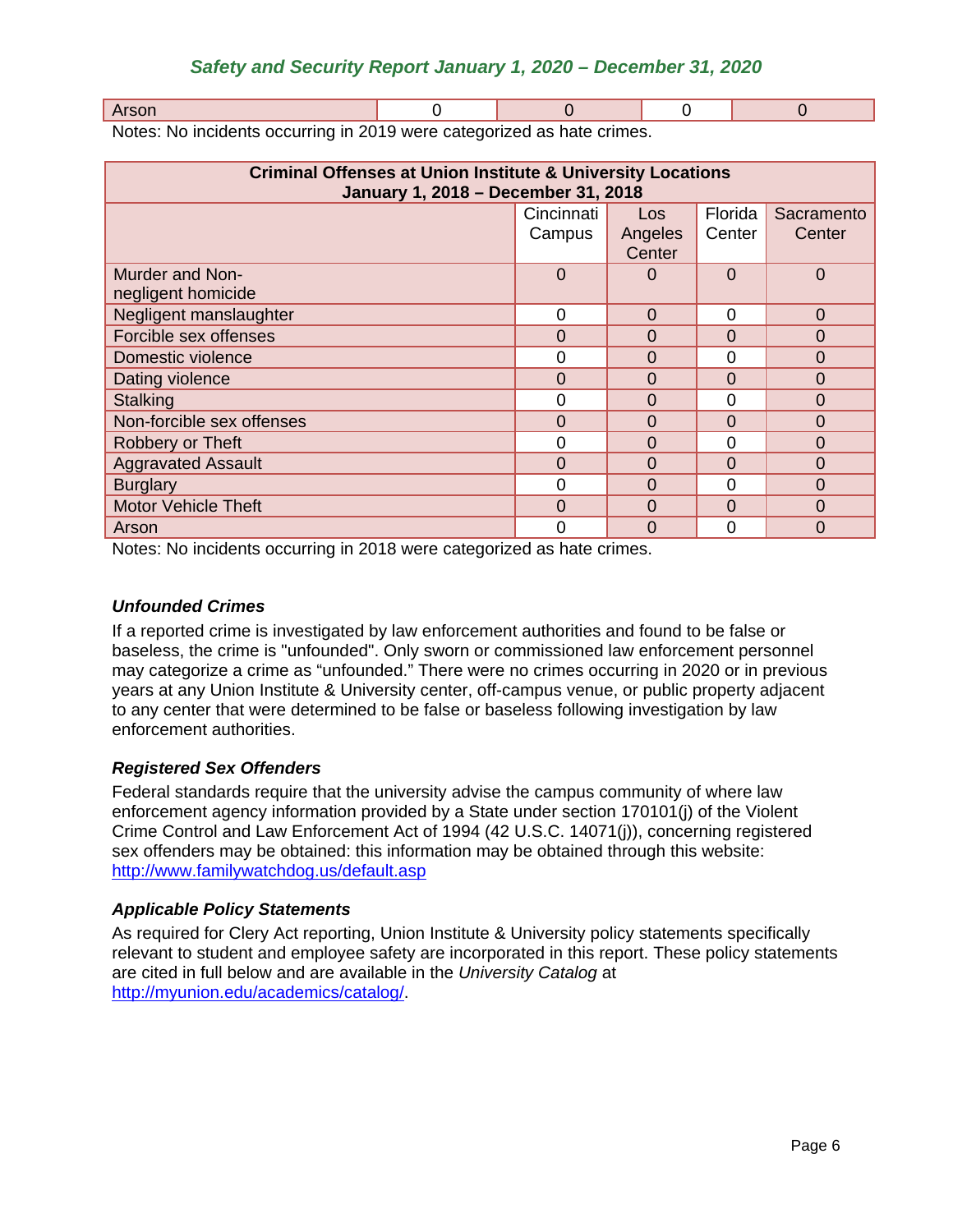### **INSTITUTIONAL AND ACADEMIC POLICIES**

### **Policies Governing Student Conduct**

Effective July 1, 2015

### <span id="page-7-0"></span>**Contextual Framework for Student Conduct at Union Institute & University**

This contextual framework for student conduct is derived from Union Institute & University's mission, vision, and values. Not only is it meant to provide general expectations of students, it also is the foundation for a number of specific institutional policies and procedures governing student behavior and interactions.

An education at Union Institute & University (UI&U) is based on the concept of a mutually beneficial learning community. Disregard or contempt for this concept can be found at the root of academic offenses (such as plagiarism, forgery, intellectual dishonesty, or falsification of records), socially disruptive and destructive behaviors (such as discriminatory or harassing conduct), and criminal acts (such as assault, destruction of property, theft, or hate crimes).

In a strong learning community, conduct that allows others to pursue studies unimpeded by disrespectful or disruptive personal behavior is essential. Differing viewpoints may not be permitted to interfere with learning or the advancement of scholarship. The basic principle of the UI&U learning community is respect for the individual. Members of the UI&U learning community are expected to treat one another with positive regard and without denigration. The ultimate goal is to learn from one another while acknowledging any differences that may arise.

Freedom in research and publication of results are also characteristics of a strong learning community, as long as the dignity, health, privacy, and other rights of human and animal subjects are protected, and university and program policies are followed.

A strong learning community, characterized by individual respect, carries with it the following rights, responsibilities, and challenges.

Students, as members of the UI&U learning community, have the right to be:

- Treated fairly, justly, respectfully, equitably, and professionally.
- Acknowledged for their ideas, creations, and expressions.
- A participant in a learning and working environment that is free of discriminatory or harassing behavior.

Students, as members of the UI&U learning community, have the responsibility to:

- Contribute to an environment in which there is freedom to learn.
- Develop the capacity for truth and exercise their rights to free inquiry and free speech in a reasonable manner.
- Respect the cultural, intellectual, and personal differences of others.
- Acknowledge properly the intellectual or artistic work of others.
- Refrain from harassing or discriminatory behavior.
- Protect the rights of human subjects used in research.
- Avoid conflicts of interest or relationships that might compromise the educational process.

Students, as members of the UI&U learning community, are challenged to:

- Learn from one another's differences.
- Respect all persons in the UI&U learning community.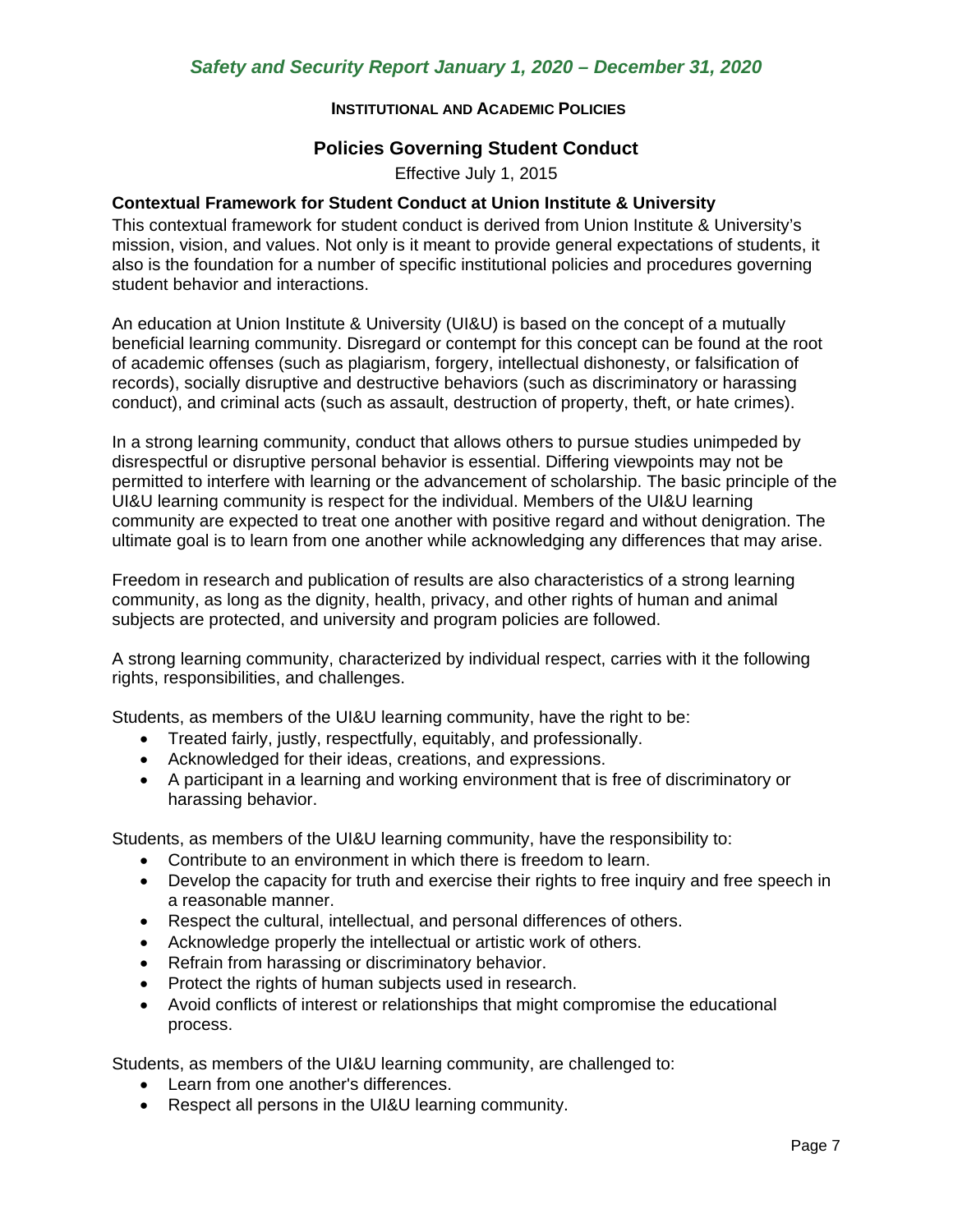- Treat conflict as an opportunity for growth and learning.
- Refrain from spreading rumor, slander, or misinformation.

### **University Response to Serious Student Misconduct**

Union Institute & University has the right and the responsibility to act immediately when an individual's behavior or actions are illegal and/or create a situation that places the student or any other individual at risk, and/or is disruptive and harmful to the learning environment, regardless of whether those behaviors or actions are specifically prohibited by other university policies. (See below for examples of disruptive or harmful behaviors.)

When the university (or its responsible representative) believes that a student's conduct is sufficiently disruptive or dangerous, the university may suspend normal disciplinary procedures by temporarily removing a student (physically, if the student is on campus or participating in an off-campus activity; and/or blocking student access to online learning systems). An immediate response is called for in, but not limited to, cases of student behavior that is threatening to self or others and behavior that disrupts the learning environment or university facilities.

- A UI&U instructor and/or administrator has the right and the responsibility to remove a student or other participant from a course, seminar, or other university-sponsored learning activity, whether in-person or online, if that person's behavior becomes disruptive or poses a danger to others.
- The university has the right and the responsibility to take disciplinary measures in response to student misconduct, independent of any action that might or might not be taken by law enforcement.
- Any UI&U student or employee has the right and the responsibility to contact university authorities or local law enforcement in the event of illegal behavior occurring on university property and/or during university-sponsored activities occurring off campus. (See policy below: Crimes Covered Under the Clery Act.) Any incident involving emergency or threatening situations requires calling 911 and the possible issuance of emergency notifications and/or timely warnings.

Following removal, the student may seek reinstatement in accordance with the applicable university policy.

### **Readmission After Dismissal for Unsatisfactory Academic Progress or Conduct**

A student dismissed from the university due to unsatisfactory academic progress may not enroll in any UI&U program or courses for a period of one year. Students who want to return to the university must reapply and be accepted after a program director's or program chair's review on a case-by-case basis.

A student dismissed for reasons of poor conduct has the right to review and appeal this decision as outlined by the applicable university policy. Ordinarily such dismissal is permanent; however, the program director, dean, or program chair will review requests for readmission on a case-bycase basis.

### **Crimes Covered Under the Clery Act**

The Jeanne Clery Disclosure of Campus Security Policy and Campus Crime Statistics Act, codified at 20 USC 1092(f) as part of the Higher Education Act of 1965, is a federal law that requires colleges and universities to provide information about campus crime statistics and security policies for the previous full calendar year.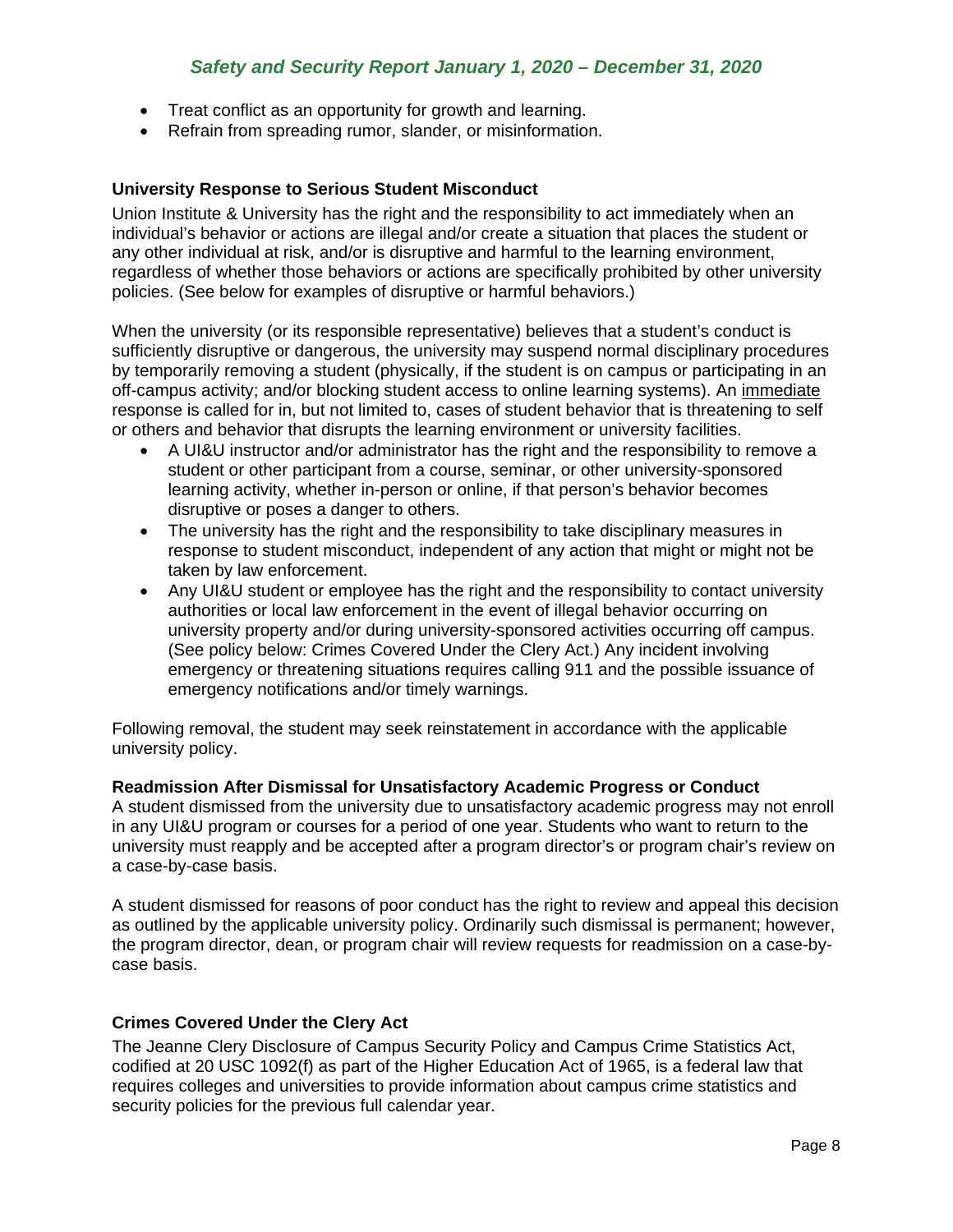The following are offenses/crimes as defined by the Clery Act. Violations must be reported to university officials and possibly to local law enforcement and must be included in the university's annual security report:

- Drug law violations. *Drug laws vary by state. Generally speaking, use of any illegal drug, misuse of legally prescribed drugs, and use of illegally obtained prescription drugs must be reported. Sale, transfer or possession of controlled substances must be reported.*
- Liquor law violations. *Liquor laws vary by state. Generally speaking, sale, transfer or possession of alcohol must be reported, unless served by the university at a universitysponsored event.*
- Illegal weapons possession. *The definition of illegal weapons and illegal weapon possession varies by state. Generally speaking, possession of a weapon at a university*  facility or at a university-sponsored event off-campus must be reported. Weapons are *not permitted on any university property, with the exception of students and instructors who are sworn law enforcement officers and are required to carry a weapon when off duty.*
- Murder and non-negligent homicide. *The willful and non-negligent killing of one human being by another must be reported.*
- Negligent manslaughter. *The killing of another person through gross negligence must be reported.*
- Forcible sex offenses. *Any sexual act directed against another person, forcibly and/or against that person's will; or not forcibly or against the person's will where the victim is incapable of giving consent must be reported (includes forcible rape, forcible sodomy, forcible sexual assault with an object, and forcible fondling).*
- Non-forcible sex offenses. *Unlawful, non-forcible sexual intercourse must be reported (includes statutory rape and incest).*
- Robbery. *Taking or attempting to take anything of value from the care, custody, or control of a person or persons by force or threat of force or violence and/or by putting the victim in fear must be reported.*
- Aggravated assault. *Any unlawful attack by one person upon another for the purpose of inflicting severe or aggravated bodily injury must be reported. Aggravated assault may be accompanied by the use of a weapon or by means likely to produce death or great bodily harm.*
- Burglary. *Unlawful entry of a structure to commit a felony or a theft must be reported.*
- Motor vehicle theft. *The theft or attempted theft of a motor vehicle must be reported (does not include thefts from autos).*
- Arson. W*illful or malicious burning or attempt to burn, with or without intent to defraud, a dwelling house, public building, motor vehicle or aircraft, personal property of another, etc. must be reported.*
- Hate crimes. *Any of the above offenses and any incidents of larceny, theft, simple assault, intimidation or destruction, damage, vandalism of property that were motivated by bias.*

In 2013, federal reporting requirements were expanded to include crimes prohibited in the Violence Against Women Act of 1994 (reauthorized in 2013). The Act's coverage extends to male as well as female victims. Crimes that must be reported under the Violence Against Women Act are:

• Domestic violence. *Felony or misdemeanor crimes of violence committed by a current or former spouse of the victim, by a person with whom the victim shares a child in common, by a person who is cohabitating with or has cohabitated with the victim as a spouse, by a*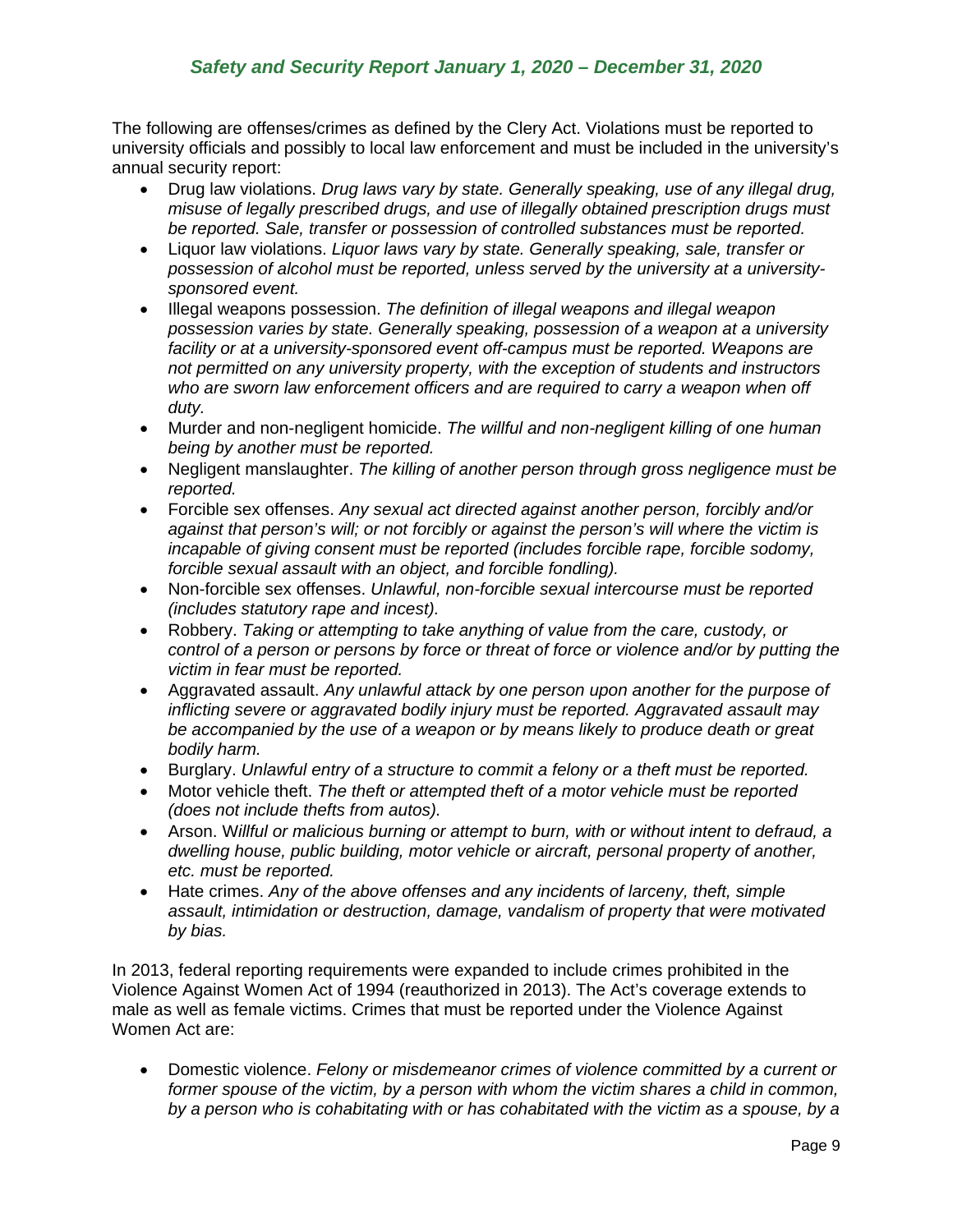*person similarly situated to a spouse of the victim under the domestic or family violence laws of the jurisdiction receiving grant monies, or by any other person against an adult or youth victim who is protected from that person's acts under the domestic or family violence laws of the jurisdiction.*

- Dating violence. *Violence committed by a person who is or has been in a social relationship of a romantic or intimate nature with the victim*.
- Stalking. *Engaging in a course of conduct directed at a specific person that would cause a reasonable person to fear for their safety or the safety of others or suffer substantial emotional distress.*
- Sexual Assault. An offense that meets the definition of rape, fondling, incest or statutory rape as used in the Federal Bureau of Investigations Uniform Crime Reporting Program.

The behaviors delineated under the Violence Against Women Act are covered by this policy only if they involve a Union Institute & University student (as victim or perpetrator) and if they occur within the context of the educational process. For example, the policy does not apply if:

- An incident of domestic violence occurs in a student's home.
- Dating violence does not involve another member of the UI&U community.
- Stalking behavior (in-person and/or cyberstalking) occurs outside the context of UI&U activities, does not involve another member of the UI&U community, and/or does not involve use of university-supplied technology, such as cyberstalking using the student's "myunion" email.

While it is impossible to anticipate every possible type of disruptive behavior, Union Institute & University has developed the following institutional policies and procedures covering specific types of student behavior:[2](#page-10-0)

- Academic Integrity Policy. This policy covers issues of plagiarism and cheating, personal relationships between students and instructors, delineating procedures to be followed when violations of academic integrity occur.
- Americans with Disabilities Act (ADA) policies and procedures, including a complaint process.
- Email Use Policy.
- Family Educational Rights and Privacy Act.
- Institutional Review Board Policies and procedures. This policy covers issues related to research with human subjects.
- Intellectual Property Policy.
- Sexual Misconduct Policy.
- Student Complaints and Appeals Policy and Procedure. This policy applies to student complaints and appeals not specifically covered by other policies and includes procedures for filing informal and formal complaints.
- Student Use of Alcohol and Controlled Substances.
- Tampering with Educational Records.
- Technology Resources Acceptable Use Policy.
- Use of University Facilities Policies and Procedures. This policy incorporates a range of behaviors considered by the university to be inappropriate and/or illegal when occurring at university facilities and at off-campus university-sponsored events.

<span id="page-10-0"></span><sup>&</sup>lt;sup>2</sup> Institutional policies listed may be revised or added to at any time and may be supplemented by program-specific policies.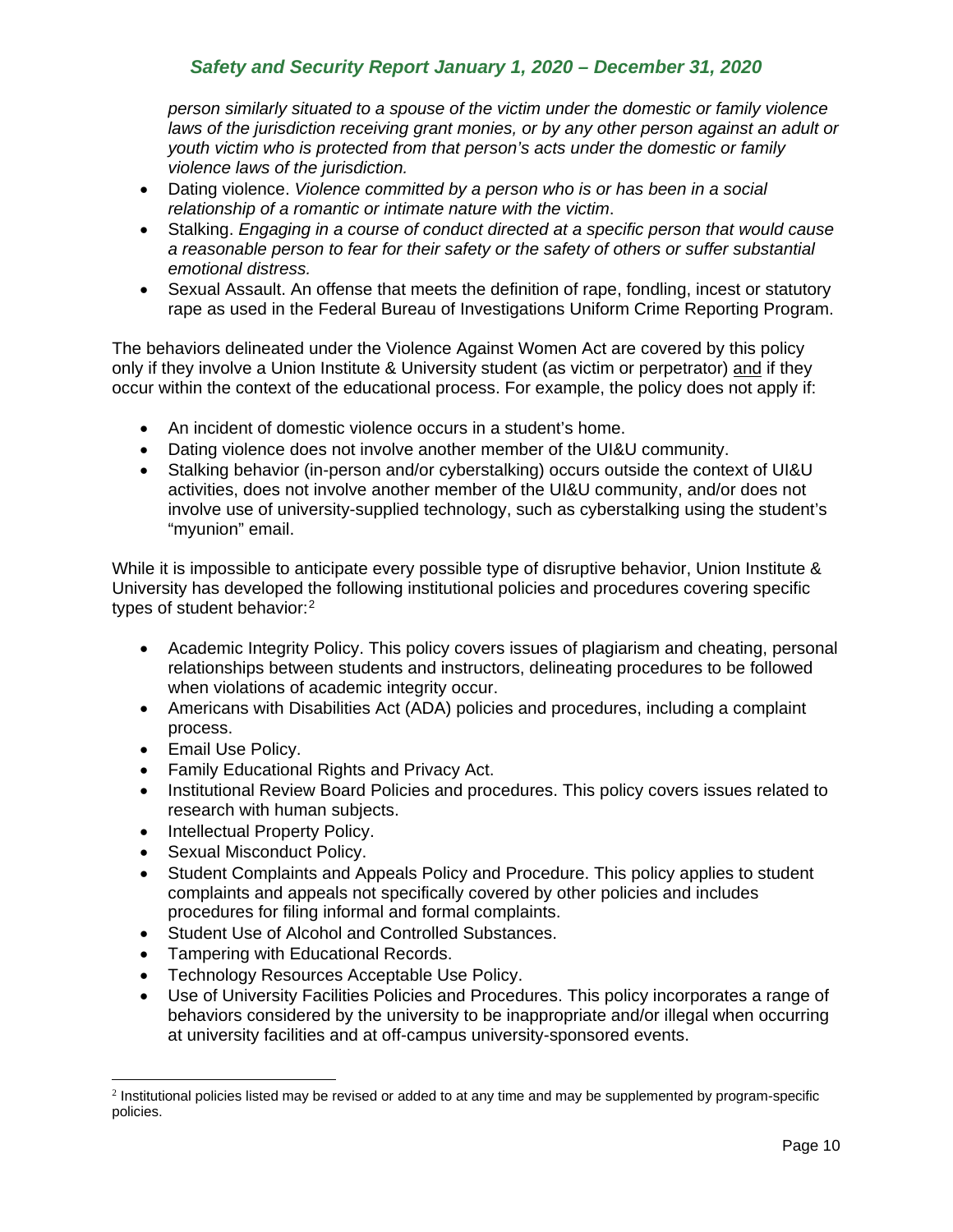### **Alcohol and Drug Abuse Prevention Program**

Effective August 31, 2009

On August 16, 1990, the Department of Education issued the final regulations implementing amendments to the Drug-Free Schools and Communities Act enacted on December 12, 1989, in the Federal Register. The goal of the amendments is to require each institution of higher education to certify that it has adopted and implemented a program to prevent the unlawful possession, use, or distribution of illicit drugs and alcohol by students and employees. Note that no distinction is made in the act between full-time and part-time or permanent and temporary students or employees. Under these amendments, each institution of higher education must have a drug and alcohol abuse prevention program including annual distribution of a report to every employee and to any student taking one or more classes for any type of academic credit (except continuing education units). The report is required to include:

- Standards of conduct that clearly prohibit, at a minimum, the unlawful possession, use, or distribution of illicit drugs and alcohol by students and employees on an institution's property or as part of any of its activities.
- A description of the applicable legal sanctions under local, state, or federal law for the unlawful possession, use, or distribution of illicit drugs and alcohol.
- A description of the health risks associated with the use of illicit drugs and the abuse of alcohol.
- A description of any drug or alcohol counseling, treatment, rehabilitation, or re-entry programs that are available to employees or students.
- A clear statement that the institution will impose disciplinary sanctions on students and employees (consistent with local, state, and federal laws) for violations of published standards of conduct and a description of those sanctions, up to and including expulsion or termination of employment.

## **Policy on Student Use of Alcohol and Controlled Substances**

*This policy statement is specific to Union Institute & University students. It has been adapted from the policy for employees as published on the university's employee intranet under human resources policies.*

The use, sale, transfer, or possession of alcohol or controlled substances by students creates a potential for harm and is not permitted on Union Institute & University (UI&U) property or at any university-sponsored learning activity or events, except as specifically authorized by this policy.

UI&U encourages students who have problems with alcohol or use of controlled substances to make use of available internal and external resources to help control or resolve their problems. UI&U supports rehabilitative efforts and will assist if requested to do so.

If a student has a medical condition or a substance addiction and has reason to believe the condition may impair attendance or performance, they are expected to notify their student success coach, program chair or dean. However, students should be aware that providing information about a medical condition or substance addiction for the first time during a disciplinary proceeding will not negate the disciplinary action from continuing.

UI&U may assist individuals who have violated this policy through referral to a rehabilitation program but is under no obligation to do so beyond the information provided in the statement on drug and alcohol abuse prevention.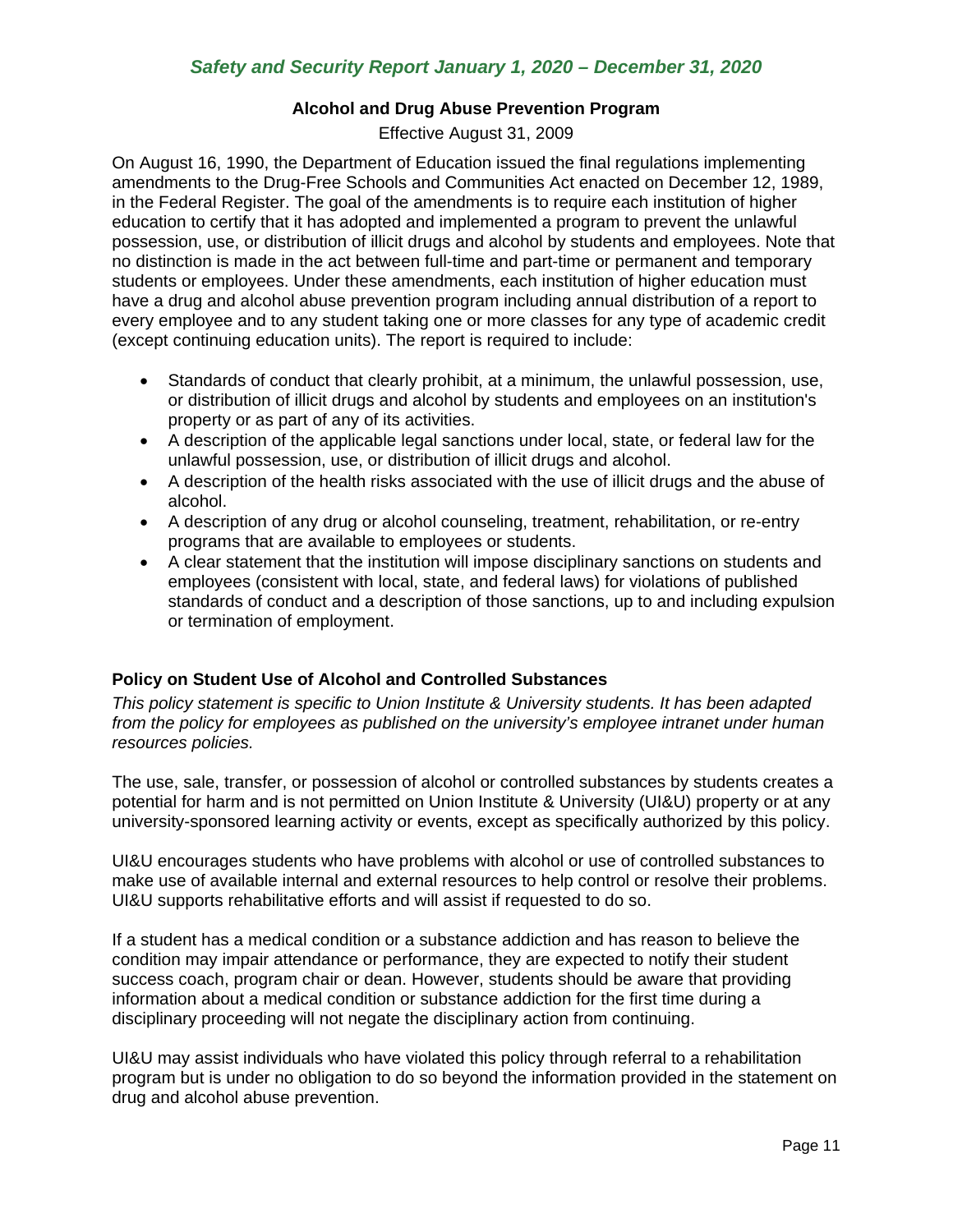If the student's use of a controlled substance is related to a condition that qualifies as a disability under the Americans with Disabilities Act (ADA), they may also apply for accommodation to the university's ADA compliance officer, in accordance with published procedures. Requests for ADA accommodation and/or rehabilitation assistance do not preclude any disciplinary action for violations of this or any other university policy.

## **Standards and Consequences**

- UI&U permits the legal use of medication or drugs prescribed by a licensed practitioner or purchased over-the-counter provided that such usage does not endanger the safety of others. Students who are legally taking medications that may impair performance are expected to inform their student success coach, program director, dean, or executive director.
- Alcohol may occasionally be served at university-sponsored events held at university centers or locations outside the university. Students and/or employees may consume alcohol in moderation at such events; individuals whose behavior is impaired due to alcohol consumption may be required to leave the event and/or be subject to disciplinary action.
- The illegal use, sale, transfer, or possession of controlled substances or alcohol by a student or employee during a university-sponsored learning activity or on university property is forbidden. Such activity is grounds for dismissal.

## **Definitions**

*Controlled Substance:* Any narcotic, drug, or drug-like substance for which the sale, use, or possession is either unlawful or is being utilized outside of prescribed medical treatment. Controlled substances include, but are not limited to, marijuana, amphetamines, opiates, phencyclidine (PCP), and cocaine, as well as any drug not approved for medical use by the U.S. Drug Enforcement Administration or the U.S. Food and Drug Administration.

**Illegal Use:** Illegal use includes use of any illegal drug, misuse of legally prescribed drugs, and use of illegally obtained prescription drugs.

*Legal Drugs:* A legally prescribed drug means that an individual has a prescription or other written approval from a physician for the use of a drug in the course of medical treatment. It must include the patient's name, the name of the substance, quantity/amount to be taken, and the period of authorization.

*Moderation:* When referring to consumption of alcohol at university sponsored events, moderation is defined not by the quantity of alcohol consumed but by resulting behavior.

<span id="page-12-0"></span>*University Property:* Any university owned, leased, or rented building, grounds, office, classroom, or other facility. Includes off-campus course and degree sites and off-campus facilities, such as hotel and conference center space used by the university for learning activities.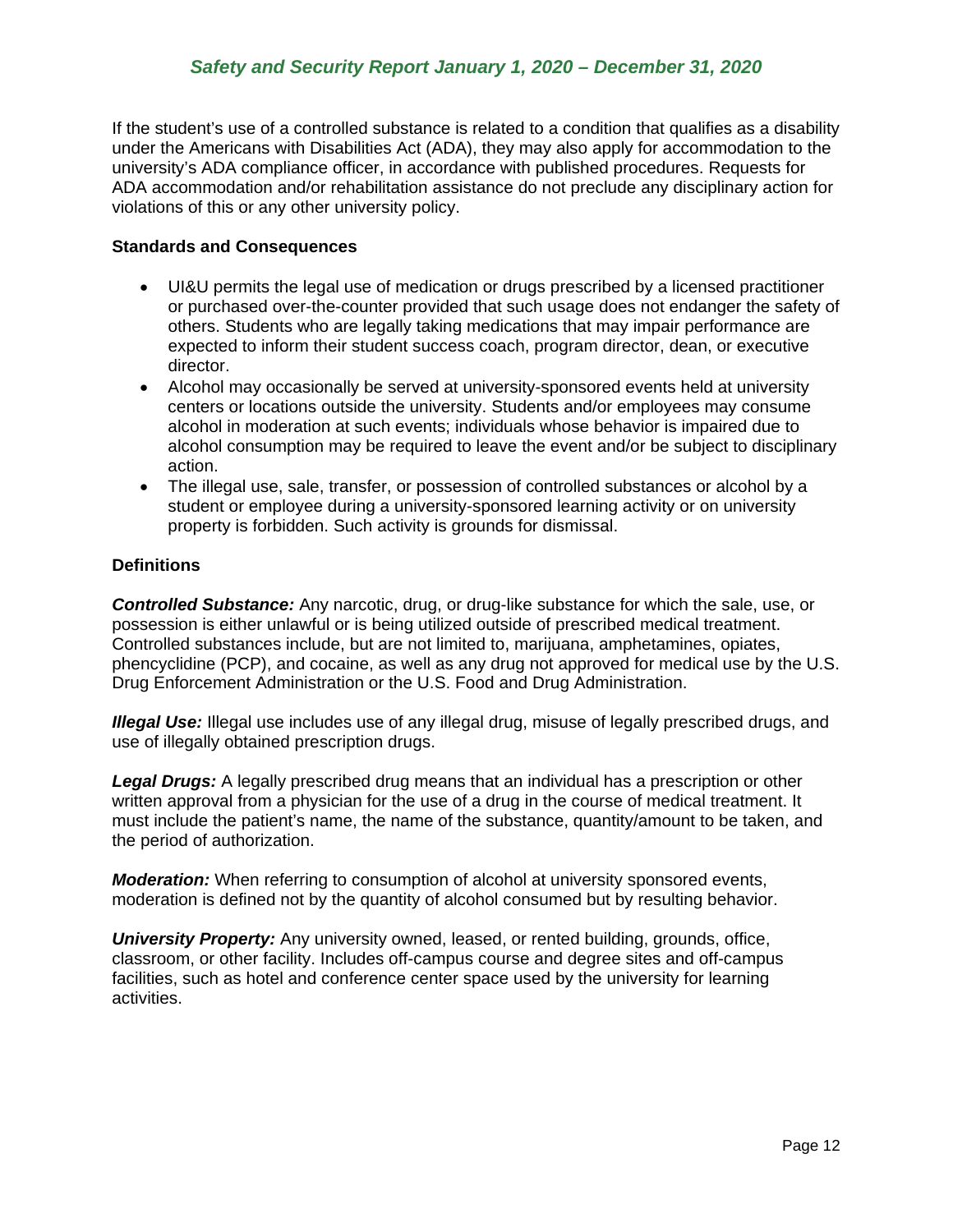## **Student Complaints and Appeals**

Revised July 1, 2018

### **Policy Statement**

It is the policy of Union Institute & University to ensure that students have recourse to due process with regard to situations and decisions with which they disagree or where they believe they have been unfairly treated. Union Institute & University is committed to consistent and fair consideration of student complaints and appeals through processes that ensure that all parties involved in a dispute are given due consideration.

## **Applicability of this Policy and Procedure**

This policy and procedure applies to the following persons:

- Students enrolled in a Union Institute & University program.
- Formerly registered students in those programs who have withdrawn or who were administratively withdrawn or dismissed. A former student's complaint must be initiated within 30 days of the last day of their official registration.

This policy and procedure **do not apply** to the following persons:

- Applicants for admission to a Union Institute & University academic program.
- Formerly registered students who did not initiate the policy and procedure within 30 days of their last day of official registration.
- Students or former students who have initiated any legal action related to the appeal or complaint. If legal action is initiated after a complaint has been filed, UI&U will immediately terminate the complaint investigation process.
- University employees who are not students.

The Online Student Concern Form is available on [https://campusweb.myunion.edu/ICS/eForms/Feedback.jnz.](https://campusweb.myunion.edu/ICS/eForms/Feedback.jnz)

Students may also contact the provost/VPAA with a complaint at [VPAA@myunion.edu.](mailto:VPAA@myunion.edu)

Areas where a student may initiate a complaint and, if necessary, a formal appeal, are cited below. Most of these issues should be resolved at the program level, but a formal appeal to the provost/VPAA will be considered if they are not resolved at that level. Typical reasons for a student complaint or appeal include but are not limited to:

- Course grades. (Students may appeal a grade for a single assignment within a course with the instructor, but may not invoke the appeal process with the provost/VPAA.)
- Non-responsive instructors or staff.
- Instructors who do not provide substantive feedback or whose feedback or criticisms are not constructive.
- Situations where the student perceives that an instructor or administrator has treated the student differently than other students.

This policy and procedure **do not apply** to some circumstances, including but not limited to the following:

• Student requests for waiver of published program policies. A student should request a waiver from the program chair (undergraduate students) or program director/dean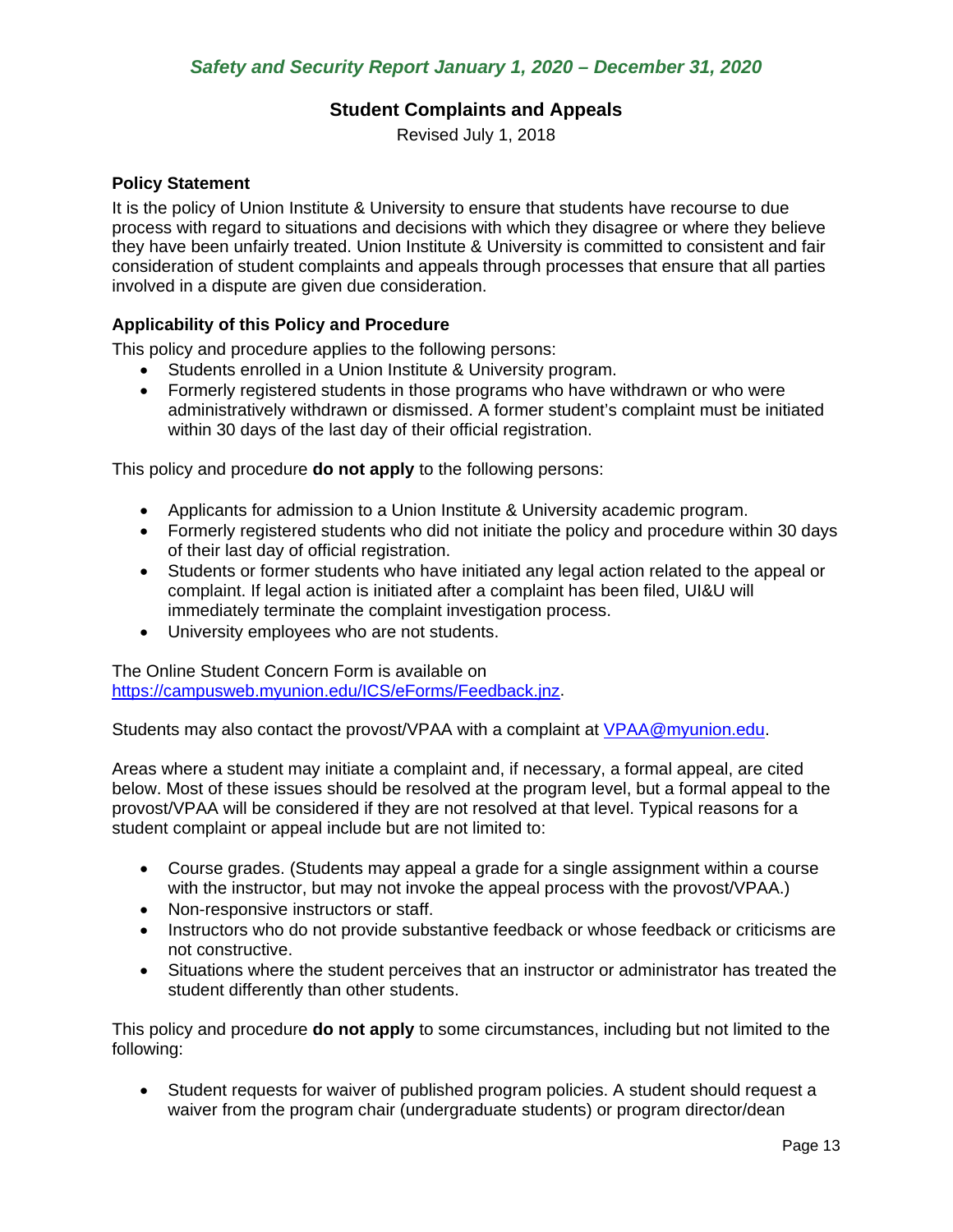(graduate students). The student may initiate the appeal process only if their request for a waiver is denied.

- Grades for single course assignments (e.g., quizzes, tests, papers). However, if the assignment in question is a major one that impacts the overall course grade (e.g., capstone, thesis, dissertation), then the student may appeal the course grade (see above).
- Decisions regarding violation of university policies on academic integrity. (See Academic Integrity Policy and Procedure.)
- Student complaints or grievances related to sexual or other discriminatory harassment. (See Sexual Misconduct Policy.)
- Student complaints or grievances related to American with Disabilities Act issues. (See ADA Grievance Policy and Procedure.)
- Financial aid director's decision to institute financial aid probation or termination. (See Student Financial Aid policy.)
- Decisions made by the UI&U Institutional Review Board. (By federal regulation, decisions made by a registered institutional review board may not be overridden by any other party.)

### **Definitions**

*Appeal:* If a student is dissatisfied with attempts to resolve their complaint informally, the student may file a formal appeal. A formal appeal may be instituted for any administrative or academic issue or decision not specifically excluded from this policy. All formal appeals must be submitted to the provost/vice president of academic affairs (provost/VPAA).

*Complainant:* A student making an informal complaint or filing a formal appeal.

**Complaint:** A complaint as defined under this policy is an initial written allegation by a student that there has been an arbitrary or unfair application of a policy of the university, or a policy of the student's academic program. Complaints may be administrative or academic.

- An academic complaint is one that involves an academic decision and/or application of academic policy.
- An administrative complaint is one that involves a non-academic decision and/or application of administrative policy.

If a student is dissatisfied with the resolution proposed at the program/departmental level, they may decide to file a formal appeal.

*Involved Parties/Parties:* The complainant and the person or persons against whom a complaint or appeal has been made.

*Resolution:* The outcome of a complaint or formal appeal.

### **Complaint and Appeal Records**

A record of every student complaint will be maintained in the applicable department or program office. Records of student complaints and appeals related to academic issues may also be placed in the student's academic record. By federal regulation, records of **official** student complaints must also be maintained in the President's Office. At UI&U, it has been determined that only student appeals submitted to the provost/VPAA (i.e., appeals that reach the institutional level of the process) will be considered as official complaints.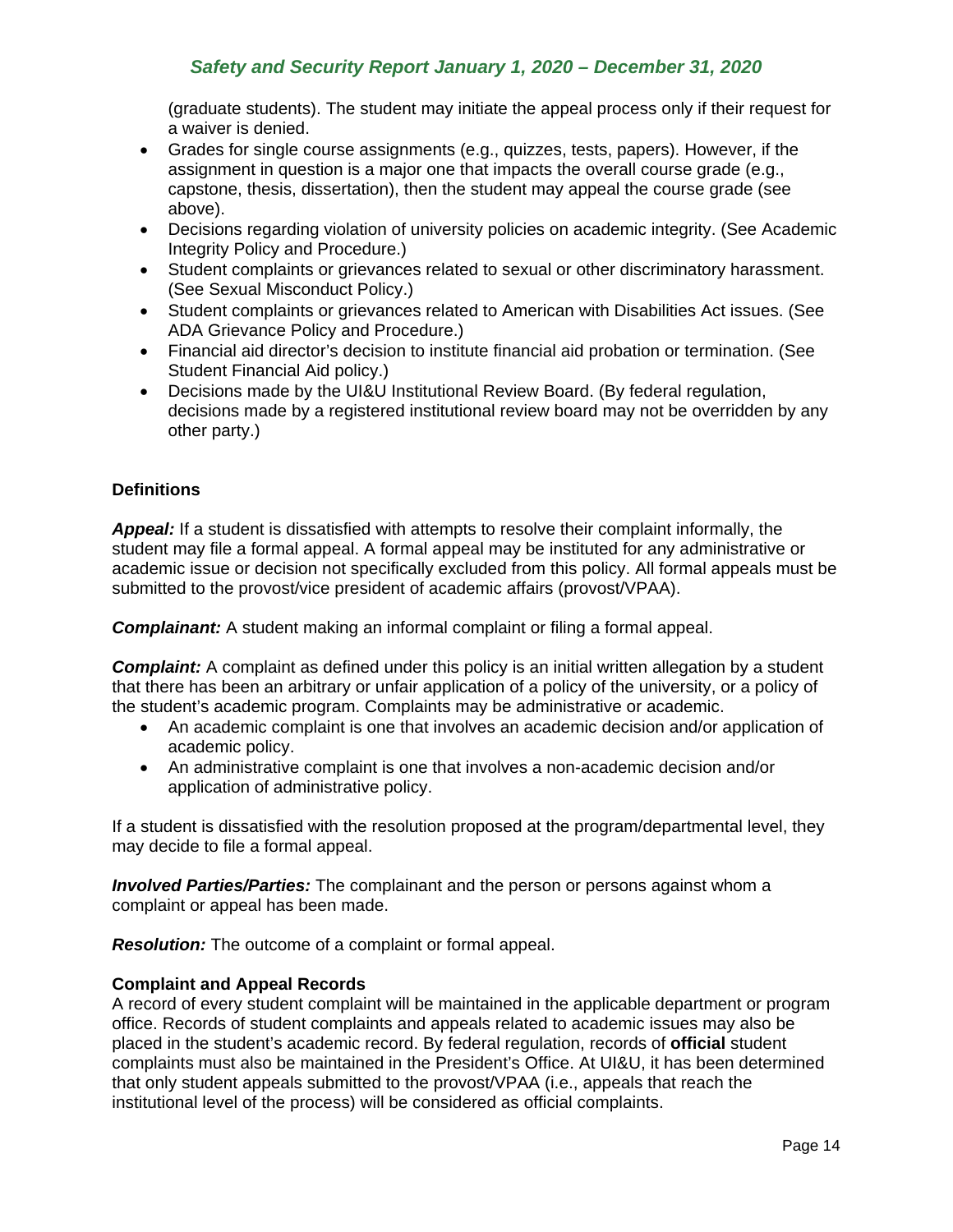### **Confidentiality**

UI&U will maintain confidentiality of student complaints and appeals within the guidelines of the Family Educational Rights and Privacy Act (FERPA). Only the involved party/parties and university representatives involved in the review and resolution of a complaint or appeal will have access to information related to an ongoing complaint or appeal. Once the complaint or appeal has been resolved, this information will be placed in the student's file.

Students who are considering filing a formal appeal or who have filed a formal appeal are expected to use discretion in discussing the issue with other students or with employees, keeping in mind that there are other parties involved. Depending on the nature of the issue under appeal, other involved parties could be damaged by a student's public allegations. If a student is found to have discussed or publicized their pending or ongoing appeal in such a way as to potentially affect the outcome, the provost/VPAA may immediately halt the appeal process and deny the appeal.

### **Procedural Guidelines: Complaints and Appeals**

UI&U expects that every complaint should begin with a sincere attempt at an informal resolution. It is expected that most conflicts will be resolved informally. Attempts at informal resolutions should be initiated by the student as soon as possible after the incident or action of concern, but should be initiated within at least 30 days to allow a timely and appropriate resolution. A formal appeal will not be considered unless such an attempt has been made. Students are advised to retain all documentation related to informal complaints and formal appeals. Documentation may include letters, emails, faxed messages, and notes of telephone conversations.

As noted above, the complaint and appeal procedure does not apply to situations where a student or former student has instituted legal proceedings. If at any stage of an informal complaint or formal appeal process the university becomes aware that a student has instituted legal proceedings, the process of complaint discussion, review, and resolution will be immediately halted, and all documentation of the process will be forwarded to the President's Office.

### <span id="page-15-0"></span>*Complaint/Resolution Procedure—Departmental/Program Level*

A student may initiate a complaint through a letter or email. Verbal communication of a concern is not a complaint under the terms of this policy. In the written communication, the student must specifically identify that he or she is submitting a complaint within the terms of this policy. Written complaints must be submitted to the individual in authority of the unit involved in the complaint (e.g., program chair [for undergraduates] or the dean or director [for graduate students] of an administrative unit), and must be submitted by the student within 30 days of the incident or action of concern to the student. To avoid possible delays, written complaints should not be submitted to executive directors, faculty or support staff, assistant or associate deans, or assistant or associate directors. Any such employee who receives a written complaint from a student must immediately forward it to their departmental or program head. Similarly, written complaints submitted to the provost/VPAA or president will immediately be referred to the appropriate program chair (for undergraduates) or dean or director (for graduate students). Upon receipt of written complaint, the program chair (for undergraduates) or dean or director (for graduate students) will provide a copy of this policy and procedure to the student filing the complaint.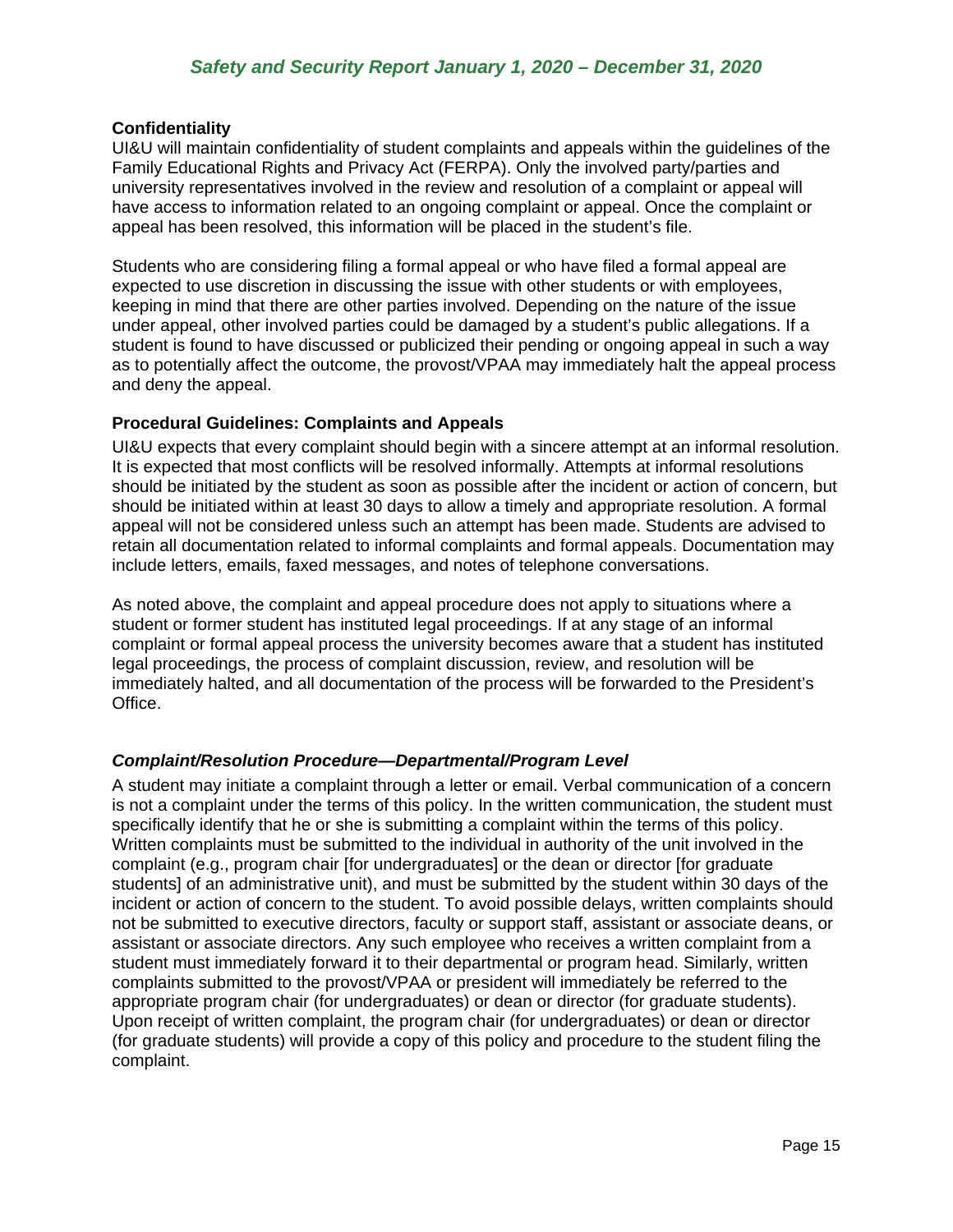If the complaint is about an academic issue and the program has an academic appeals policy and procedure, the program chair, dean, or director will invoke that policy, supplanting this policy's departmental/program level procedure. If there is no program-level academic appeals policy and procedure, then the program chair, dean, or director will follow the procedure outlined herein.

For complaints regarding academic issues or decisions where there is no written appeals policy, and for complaints regarding non-academic issues or decisions, the program chair (for undergraduates) or dean or director (for graduate students), in consultation with all involved parties, will evaluate the situation and propose a resolution. Proposed resolutions may range from denial of the student's complaint to reversal of the initial action or decision. At the conclusion of the process, the program chair, dean, or director will prepare a written report that will include: the student's written complaint, description of the complaint review process (interactions with involved parties), and the program chair, dean, or director's proposed resolution. The program chair, dean, or director will provide this report to the student and other involved parties, placing a copy of the report in the student's record. The program chair's, or dean's/director's report will be submitted within 30 days of receipt of the initial complaint; if additional time is needed to conduct a review, the program chair, dean, or director must notify all involved parties. The student will be invited to respond to the report by filing a formal appeal in the event that they disagree with the resolution. (See Appeal and Resolution – Institutional Level section below.) The invitation will include a 30-day deadline for submission of a formal appeal. If the student does not respond within the 30-day deadline, the complaint will be considered to have been resolved.

*Note: In the event that the student's complaint is against the program chair (for undergraduates) or dean or director (for graduate students), the student may submit the written complaint directly to the provost/VPAA. In such cases, the provost/VPAA will follow the informal resolution procedure outlined above. If the complaint is against the director of a non-academic unit not within the academic affairs division of the university, the provost/VPAA may forward the complaint to the executive responsible for the unit, who will, again, follow the procedure for informal resolution outlined above.* 

## <span id="page-16-0"></span>*Appeal and Resolution – Institutional Level*

If the student is not satisfied with the resolution proposed by the program chair (undergraduate level) or dean or director (graduate level), the student may choose to submit an appeal to the provost/VPAA. An appeal will not be considered unless there has been a documented complaint/informal resolution process. Students should be aware that an appeal should not be undertaken lightly or frivolously. Every appeal must include a compelling argument from the student, beyond simple dissatisfaction with a situation or proposed resolution. Appeals must be submitted within 30 days of the conclusion of the departmental/program-level complaint resolution process.

Appeals are submitted to the provost/VPAA in writing. An appeal must include:

- All documentation related to the program-level complaint/resolution process.
- Additional information that the student deems pertinent to the issue.

The student's appeal must be in the form of a letter (electronic letter is acceptable), clearly marked "Formal Appeal," and it must be dated and signed by the student. An appeal may be submitted as an email, but the signed document must be submitted as an email attachment.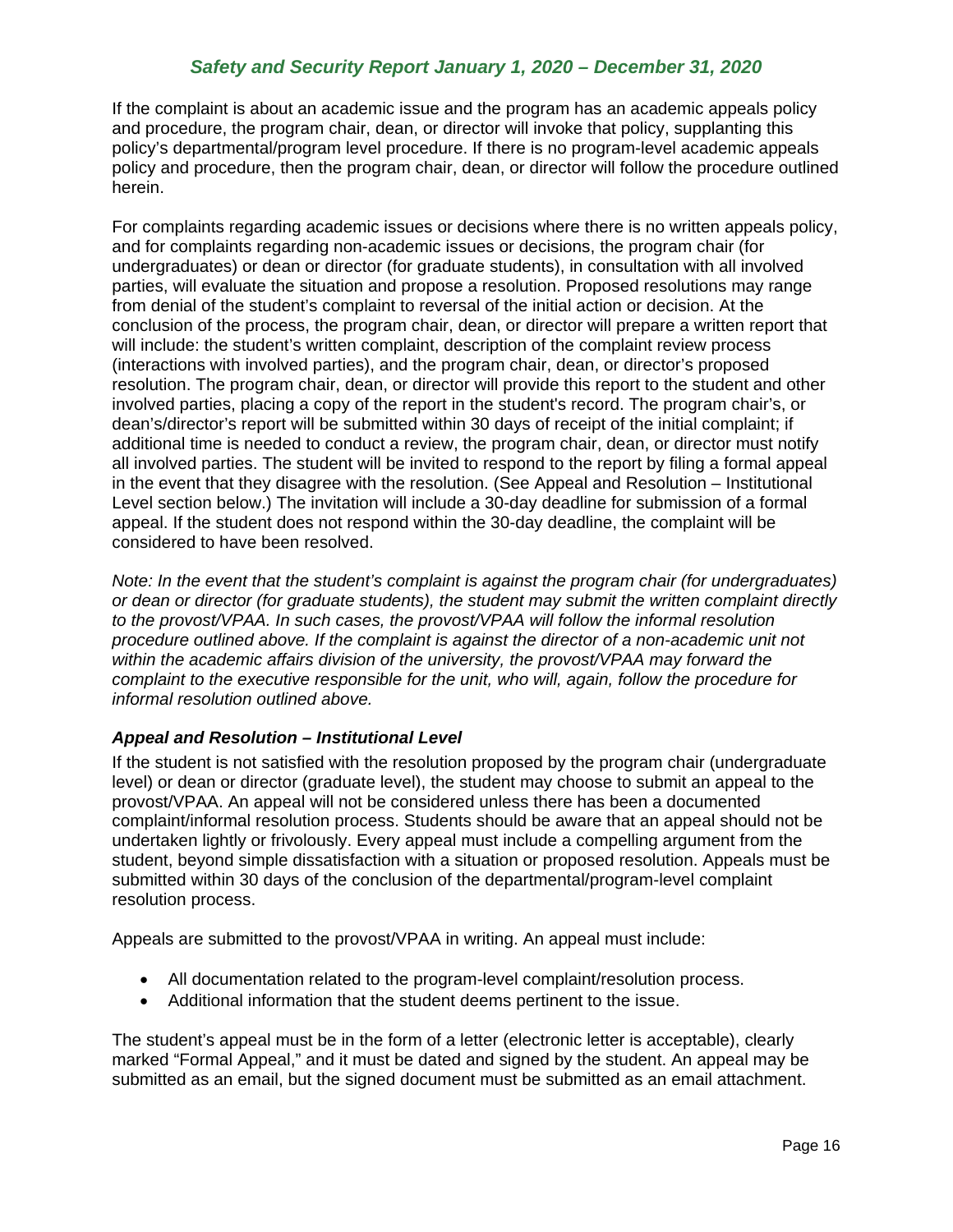Students choosing to submit appeal documents as email attachments should insert "Formal Appeal" in the email subject line.

Upon receipt of the appeal, the provost/VPAA will notify the program chair, dean, or director responsible for the initial review of the student's complaint and will conduct a brief review of the materials provided by the student and the program chair, or dean or director. The provost/VPAA will then constitute a UI&U Grievance Review Committee (GRC). The preliminary review and formation of the GRC will typically be concluded within 20 working days of receipt of the initial appeal; the provost/VPAA will notify the student if the initial review will take longer than 20 days. At the conclusion of the preliminary review, the provost/VPAA may refuse to accept the appeal. If an appeal is not accepted, the provost/VPAA will notify the student in writing, citing the reasons for the decision. An appeal may be refused for a number of reasons, including, but not limited to, the following:

- The issue being appealed is not covered by this policy and procedure (see above).
- The appeal appears to be motivated by a desire to punish or retaliate, rather than by a desire to resolve the situation.

A student whose appeal is not accepted may resubmit the appeal to the provost/VPAA with additional documentation or information. If the appeal is not accepted after the second submission, the student may not appeal again.

## <span id="page-17-0"></span>*Appeal Review and Resolution*

If the provost/VPAA accepts the student's appeal, it will be considered by the GRC. The GRC will review all documentation related to the appeal, including the student's written appeal, the program chair's or dean/director's report on the program/departmental-level complaint review/resolution process, and the student's initial complaint. During the review, members of the GRC will have no direct contact with any of the involved parties: any requests for additional information or clarification will be made through the provost/VPAA, who may consult with any or all involved parties and/or the responsible program chair, dean, director, or vice president, advising the GRC of the results of those consultations. At the conclusion of the review, the provost/VPAA will determine a resolution and prepare a written report that will include: information related to the initial complaint and resolution; the student's written appeal; a description of the review process (such as interactions with involved parties); and a recommendation for resolution. The provost/VPAA will provide this report to the student and other involved parties, placing a copy of the report in the student's record. The provost/VPAA's report will be submitted within 40 days of receipt of the initial complaint; if additional time is needed to conduct a review, the provost/VPAA must notify all involved parties. The provost/VPAA's decision is final; no further appeal will be considered.

## **Institutional Student Complaint Log**

As noted above, under the provisions of the federal Higher Opportunity Employment Act, colleges and universities are required to maintain a log of student complaints and grievances. At the conclusion of the formal institutional review of the student's complaint (i.e., the level requiring GRC review), the provost/VPAA will enter this summary into the log, including the following information:

- Initial date received as a formal complaint (i.e., the date submitted to the provost/VPAA).
- Student name.
- Brief description of the incident.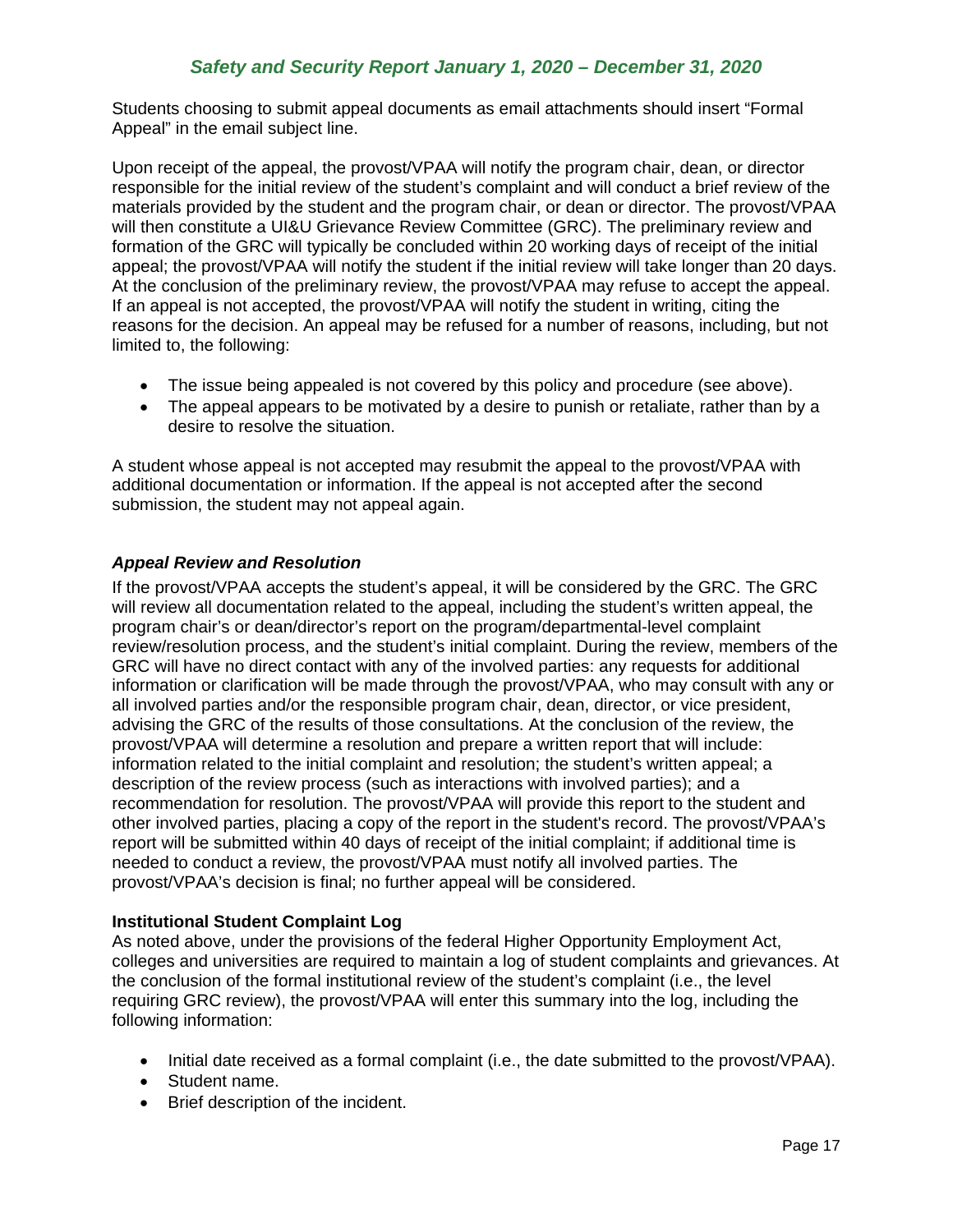- Description of the resolution.
- <span id="page-18-0"></span>• Date of the final resolution.

## **Student Immunization / Vaccination Policy**

Effective July 1, 2014, as Revised

### **Policy**

Union Institute & University does not require that students or employees be immunized against any communicable diseases. UI&U students living outside the U.S. may be required to provide proof of immunization in order to qualify for temporary visas.

There are, at present, no federal or state regulations requiring immunization of adult citizens (i.e., individuals age 18 or older), although the National Immunization Program recommends certain vaccinations for adults. An overview of regulations in those states where UI&U operates academic centers follows. State regulations apply only to the locations where UI&U operates permanent academic centers.

### **Ohio**

The Ohio Revised Code (ORC) Section 1713.55 states that an institution of higher education shall not permit a student to reside in on-campus housing unless the student discloses whether they have been vaccinated against meningococcal disease and hepatitis B by submitting a meningitis and hepatitis B vaccination status statement. Because UI&U has no on-campus housing, this statute does not apply to UI&U.

### **Florida**

Florida's Title 48, Chapter 1006, Section 1006.69 has a two-part requirement. The first requirement that colleges and universities obtain documentation of student vaccination does not apply to UI&U, as UI&U students do not reside in on-campus housing. The statute also requires that postsecondary educational institutions "provide detailed information concerning the risks associated with meningococcal meningitis and hepatitis B and the availability, effectiveness, and known contraindications of any required or recommended vaccine to every student …who has been accepted for admission." This required information is included below.

### **California**

Subject to certain exceptions, California Health and Safety Code Section 120390.5 requires first-time enrollees at California public universities who are 18 years of age or younger to provide proof of immunization against Hepatitis B as a condition of enrollment. This statute is not applicable to UI&U as it is a private institution.

### **Information on Meningococcal Disease**

(Adapted from information provided by the Centers for Disease Control and Prevention) Meningococcal disease is a serious illness caused by bacteria. It is the leading cause of bacterial meningitis in children two-18 years of age in the United States. Meningococcal bacteria can cause meningitis (inflammation of the lining of the brain and spinal cord) or sepsis (an infection of the bloodstream). Symptoms of meningitis include stiff neck, headache, fever, nausea, vomiting, confusion and drowsiness. Symptoms of sepsis include fever, shock and coma. Death from sepsis can occur within 12 hours of the beginning of the illness – meningococcal disease can be a rapid and overwhelming infectious disease. For these reasons, meningococcal infections that occur in childcare centers, elementary schools, high schools, and colleges often cause panic in the community. Every year about 2,600 people in the United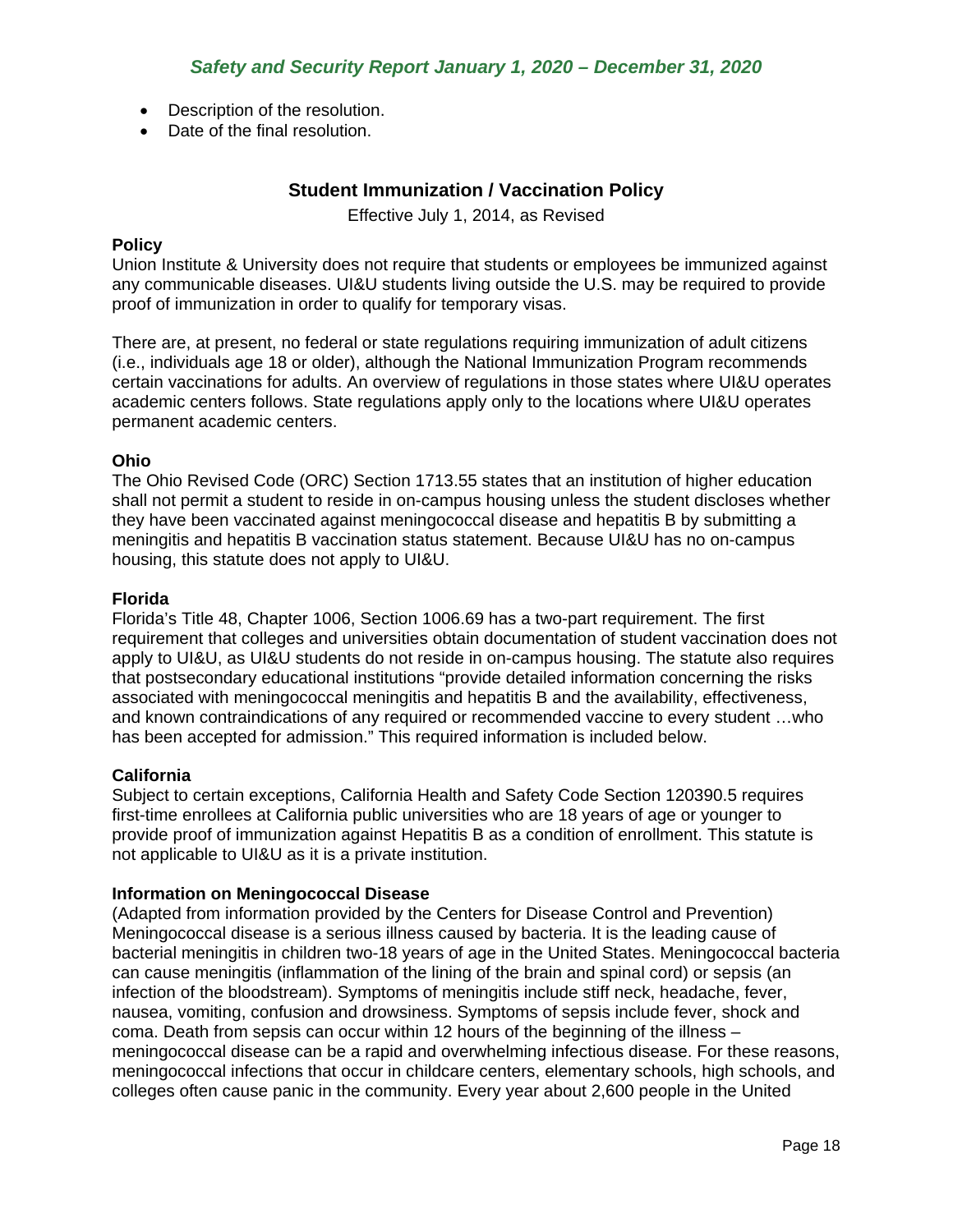States are infected with meningococcal disease. Ten to 15% of these people die, in spite of treatment with antibiotics. Of those who live, another 10% lose their arms or legs, become deaf, have problems with their nervous systems, become mentally retarded or suffer seizures or strokes.

### **How do you catch a meningococcal infection?**

Usually meningococcal infection is acquired after intimate contact with an infected person. Intimate contact includes kissing, sharing toothbrushes or eating utensils, or frequently eating or sleeping in the same dwelling as an infected individual.

### **Who is at risk?**

Anyone can get meningococcal disease, but it is most common in infants less than one year of age and in people with certain medical conditions. College freshmen, particularly those who live in dormitories, have a slightly increased risk of getting meningococcal disease. The risk for meningococcal disease among non-freshman college students is similar to that for the general population; however, the vaccine is safe and effective and therefore can be provided to nonfreshmen undergraduates who want to reduce their risk for meningococcal disease.

### **What can be done to decrease risk?**

The meningococcal vaccine can prevent four types of meningococcal disease. These include two of the three most common types in the United States. The meningococcal vaccine cannot prevent all types of the disease, but it does help to protect people who might become sick if they do not get the vaccine. The vaccine is available through your physician.

### **What about the vaccine?**

A vaccine, like any other medicine, is capable of causing serious problems, such as allergic reactions. You should not get the meningococcal vaccine if you have ever had a serious allergic reaction to a previous dose of the vaccine. Some people who get the vaccine may develop redness or pain where the shot was given, and a small percentage of people develop a fever. These symptoms usually last for one or two days. The risk of the meningococcal vaccine causing serious harm is extremely small. Getting meningococcal vaccine is safer than getting the disease. People who are mildly ill at the time the shot is scheduled and women who are pregnant can still get the vaccine. Those with moderate or severe illnesses should usually wait until they recover. Discuss the timing, risks, and benefits of vaccination with your health care provider. For more information about the meningococcal vaccine, access the Vaccine Information Sheet at the Centers for Disease Control and Prevention (CDC) website: [http://www.cdc.gov/vaccines/hcp/vis/vis-statements/mening.html.](http://www.cdc.gov/vaccines/hcp/vis/vis-statements/mening.html)

## **Sexual Misconduct Policy**

Effective June 8, 2015 / Updated January 1, 2021

### <span id="page-19-0"></span>**Policy Statement**

Union Institute & University recognizes the human dignity of each individual of the university community and believes that each has a responsibility to promote respect and dignity for others. UI&U is committed to providing a learning and working environment in which students, faculty, and staff can thrive, and a culture that is welcoming, affirming, and free of fear. To this end, UI&U strives to foster an academic and work environment that is free from sexual/gender discrimination, sexual/gender harassment, and sexual assault. This policy outlines a process to stop, remedy, and prevent all forms of sexual misconduct including acts of sexual violence,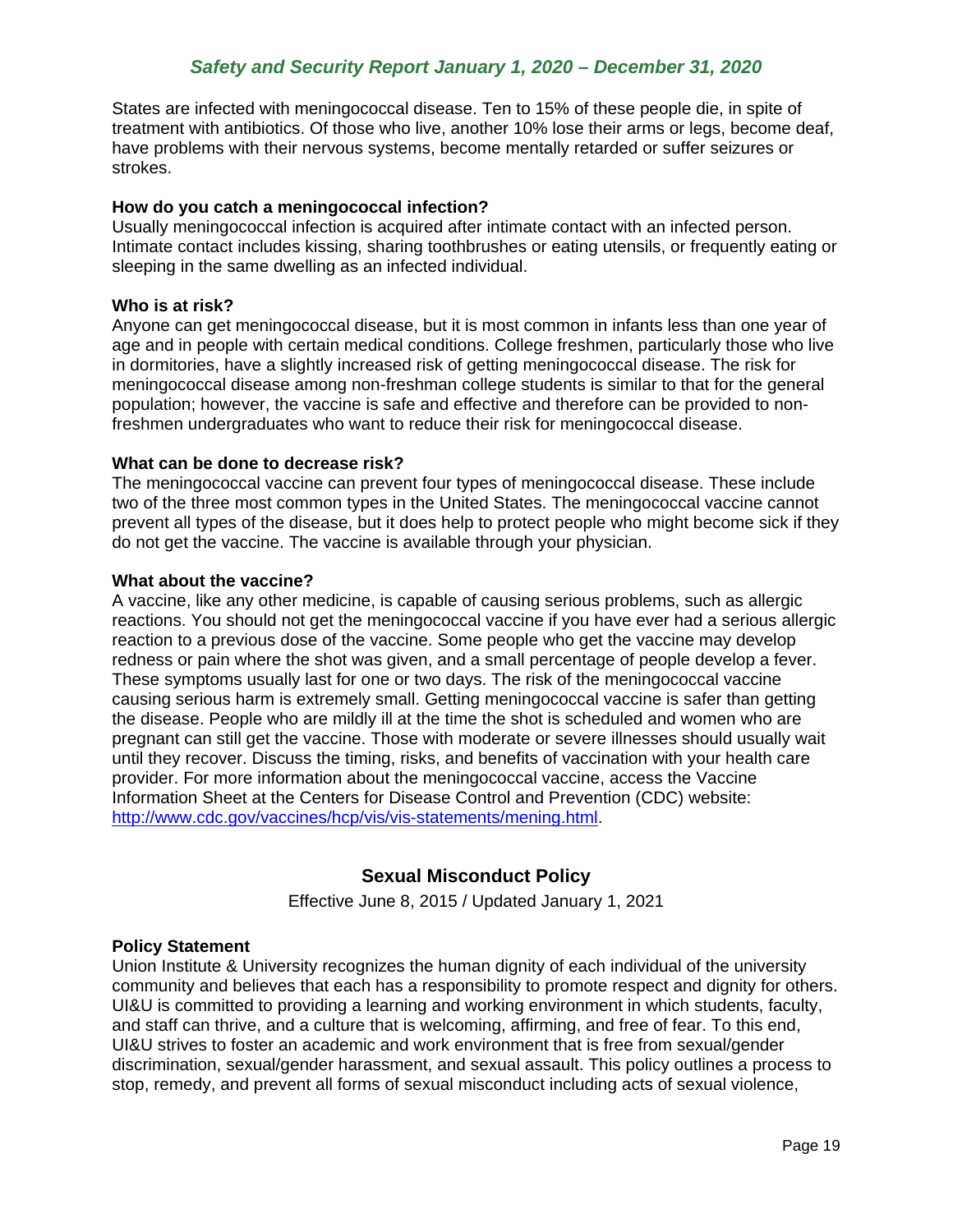sexual/gender harassment, domestic violence, dating violence, stalking, and bullying, including cyberstalking and cyberbullying.

This policy applies to all university students and employees, members of the university's governing board, third parties, and others who do business with the university, including visitors or guests of the university. It applies to all conduct on university premises, and at universitysponsored events or programs, and to other off-campus behavior, not part of a university sponsored activity, when the effects of the conduct substantially intrude on the university and create a hostile academic or employment environment. In the case of allegations of sexual misconduct, this policy supersedes any conflicting procedures and policies set forth in other university documents.

This policy outlines the rights and options of Complainant and Respondent in the reporting of sexual misconduct situations and ensures a fair and equitable process for all parties. This policy is not a substitution for law; some allegations might rise to actions that are criminal in nature. UI&U supports and encourages individuals to report criminal activity to appropriate law enforcement officials

### **Definitions**

While the following definitions are not inclusive of all possible violations of this policy, they are meant to create a working glossary to illustrate potential situations covered by this policy and define sexual misconduct. The university prohibits all forms of sexual/gender discrimination, sexual/gender harassment, and sexual misconduct. Violations will not be tolerated and will result in appropriate discipline including possible suspension or expulsion from the university (students), suspension or termination from employment (employees), and sanctions including possible removal as to members of the university governing boards.

**Complainant:** An individual who is alleged to be a victim of conduct that could constitute sexual harassment.

*Confidential Reporter:* There are no confidential reporters at UI&U. All employees (including faculty) are mandatory reporters. Individuals outside the university who can be confidential reporters include licensed counselors, medical professionals, and ordained clergy.

*Consensual Relationships:* The university discourages consensual sexual or amorous relationships where there is an institutional power difference between the parties involved, for example between a supervisor and a subordinate employee, or between a student and anyone having a grading, advisory, or supervisory authority over that student. Relationships that occur in the context of educational evaluation or employment supervision present serious concerns about the validity of consent and existence of welcomeness. The disparity of power in these relationships makes them susceptible to exploitation. The university requires relationships of this type be disclosed using the disclosure form, which is then submitted to Human Resources. Such a disclosure may require changes in the evaluative and grading relationship (i.e., an independent third party assumes the duties of evaluating or grading and in the event of an employee relationship, a change in reporting relationship).

*Cyberbullying/Cyberharassment:* Cyberbullying or Cyberharassment is the willful and repeated use of cell phones, computers, and other electronic communication devices to harass or threaten others on account of sex or gender, gender identity, or sexual orientation.

*Cyberstalking:* Cyberstalking is the use of the Internet, email, or other electronic communications to stalk, and generally refers to a pattern of threatening or malicious behaviors.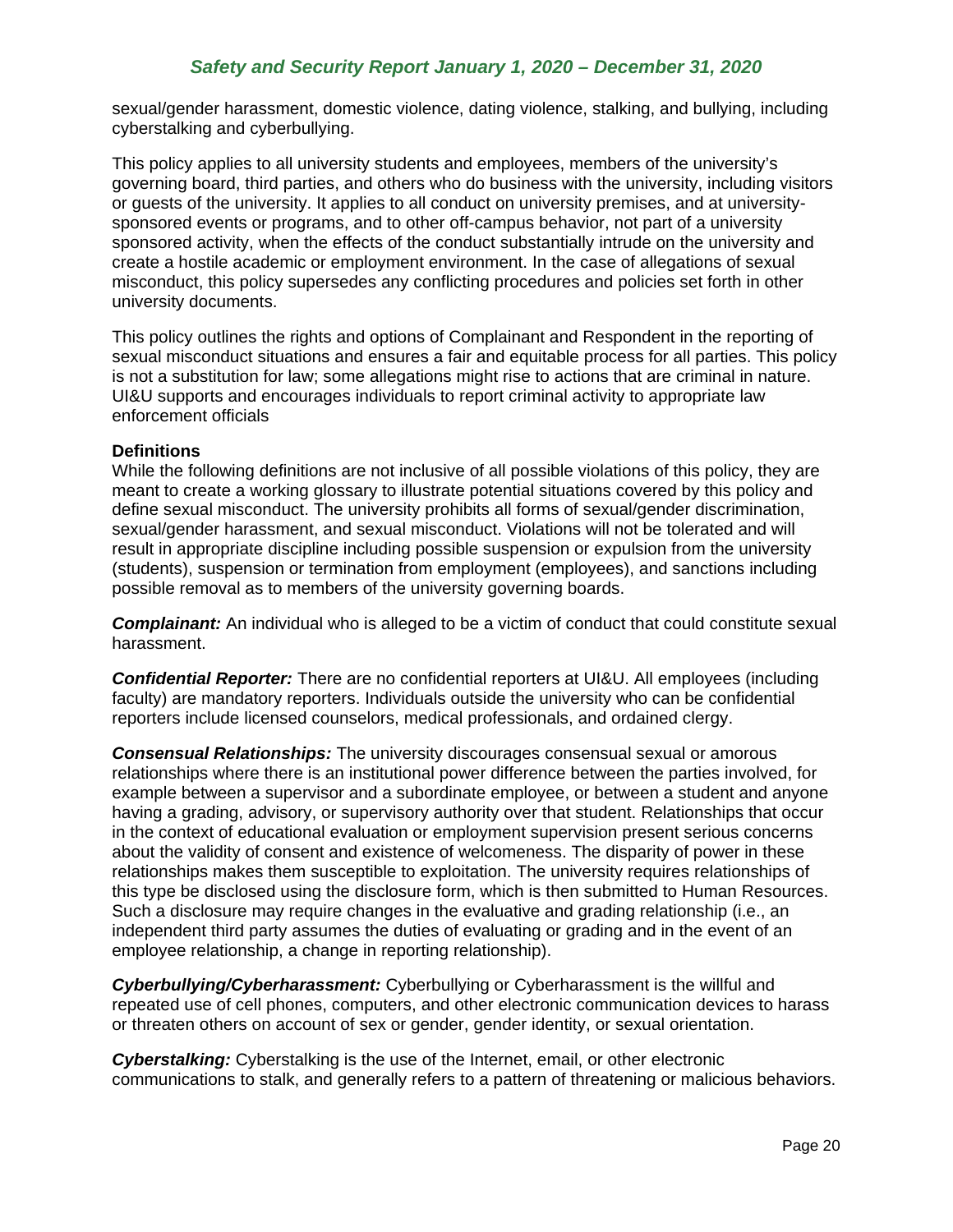**Dating Violence:** Dating violence means violence committed by a person who is or has been in a social relationship of a romantic or intimate nature with the victim, and where the existence of such a relationship shall be determined based on consideration of the following factors: the length of the relationship, the type of relationship, and the frequency of interaction between the persons involved in the relationship.

*Domestic Violence/Intimate Partner Violence:* Domestic violence includes felony or misdemeanor crimes of violence committed by a current or former spouse or intimate partner of the victim, by a person with whom the victim shares a child in common, by a person who is cohabitating with or has cohabitated with the victim as a spouse or intimate partner, by a person similarly situated to a spouse of the victim under the domestic or family violence laws of the jurisdiction receiving grant monies, or by any other person against an adult or youth victim who is protected from that person's acts under the domestic or family violence laws of the iurisdiction.

*Gender Harassment:* Gender harassment means unwelcome acts of verbal, nonverbal, or physical aggression, intimidation, or hostility based on gender or gender stereotyping, even if those acts do not involve conduct of a sexual nature. For example, harassment of individuals based upon sexual orientation or of transsexual individuals is a form of gender harassment based upon gender stereotyping. Such conduct is prohibited by this policy.

*Hate Crime:* A criminal offense of any type committed against a person, property, or society which is motivated, in whole or in part, by the offender's bias against a race, religion, disability, sexual orientation, gender identity, ethnicity, or national origin.

*Investigation:* The process of determining facts in response to a report. An investigation may be part of a formal or informal resolution process. An investigation will be directed by the Title IX coordinator.

*Mandatory Reporter:* Also known as "responsible employee." All faculty and staff members at UI&U are mandatory reporters and are required to notify the Title IX coordinator or one of the deputy Title IX coordinators if they become aware of a potential violation of the sexual misconduct policy. In the state of Ohio, instances that are potentially felonies must be reported to the local civil authorities. The Title IX coordinator will notify the local civil authorities in such instances. UI&U cannot guarantee confidentiality regarding reporting but will limit information to those who have a need to know. Mandatory reporting is not contingent on whether or not there is an arrest or formal charge by law enforcement.

*Notice:* Notice of a possible violation of this sexual misconduct policy may be given by anyone, whether it be the complainant or another person, including the Title IX coordinator.As defined by federal regulations from the U.S. Department of Education, "actual knowledge" to the university occurs when notice of sexual harassment or allegations of sexual harassment are made to the university's Title IX coordinator or any official of the university who has authority to institute corrective measures on behalf of the university. All staff and faculty at the university are mandatory reporters, but not all mandatory reporters have authority to institute corrective measures on behalf of the university. For the purposes of this sexual misconduct policy, those having authority to institute corrective measures are the Title IX coordinator, the deputy Title IX coordinators, and President's Cabinet. The university wants to know about any possible violations of this sexual misconduct policy and so encourages reporting such possible violations.

*Rape:* Rape is a violent form of sexual assault – an act of violence in which sex is used as a weapon. It includes any sexual intercourse with a person that occurs without their effective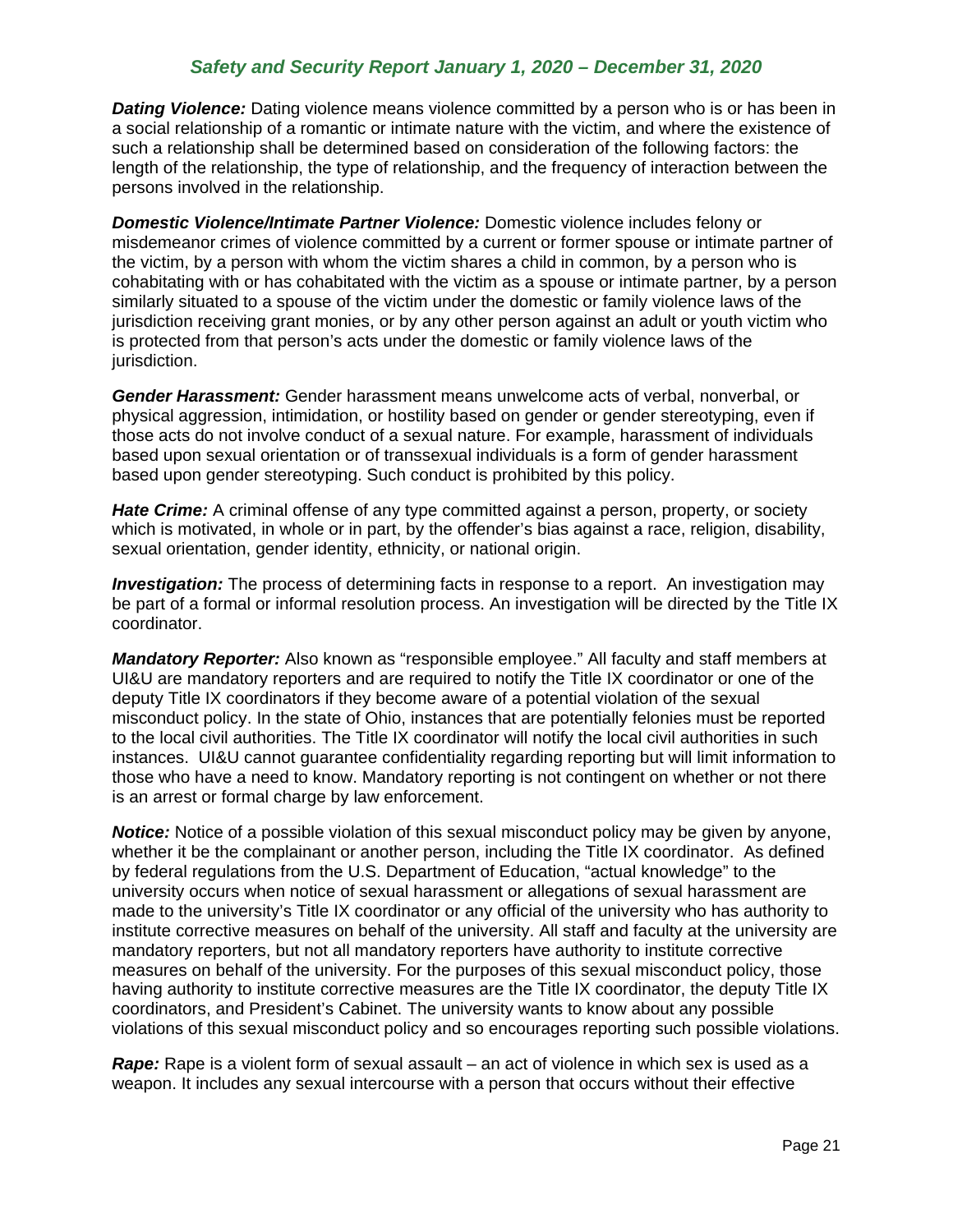consent or when the person is unable to give consent. There are several different circumstances under which rape can occur.

- Stranger rape: the victim does not know the perpetrator.
- Acquaintance rape: the victim and the perpetrator are known to each other.
- Date rape: a type of acquaintance rape, when the assault occurs between two people who are dating partners.
- Marital rape: rape between spouses.

**Report:** Notice of an alleged violation of the university's sexual misconduct policy.

**Respondent:** A person identified as alleged to have violated any provision of this sexual misconduct policy.

*Sexual Assault:* Sexual assault as defined by federal law means an offense classified as a forcible or non-forcible sex offense under the uniform crime reporting system of the Federal Bureau of Investigation. Examples of forcible sex offense include rape, sodomy, sexual assault with an object, and fondling. Examples of non-forcible sex offense include incest and statutory rape.

*Sex/Gender Discrimination:* Sex discrimination means the unequal and unlawful treatment of a person based solely on that person's sex or gender, sexual orientation, or gender identity when the adverse actions affect either that individual's employment or educational opportunities. Gender harassment and sexual harassment, including sexual violence, are forms of sex discrimination prohibited by this policy and federal law.

*Sexual Exploitation:* Sexual exploitation means taking sexual advantage of someone without her or his consent. Behaviors constituting sexual exploitation include but are not limited to:

- Video or audio recordings of sexual activity without consent of the person(s) involved;
- Physically observing people engaged in sexual activity without the consent of the person(s) involved;
- Knowingly transmitting a sexually transmitted disease to someone;
- Exposing one's genitals to someone without the other person's consent;
- Sharing sexually oriented images with a third party without the consent of the person(s) involved
- Using sexually oriented images to coerce someone to act against that person's will;
- Creation, possession, or dissemination of child pornography

*Sexual Harassment:* As defined by federal regulations from the U.S. Department of Education, sexual harassment means conduct on the basis of sex that satisfies one or more of the following:

- **Quid pro quo sexual harassment** (the Latin term for "this for that") An employee of the university conditioning the provision of an aid, benefit, or service of the university on an individual's participation in unwelcome sexual conduct.
- **Hostile environment sexual harassment** Unwelcome conduct determined by a reasonable person to be so severe, pervasive, and objectively offensive that it effectively denies a person equal access to the recipient's education program or activity. Included within sexual harassment are sexual assault, dating violence, and stalking.

*Sexual Misconduct:* Sexual misconduct means non-consensual sexual contact, nonconsensual sexual intercourse, sexual assault, or other non-consensual physical sexual conduct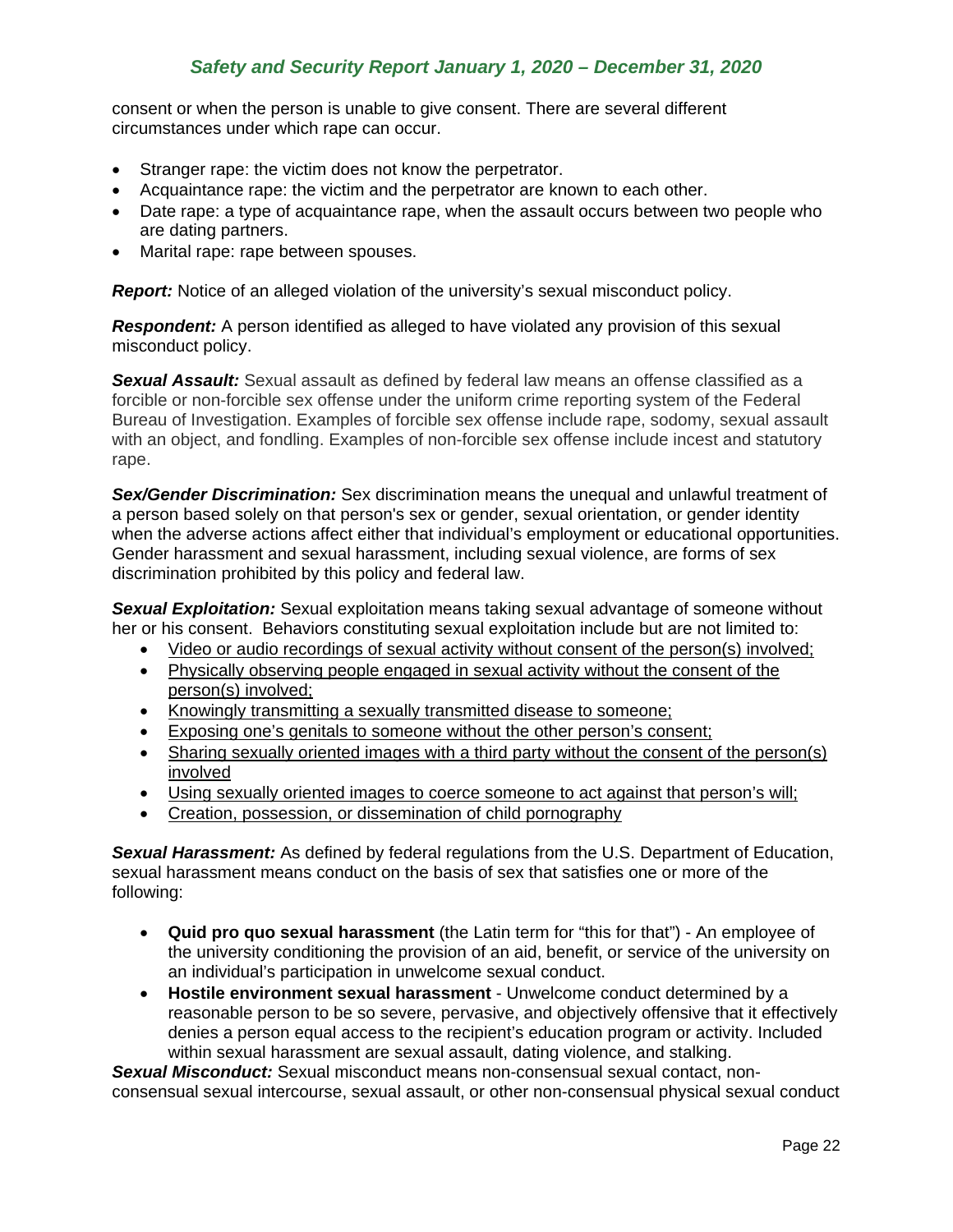perpetrated against another. Sexual intercourse includes any oral, anal, or vaginal penetration, to any degree, with any object. Sexual contact is any sexual touching, with any object, by any person upon another. Sexual touching includes touching of any erogenous areas such as a person's genitals, breasts, or buttocks. Sexual misconduct may also include sexual exhibitionism, peeping or other voyeurism, prostitution or solicitation of prostitution, or going beyond the scope of consent, e.g., by allowing others to view consensual sex or the nonconsensual photographing or video or audio taping of sexual activity or distribution of recorded sexual activity.

**Stalking:** Stalking means engaging in a course of conduct directed at a specific person that would cause a reasonable person to fear for their safety or the safety of others, or suffer substantial emotional distress.

### **The Importance of Consent**

Consent is an affirmative decision to engage in mutually acceptable sexual activity given by clear actions or words. It is an informed decision made freely and actively by all parties. Relying solely upon nonverbal communication can lead to miscommunication. It is important not to make assumptions; if confusion or ambiguity on the issue of consent arises anytime during a sexual interaction, it is essential that each participant stops and clarifies, verbally, willingness to continue. Consent may not be inferred from silence, passivity, or lack of active resistance alone. Furthermore, a current or previous dating or sexual relationship is not sufficient to constitute consent, and consent to one form of sexual activity does not imply consent to other forms of sexual activity. Being intoxicated does not diminish one's responsibility to obtain consent.

Conduct will be considered "without consent" if no clear consent, verbal or nonverbal, is given. It should be noted that in some situations an individual's ability to freely consent is taken away by another person or circumstance. Examples include, but are not limited to, when an individual is incapacitated due to alcohol or drugs, frightened, physically forced, asleep, unconscious, intimidated, coerced, mentally or physically impaired, beaten, threatened, isolated, or confined.

### **The Impact of Alcohol and Drugs**

The use of alcohol or drugs can have unintended consequences. Alcohol or drugs can lower inhibitions and create an atmosphere of confusion over whether consent is freely and effectively given. The perspective of a reasonable person similarly situated to the complainant and in consideration of the context of the behavior will be the basis for determining whether one should have known about the impact of the use of alcohol or drugs on another's ability to give consent. Being intoxicated or high is never an excuse for sexual misconduct.

#### **Retaliation**

Retaliation is prohibited under this policy. Any individual who believes they have been subjected to misconduct under this policy is encouraged and has the right to seek support, utilize available resources, and come forward with their concern or report. Fear of retaliation should never be an obstacle to reporting an incident of alleged sex/gender-based harassment, sexual violence, relationship violence, or any form of stalking. Retaliation is also prohibited against anyone who participates in an investigation of, or follow-up to, a report of a violation of this policy.

### **Rights of Complainant**

- To be treated with respect before, during, and after the reporting process, investigation, and resolution of a potential violation of the sexual misconduct policy.
- To be informed of the university's process regarding sexual misconduct and possible outcomes.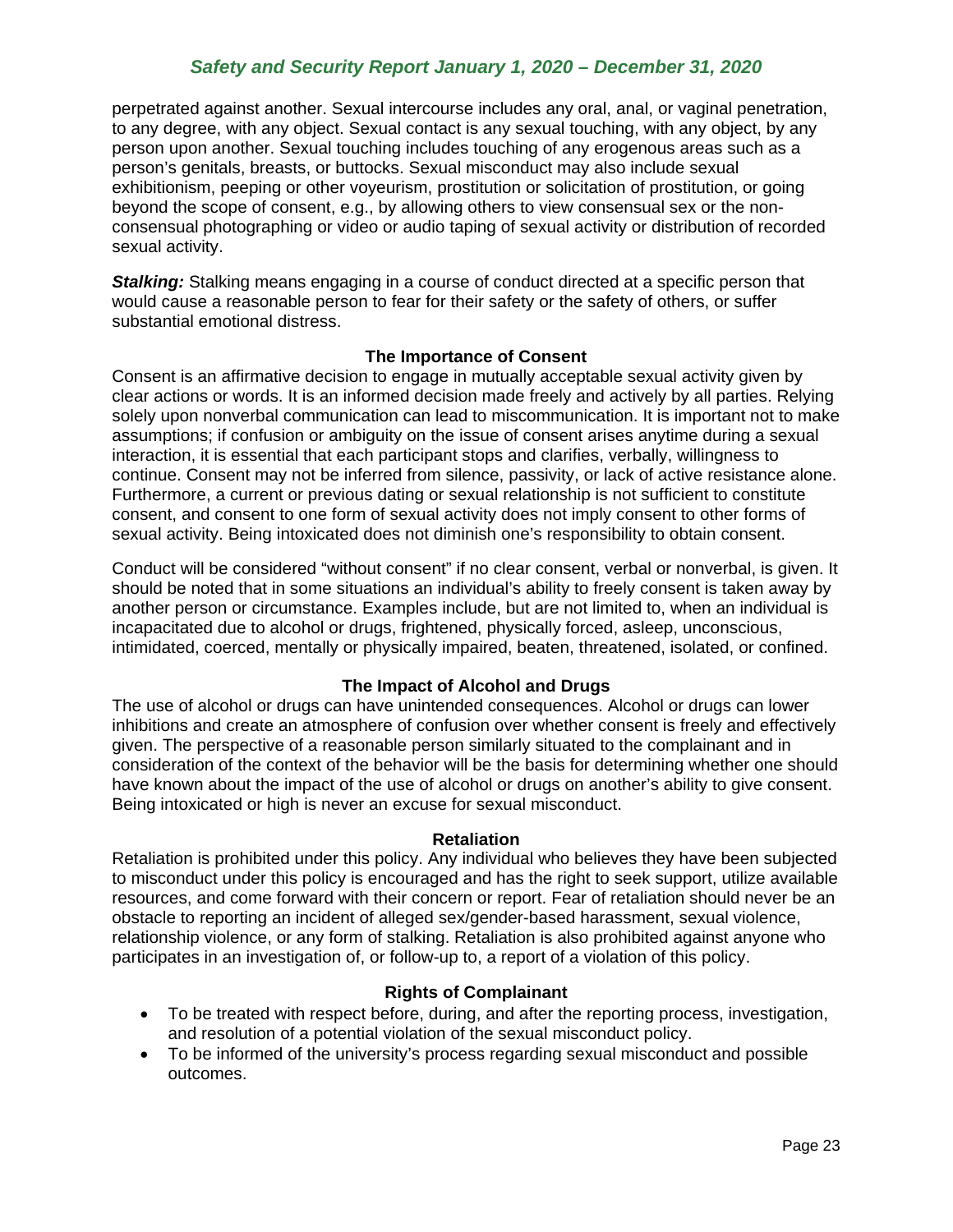- To receive substantive communication and, when warranted, procedural developments regarding an investigation.
	- o Note that the alleged conduct may also be criminal in nature, and the complainants have the right to report such conduct to the appropriate law enforcement agency. The university will provide assistance in the filing of such a complaint if requested. A criminal report does not preclude university disciplinary action. Likewise, the university may pursue a disciplinary action against a respondent regardless of whether or not a criminal complaint is filed.
- Complainants are strongly encouraged to seek counseling and support. Help with accessing appropriate resources is available through the Office of Student Success (students) or Human Resources (employees). Additional resources are listed under the Help and Resources section of this policy.
- An advisor of the complainant's choice may accompany them to any meeting with the investigator. Should the case go to a hearing, the complainant will be required to have an advisor, who can be but need not be a lawyer. If the complainant does not have an advisor, the university will provide one. In the event of a hearing, the advisor may directly question the respondent, but the complainant cannot. In the hearing, the respondent's advisor may directly question the complainant, but the respondent cannot.
- To have an educational environment that is free of discrimination and to prevent the recurrence of a hostile environment and, if appropriate, remedy the effects of the alleged harassment to the reporting party.

### **Rights of Respondent**

- To be treated with respect before, during, and after the reporting process, investigation, and resolution of a potential violation of the sexual misconduct policy.
- To be informed of the university's process regarding sexual misconduct and possible outcomes.
- To receive substantive communication and, when warranted, procedural developments regarding an investigation.
	- o Note that the alleged conduct may also be criminal in nature, and the respondents have the right to report such conduct to the appropriate law enforcement agency. The university will provide assistance in the filing of such a complaint if requested. A criminal report does not preclude university disciplinary action. Likewise, the university may pursue a disciplinary action against a respondent regardless of whether or not a criminal report is filed.
- Respondents are strongly encouraged to seek counseling and support. Help with accessing appropriate resources is available through the Office of Student Support Services (students) or Human Resources (employees). Additional resources are listed under the Help and Resources section of this policy.
- An advisor of the respondent's choice may accompany them to any meeting with the investigator. Should the case go to a hearing, the respondent will be required to have an advisor, who can be but need not be a lawyer. If the respondent does not have an advisor, the university will provide one. In the event of a hearing, the advisor may directly question the complaint, but the respondent cannot. In the hearing, the complainant's advisor may directly question the respondent, but the complainant cannot.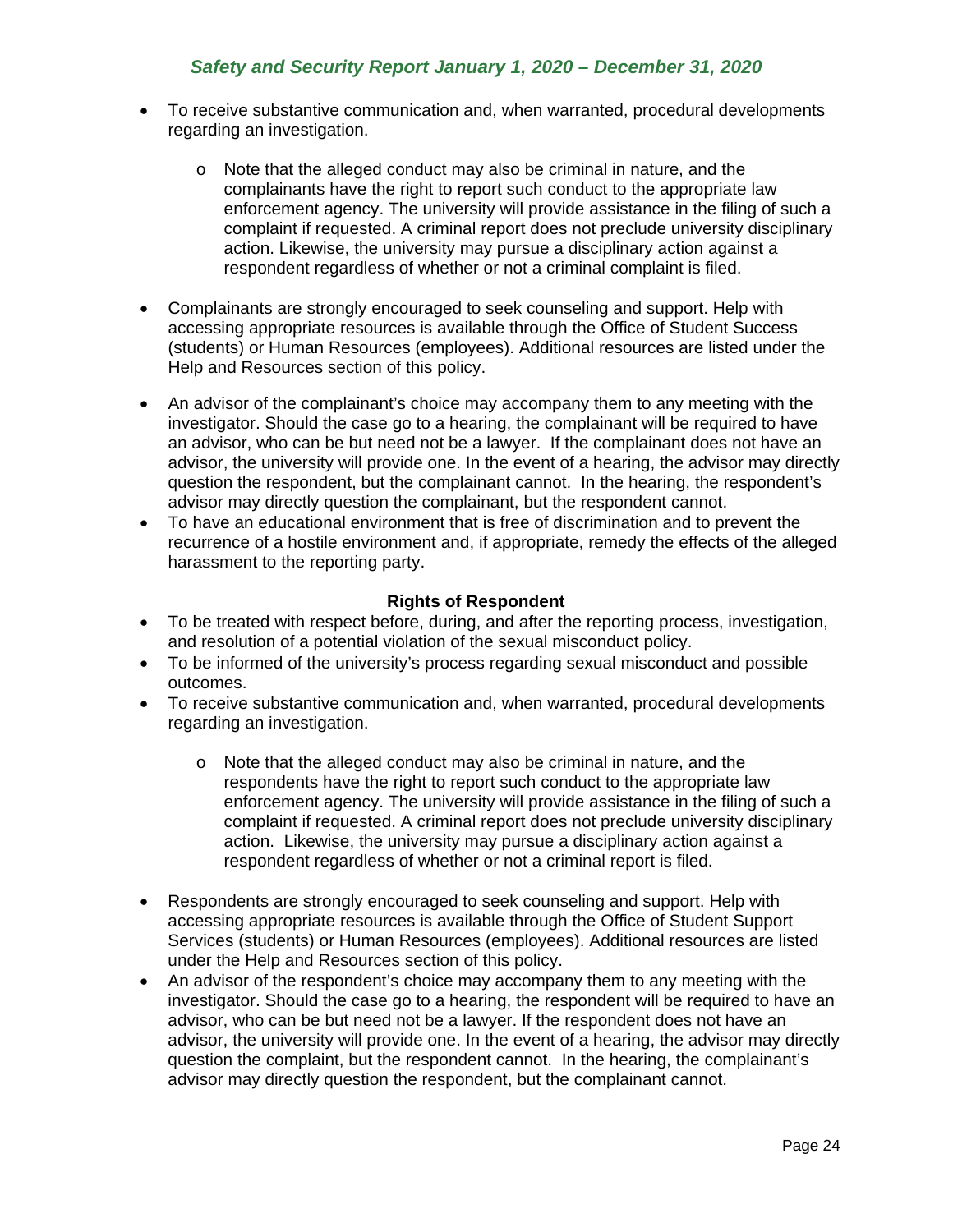• Respondents can expect a presumption of innocence throughout the investigation process unless and until they are found responsible for a violation of this policy.

### **Prevention**

UI&U strives to foster a safe learning and working environment, considering both physical surroundings and the university's response to allegations of sexual assault. The university monitors the physical surroundings of its centers to enhance security and safety through lighting, limited facilities access, security staff, etc. While there is no absolute way to prevent a sexual assault, there are a number of simple precautions that can be taken to minimize risk: individuals should be aware of their surroundings and not let alcohol or other drugs cloud their judgment; keep home, office, and car doors and windows locked; do not lend your keys to anyone you do not trust completely; do not put your name or address on your key ring; do not provide personal contact information (personal email, phone number, address) to someone you do not know and trust; always watch for unidentified visitors to UI&U facilities; report unknown visitors immediately; stay away from isolated or dark areas; walk with a companion or in a group whenever possible.

As part of its commitment to providing a safe learning and working environment free from all forms of sexual misconduct, UI&U provides ongoing training opportunities for students and employees in the prevention and remedy of sexual misconduct.

### **Reporting a Violation**

The university's Title IX coordinator shall have overall responsibility for coordinating compliance with this policy. The Title IX coordinator will work with the vice president for human resources (VPHR) for all Title IX cases involving a student or employee. Any student, employee, or other individual who believes a violation of this policy has occurred may file a complaint with any UI&U mandatory reporter. However, the university encourages reports be submitted in writing to the Title IX coordinator or deputy Title IX coordinator whose contact information is listed below. The report should describe the alleged incident, where and when it occurred, and the desired remedy sought. There is no official statute of time limitations for submitting a report. However, the university encourages reports of violations be filed quickly to maximize the institution's opportunity to respond and investigate. All faculty and staff are mandatory reporters, and as such, all employees who become aware of conduct that might fall under this policy are required to notify the Title IX coordinator, or a deputy Title IX coordinator, with the names of the parties involved and any known details as soon as possible.

The university cannot guarantee complete confidentiality when reports of possible Title IX violations are received. All employees of the university are mandatory reporters and must report possible Title IX violations of which they are aware to the Title IX coordinator or one of the deputy Title IX coordinators. If a case is investigated, the sharing of details of the investigation will be limited to the complainant and the respondent, their advisors, the investigator, and university personnel involved in the Title IX process. If the case goes to a hearing, those present will include the complainant and the respondent, their advisors, witnesses, and the three-person hearing board. Confidentiality is also affected when the safety of members of the university community (including the complainant) or when the university is required by law to disclose the information, or when issues of equity require disclosure. The university encourages complainants to report violations that might be subject to criminal action to appropriate law enforcement officials. As necessary and as required by the laws of the locality, the university reserves the right to initiate a report, to serve as complainant, and to initiate conduct proceedings without a formal report by the person who would typically be the complainant. All participants (including the complainant, respondent, witnesses, advisors, investigators and others) involved in any part of the reporting, investigative, resolution, or appeals process are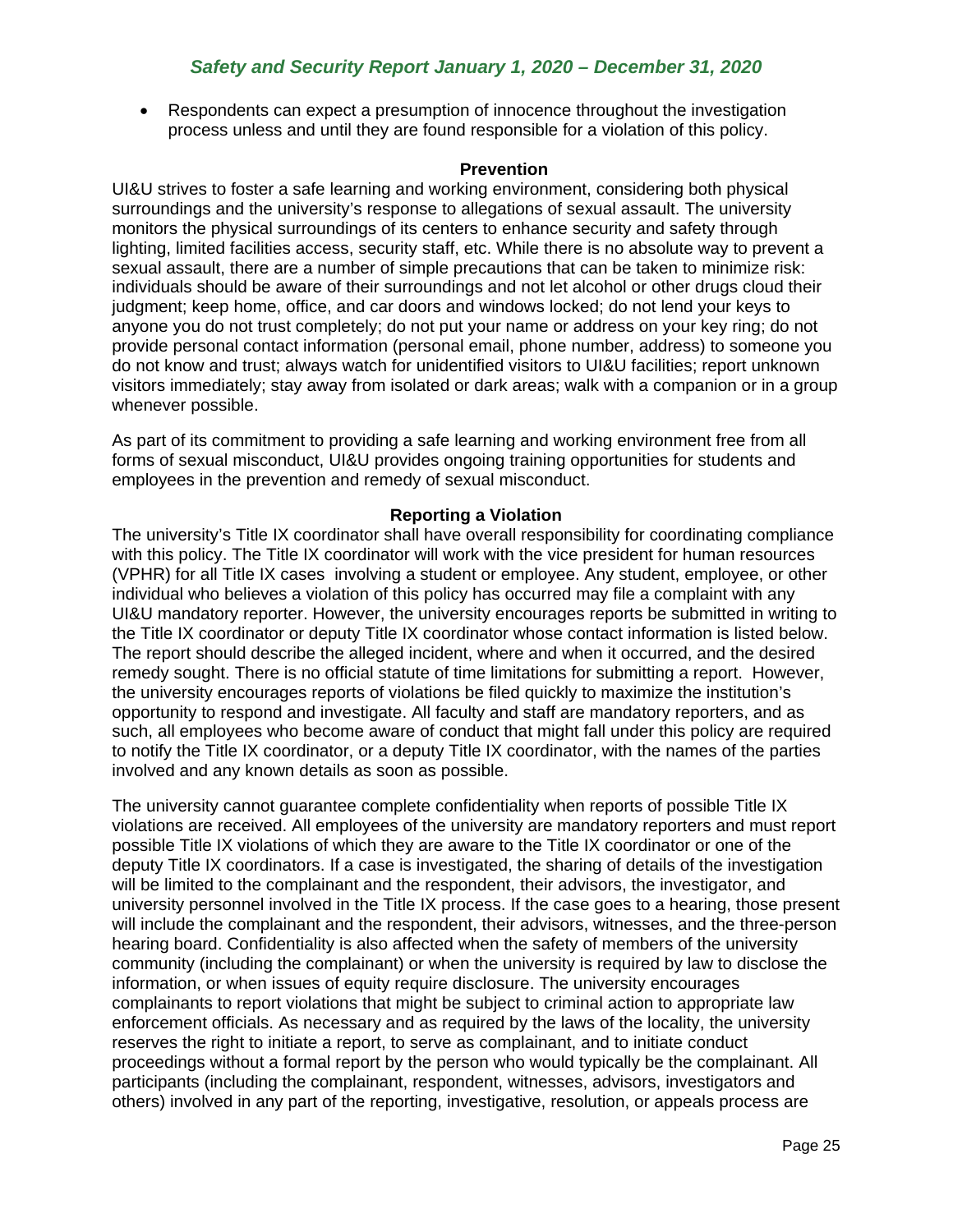expected to respect the confidentiality of the proceedings and circumstances giving rise to the report.

### *Coverage Under Title IX*

For a formal complaint to be processed under Title IX, the incident alleged in the complaint must meet the following conditions:

- 1) It must meet the definition of sexual harassment as defined above, which reflects 34 CFR § 106.30 in the U.S. Department of Education's regulations.
- 2) It must have occurred within the scope of one of the university's education programs or activities.
- 3) It must have occurred against a person in the United States.

It may be that while the incident alleged in the complaint is not covered under Title IX, it may be a violation of the Policies Governing Student Conduct, or a violation of terms and expectation of other university policies.

### **Contacts**

### **Title IX Coordinator**

Dr. Peter Caccavari Associate Vice President for Institutional Effectiveness 2090 Florence Avenue Cincinnati, OH 45206 513.487.1138, 800.861.6400, ext. x1138 [pete.caccavari@myunion.edu](http://pete.caccavari@myunion.edu)

#### **Deputy Title IX Coordinators**

The deputy Title IX coordinators will assist the Title IX coordinator by forwarding any reports or notice of possible violations of this policy promptly to the Title IX coordinator; will assist complainants and respondents and refer them to local resources as appropriate; will notify local law enforcement if necessary; and will offer overall help in coordinating and implementing the university's Title IX compliance efforts and related reporting and disclosure laws concerning campus safety for their respective centers. In addition, deputy Title IX coordinators will serve as members of hearing boards.

Dr. Rhonda Brinkley-Kennedy Dean, Educational Transformation and Strategic Alliances and Special Assistant to the President 6701 Center Drive West #1200 Los Angeles, CA 90045 800.486.8328 ext. 1722 [rhonda.brinkley-kennedy@myunion.edu](mailto:beth.pastores-palffy@myunion.edu)

Dr. Jay Keehn Executive Director for Student Support Services 4601 Sheridan Street, Ste. 400 Hollywood, FL 33021 800.486.7141 ext. 2140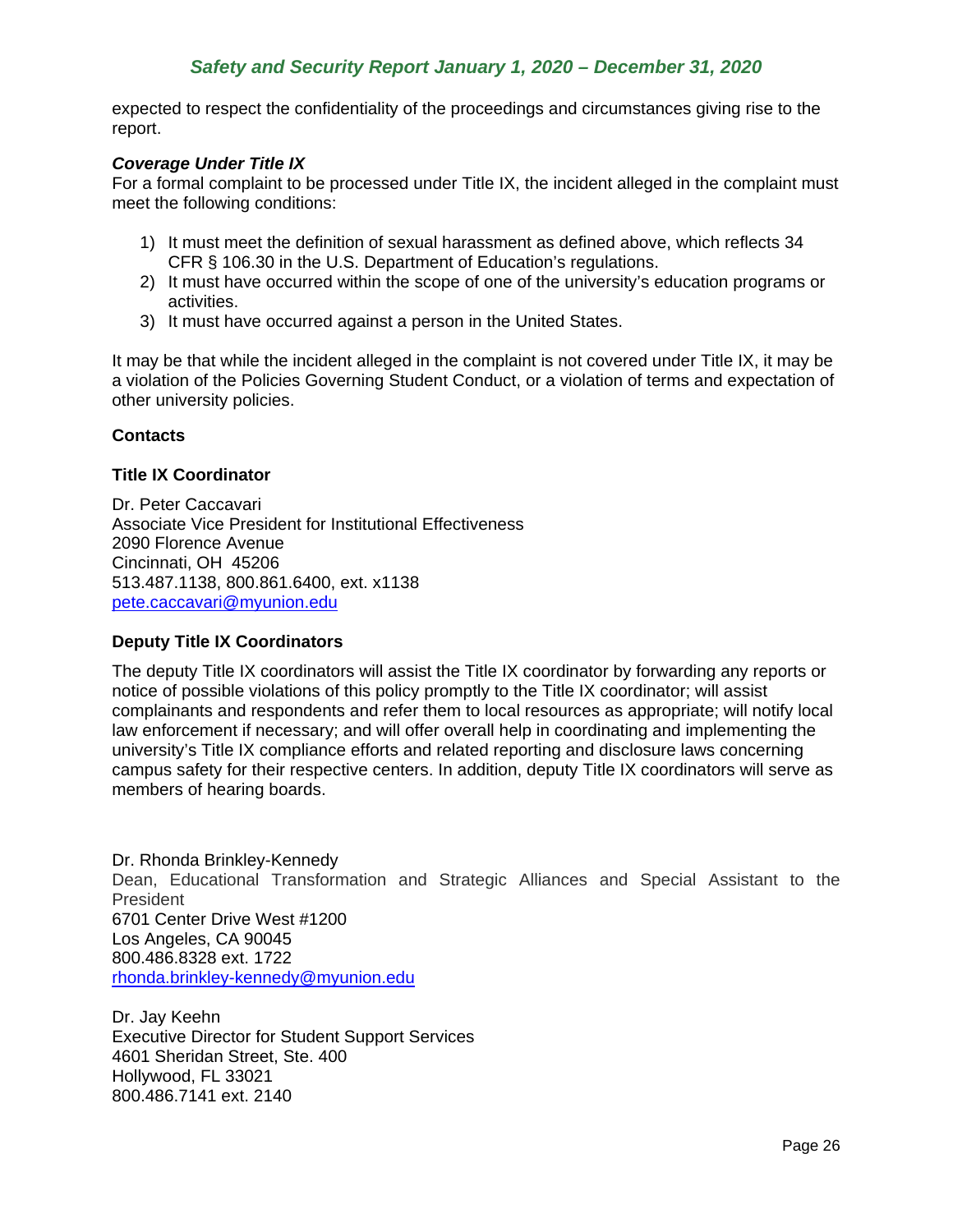[jay.keehn@myunion.edu](mailto:jay.keehn@myunion.edu)

Dr. Jennifer Raymond Dean, Doctor of Philosophy in Interdisciplinary Studies 2090 Florence Avenue Cincinnati, OH 45206 800-861-6400 ext. 1019 jennifer.raymond@myunion.edu

Sarah Wallis Director of Academic Grants and Projects 2090 Florence Avenue Cincinnati, OH 45206 800-861-6400 ext. 1197 [sarah.wallis@myunion.edu](mailto:sarah.wallis@myunion.edu)

### **Resolution Process**

The Title IX coordinator is responsible for investigating reports of violations of this sexual misconduct policy, including the possible utilization of external investigators and deputy Title IX coordinators. Upon receipt of a report of sexual misconduct, the Title IX coordinator will conduct an initial assessment of the report and any supporting documentation to determine the appropriate course of action. This course of action may include:

- 1. A determination that the alleged incident is not covered under Title IX.
- 2. A determination that the alleged incident does not rise to the level of a violation covered under this policy.
- 3. An informal resolution approach.
- 4. The initiation of a formal investigation.

The university will seek action consistent with the complainant's request where possible. Any individual seeking informal resolutions or mediation should discuss these options with the Title IX coordinator. Informal resolution or mediation is not an option for any allegation of sexual assault or violence. Interim, immediate measures may be taken during the course of the informal resolution process and/or investigation to ensure the safety and well-being of the complainant and/or the university at large. These measures will be imposed in a way that balances rights of the complainant and the rights of the respondent.

#### *Supportive Measures*

Supportive measures are non-disciplinary, non-punitive individualized services offered as appropriate, as reasonably available, and without fee or charge to the complainant or the respondent before or after the filing of a formal complaint or where no formal complaint has been filed. Such measures are designed to restore or preserve equal access to the university's education program or activity without unreasonably burdening the other party, including measures designed to protect the safety of all parties or the university's educational environment, or deter sexual harassment. Supportive measures may include, but are not limited to, extensions of deadlines or other course-related adjustments, referrals to counseling services or support organizations, modifications of work or class schedules, campus escort services, mutual restrictions on contact between the parties, changes in work locations, leaves of absence, increased security and monitoring of certain areas of the campus, and other similar measures. The university will maintain as confidential any supportive measures provided to the complainant or respondent, to the extent that maintaining such confidentiality would not impair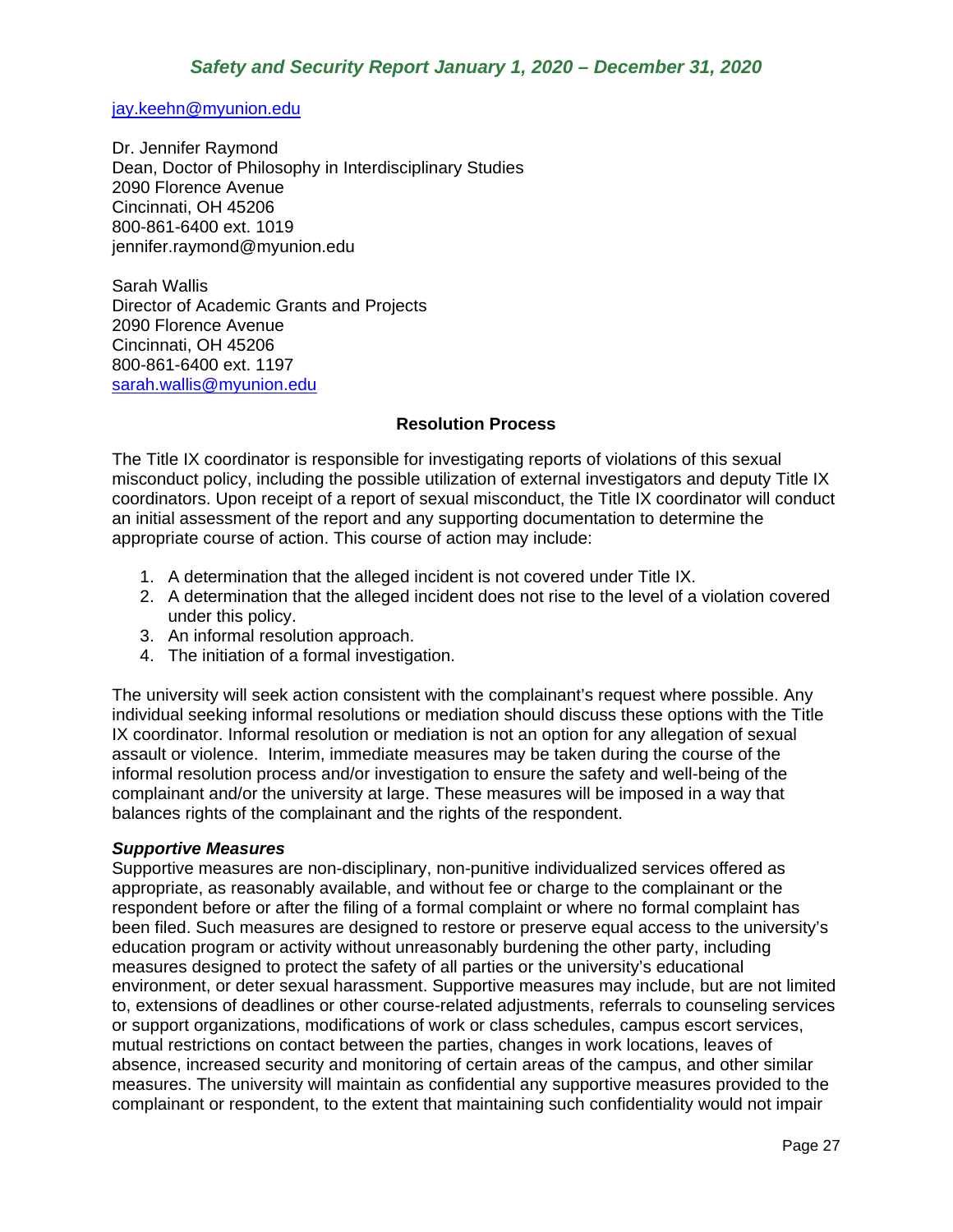the ability of the university to provide the supportive measures. The Title IX coordinator is responsible for coordinating the effective implementation of supportive measures.

Individuals with reports of sexual misconduct also have the right to file a formal complaint with the U.S. Department of Education:

U.S. Department of Education, Office for Civil Rights (OCR) Lyndon Baines Johnson Department of Education Bldg. 400 Maryland Avenue, SW Washington, DC 20202-1100 or by visiting<http://www.ed.gov/ocr>or calling 800.421.3481.

### *Informal Resolution Process*

Where appropriate, it is hoped that resolution of any complaint not involving sexual assault or violence will begin with a sincere attempt at informal resolution. Individuals are encouraged to discuss their concerns with the Title IX coordinator and if the complainant agrees, concerns will be resolved through interactive discussion between the parties and if appropriate, a remediesbased resolution. Informal resolution or mediation is not an option for any allegation of sexual assault or violence.

Remedies-based resolution is a non-disciplinary approach designed to eliminate a hostile environment without initiating a potential disciplinary action against a respondent. Resolution measures may include, but are not limited to, a no-contact order between the parties, adjustments in class schedules, and/or adjustments in group work within classes. All involved parties will be notified in writing by the Title IX coordinator of the allegation and the suggested resolutions within 14 days of the parties agreeing to an informal resolution.

### *Formal Resolution Process*

If the complainant does not believe that a satisfactory resolution has been reached at the informal resolution stage, or the complainant prefers to skip the informal resolution process, the formal resolution process will involve the steps below.

- 1. Report
	- a. Complainant should submit a written report to the Title IX coordinator. Any supporting documentation and evidence should be referenced in the written report. If the complainant prefers, the complainant can give a verbal statement by phone or in person to the Title IX coordinator.
- 2. Investigation
	- a. The Title IX coordinator (or another investigator designated by the Title IX coordinator) will begin a formal investigation. The investigation will include interviews with the complainant, the respondent, and any applicable witnesses, as well as review of any applicable documentation or physical evidence.
	- b. Should a complaint be filed against the Title IX coordinator, a deputy Title IX coordinator will work with the vice president for human resources (VPHR) and will coordinate the investigation as appropriate.
	- c. The university prohibits any intentional false reports of incidents. Such intentional false reporting is a violation of the Policies Governing Student Conduct and Employee Workplace standards policy.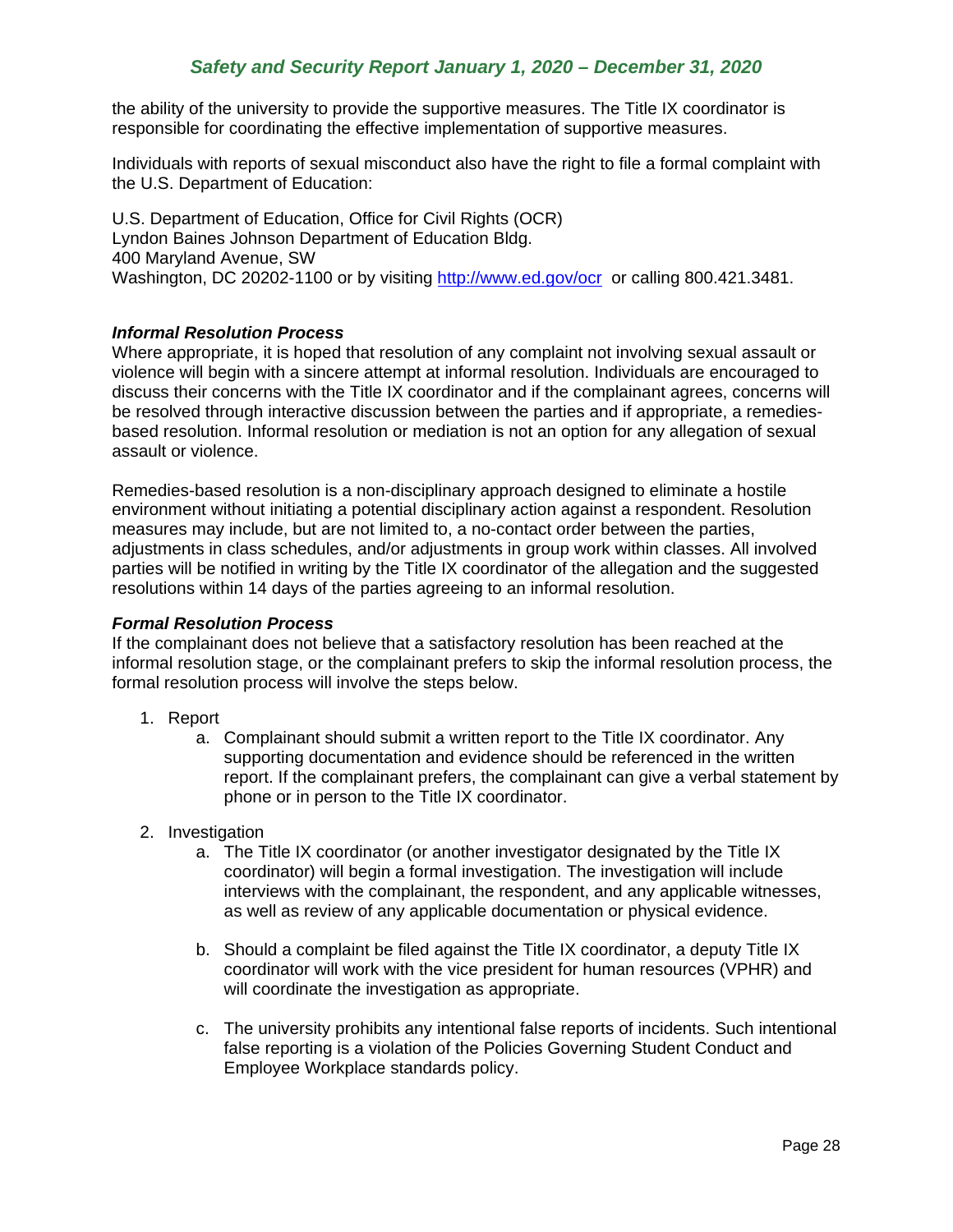- d. The complainant, respondent, and, if applicable, their advisors, will have access to all evidence collected during the investigation upon request. When requested, the evidence will be provided electronically.
- e. The Title IX coordinator (or another investigator designated by the Title IX coordinator) will conduct a thorough and impartial investigation. Every attempt will be made to deliver a draft report to the complainant, respondent, and, if applicable, their advisors, within 60 days of the initiation of the report. The complexity of some cases and/or unforeseen circumstances may cause the process to exceed 60 days. The university seeks to balance the needs for timely resolution and a thorough and impartial investigation. If the draft report will take longer than 60 days, the Title IX coordinator will send written notice to the complainant, respondent, and, if applicable, their advisors.
- f. At the conclusion of the investigation, the Title IX coordinator will provide all collected evidence to the complainant, respondent, and, if applicable, their advisors The evidence will be provided electronically. The parties will have 10 business days to submit a written response on the collected evidence if they choose to do so. The Title IX coordinator will consider any responses to the evidence prior to completion of the investigation report.
- g. The Title IX coordinator will then draft the investigation report and send it to the complainant, the respondent, and, if applicable, their advisors. The complainant and the respondent will have 10 business days to review the draft of the investigation report and submit a written response on the draft of the investigation report to the Title IX coordinator if they choose to do so. The investigation report will include the names of the complainant, respondent, details from the investigation, a timeline of significant events, and a conclusion about what evidence there is for determining whether the respondent is or is not responsible for having violated the sexual misconduct policy. The Title IX coordinator will consider any responses to the draft of the investigation report, making any changes to the investigation report as the Title IX coordinator considers needed based on those responses. The Title IX coordinator will include those responses verbatim with the final investigation report. The Title IX coordinator will then send the final version of the investigation report to the complainant, respondent, and, if applicable, their advisors.
- h. The Title XI coordinator will then select a hearing board who schedules a live hearing.

## 3. Hearing

- a. A hearing board composed of three officials representing the university is formed. The hearing board reviews the investigation report. One of the members of the hearing board will be named the chair.
- b. The hearing will consist of the complainant, the respondent, their advisors, and any witnesses. While advisors are not required for the investigation portion of the process, they are required for the live hearing. If the complainant or respondent do not have an advisor prior to the hearing, the university will provide an advisor. Advisors are allowed to ask questions directly of the complainant or respondent.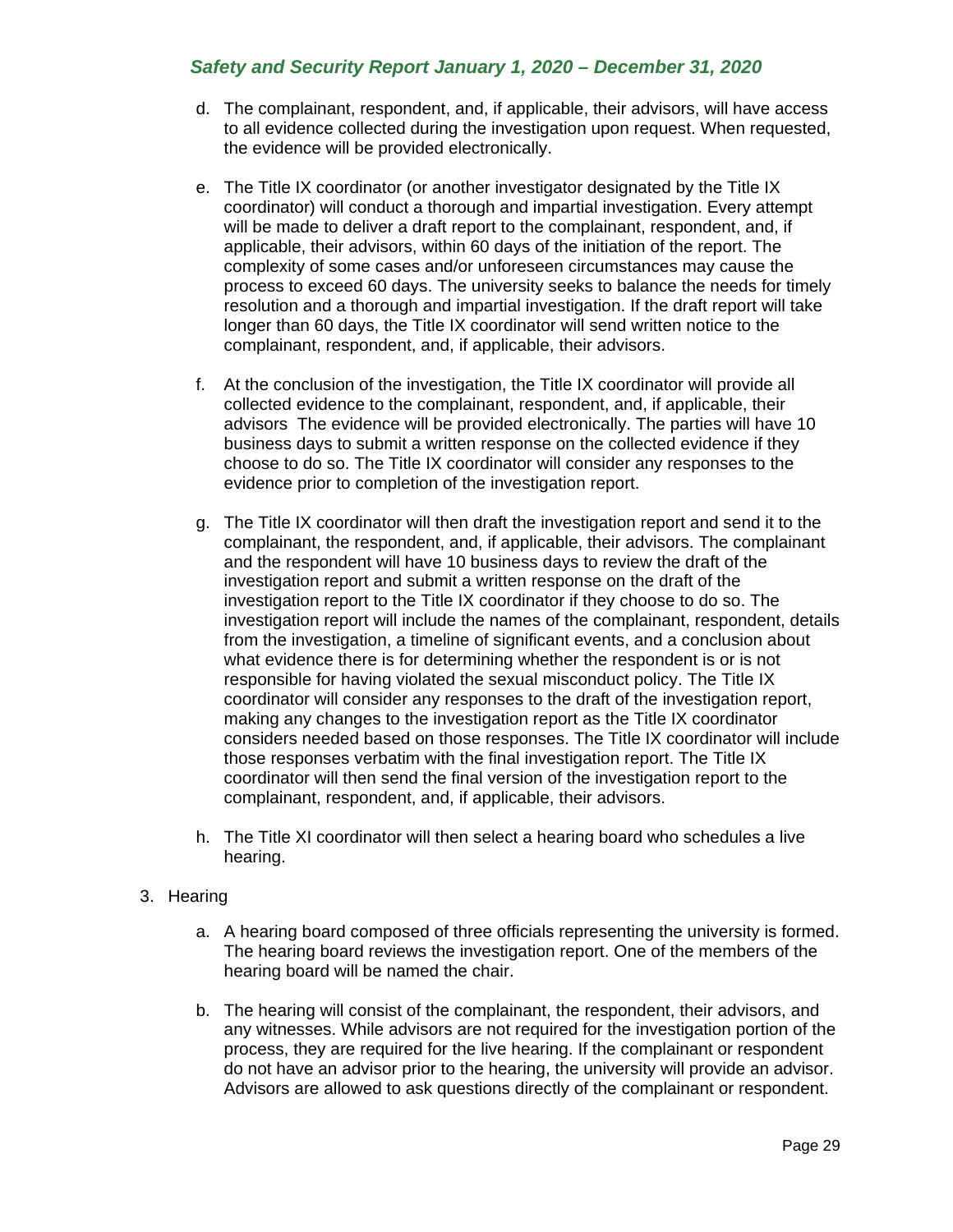Neither the complainant nor the respondent may ask questions of each other directly.

- c. While the hearing must be live, it does not need to be such that all participants are located in a single room. In fact, due to the distributed nature of the university and its students and employees, it is most likely that the hearing will be conducted via teleconferencing technology. The complainant and the respondent will not be in the same room unless both the complainant and the respondent prefer to be in the same room.
- d. The hearing must be recorded.
- e. The chair of the hearing board will determine whether or not any particular question asked by an advisor is relevant. If the chair determines that a question is not relevant, the chair must explain why the question is not relevant.
- f. If a complainant, respondent, or witness does not submit to cross-examination at the hearing, then the hearing board cannot consider any statements made by that person as evidence in reaching their decision.
- g. Structure of the hearing
	- i. The chair of the hearing board states the ground rules for the hearing, logistics for technology, etc.
	- ii. The complainant and the respondent may make a verbal statement to the hearing board if they wish.
	- iii. The complainant's advisor provides an opening statement.
	- iv. The respondent's advisor provides an opening statement.
	- v. The complainant's advisor provides evidence and cross-examines witnesses and the respondent as they choose.
	- vi. Then the respondent's advisor provides evidence and cross-examines witnesses and the respondent as they choose.
	- vii. The chair of the hearing board announces next steps in the process.
	- viii. The hearing concludes.
- 4. Decision
	- a. The hearing board meets to decide if the respondent is responsible for a violation of the sexual misconduct policy. A decision is reached when at least two of the three hearing board members agree as to whether or not the responding party is responsible. The hearing board will use a "preponderance of the evidence" standard and evaluate available information from the perspective of a reasonable person in the reporting party's position and in consideration of the context of the behavior.
	- b. When the hearing board reaches a conclusion, they give a written decision to the Title IX coordinator within seven business days.
	- c. The written decision will include the following:
		- i. Identification of the allegations potentially constituting violations of the sexual misconduct policy.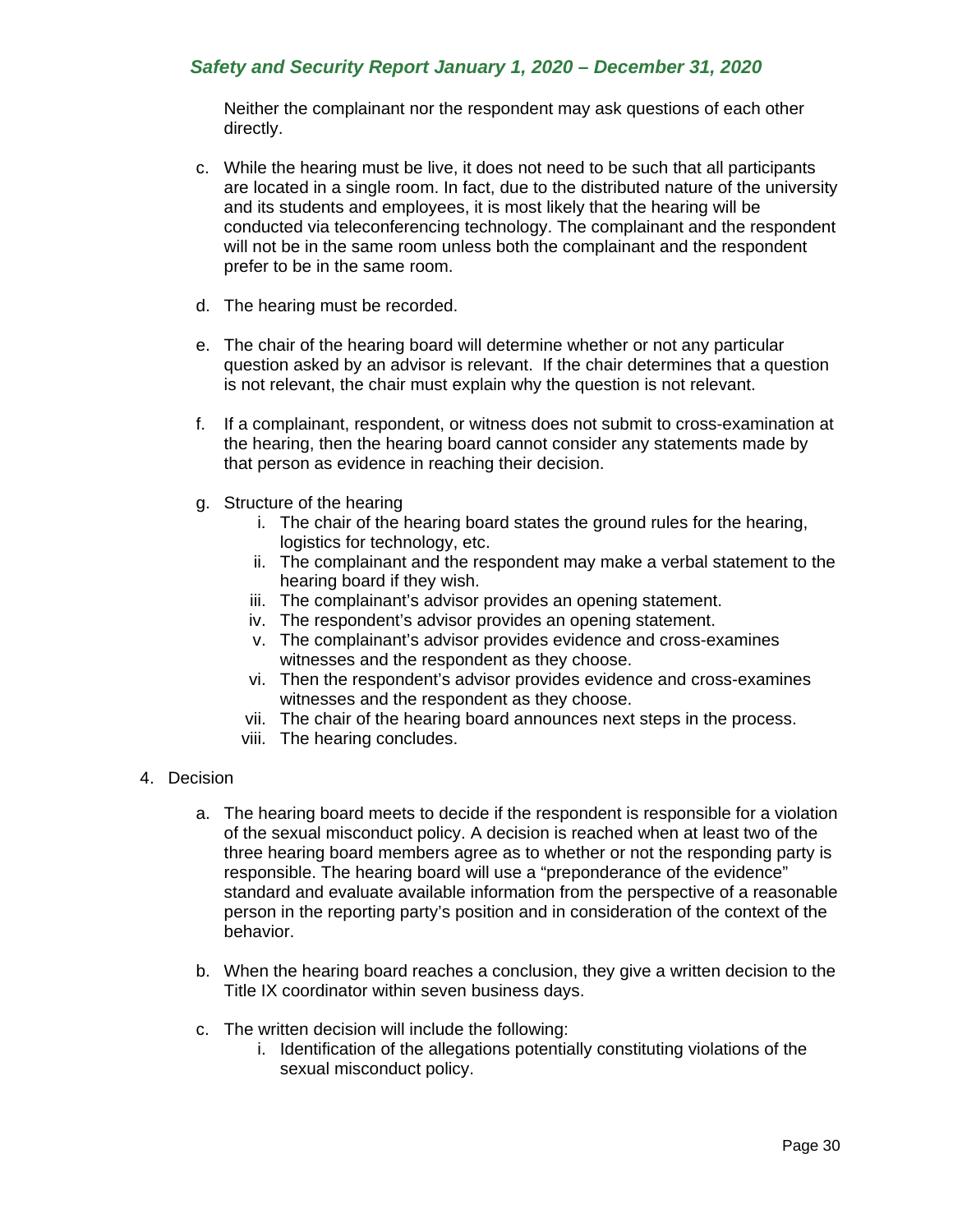- ii. A description of the procedural steps taken from the receipt of the formal complaint through the determination. Those procedural steps will include any notifications to the parties, interviews with parties and witnesses, site visits, methods used to gather other evidence, and hearings held.
- iii. Findings of fact supporting the determination.
- iv. Conclusions regarding the application of the sexual misconduct policy to the facts.
- v. A statement of, and rationale for, the result as to each allegation, including a determination regarding responsibility.
- vi. If the respondent is found responsible for having violated the sexual misconduct policy, the written decision will include any sanctions determined by the hearing board.
	- 1. Possible sanctions can include, but are not limited to, expulsion from the university, suspension, required counseling or training, or termination of employment.
- vii. Any remedies designed to restore or preserve equal access to the university's education program or activity will be provided by the university to the complainant.
- viii. The procedures and permissible bases for the complainant and respondent to appeal.
- d. The Title IX coordinator will send the completed written decision to the complainant and respondent within 10 business days of the conclusion of the hearing.

### 5. Appeals

- a. Appeal Process
	- i. The hearing board's written decision may be appealed by either party by filing a written appeal. A written appeal by either the complainant or the respondent would be addressed to the provost/VPAA.
	- ii. The appeal process is not intended to re-hear the same case and is limited to the specific grounds outlined below.
	- iii. Any resolution or sanction will remain in force while an appeal is considered and a final decision is determined.
	- iv. Each student/employee is limited to one appeal per case, and the decision of the appeal is final.
	- v. For the appeal to be considered, the appellant must submit a written notice to the provost/VPAA within 15 business days of receipt of the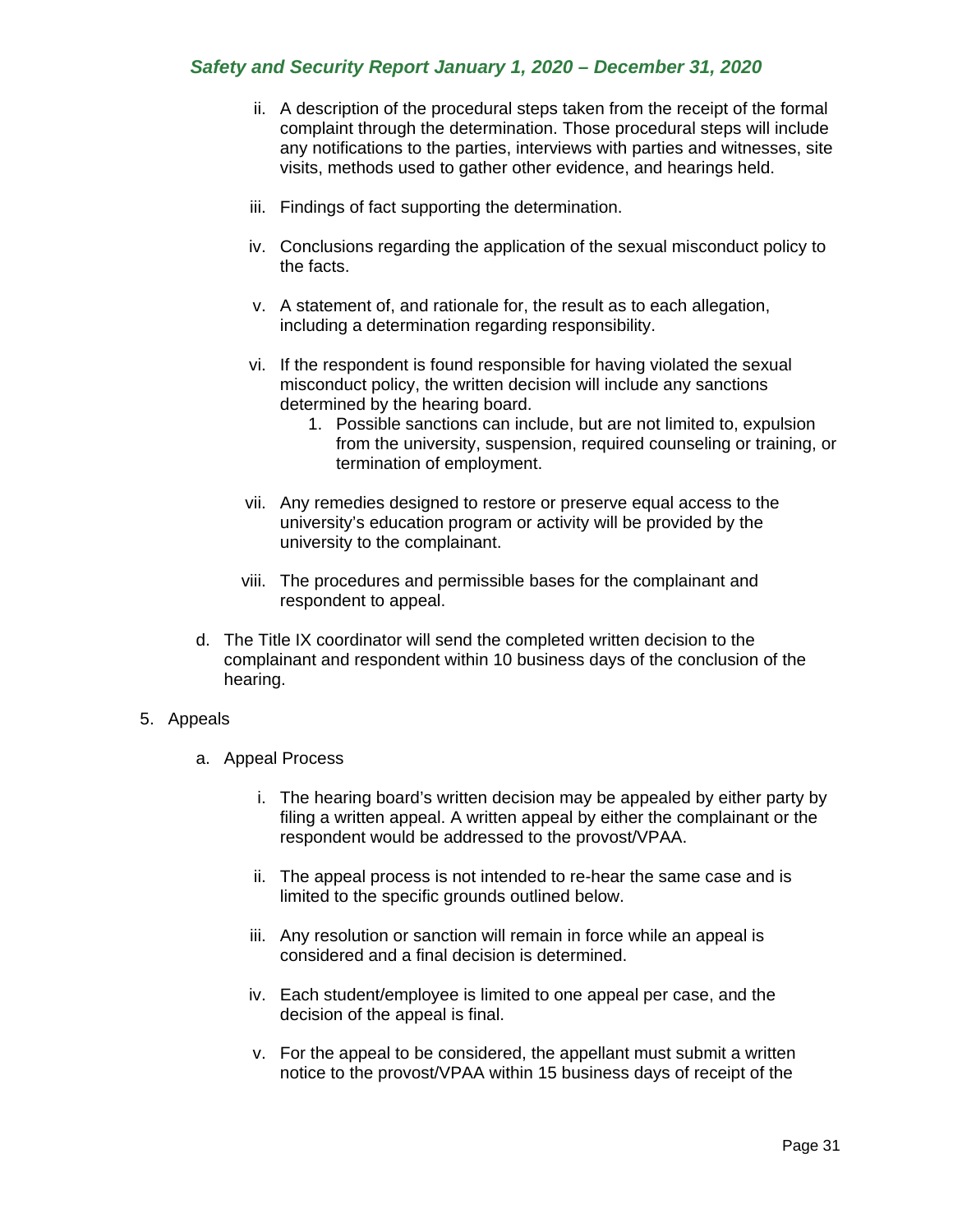written decision. This written appeal must state the specific grounds for the appeal and should include any supporting documentation.

- vi. The Title IX coordinator will notify in writing the complainant and the respondent of any appeal, what the grounds for the appeal are within five business days of the date when the request for appeal was received by the provost/VPAA.
- vii. The complainant and the respondent will be notified in writing of the appeals decision of the provost/VPAA within 15 business days of when the Title IX coordinator sent notification of the appeal to the complainant and respondent.
- b. Grounds for Appeal
	- i. Procedural irregularity that affected the outcome of the matter.
	- ii. New evidence that was not reasonably available at the time the determination regarding responsibility or dismissal was made, that could affect the outcome of the matter. This new information must be included with the request for appeal.
	- iii. The Title IX coordinator, investigator(s), or decision-maker(s) had a conflict of interest or bias for or against complainants or respondents generally or the individual complainant or respondent that affected the outcome of the matter.
	- iv. Dissatisfaction with a decision is not grounds for an appeal. Nonattendance or non-participation in the process is not considered new evidence or grounds for an appeal.

### **Help and Resources**

It is especially important for students or employees who have been sexually assaulted to seek immediate and appropriate medical treatment. This is not only important for the victim's health, but will be vital for gathering of necessary evidence for criminal investigations. Emergency medical services should be summoned as soon as possible for assault and violence incidents.

Often the impact of sexual assault or violence is invisible and victims of sexual assault or violence may need mental health counseling to assist them in dealing with the trauma.

### *University Resources*

### Human Resources

Employees who need assistance in securing outside help or services should contact Human Resources at 800.861.6400.

### Office of Student Support Services

Students who need assistance in securing outside help or services should contact Dr. Jay Keehn, Executive Director for Student Support Services at 800-861-6400 x ext. 2140 jay.keehn@myunion.edu.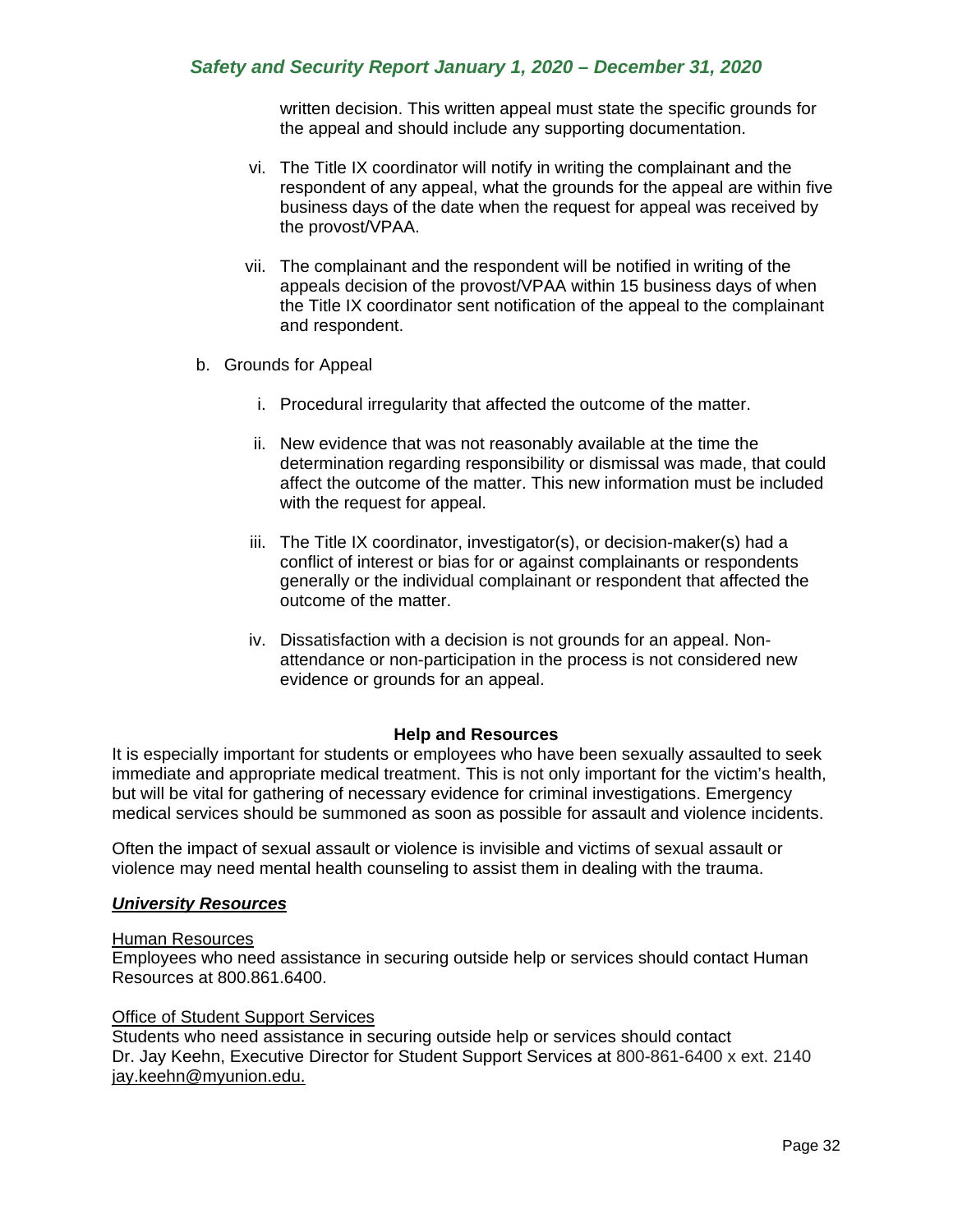### ADA Coordinator

Students whose academic performance is adversely affected by a violation of this policy should consult with the ADA coordinator about possible accommodations:

ADA Coordinator Dr. Jay Keehn Executive Director for Student Support Services 4601 Sheridan Street, Suite 400 Hollywood, FL 33021 800.486.7141 ext. 2140 [jay.keehn@myunion.edu](mailto:jay.keehn@myunion.edu)

### *National Resources*

### Rape, Abuse and Incest National Network

The nation's largest anti-sexual assault organization, RAINN operates the National Sexual Assault Hotline, 800.656.HOPE, and carries out programs to prevent sexual assault. [www.rainn.org.](http://www.rainn.org/)

#### Center for Changing Our Campus Culture

The Center for Changing Our Campus Culture is a resource center supported by the U.S. Department of Justice's Office of Violence against Women. [http://changingourcampus.org/.](http://changingourcampus.org/)

• Then click on the Resources tab.

### *Local/Regional Resources*

#### **Cincinnati**

- Police
	- o 911 or 513.569.8600
- Women Helping Women
	- o 24-Hour Hotline: 513.381.5610 or 877.889.5619
	- o <http://www.womenhelpingwomen.org/>
- Ohio Alliance to End Sexual Violence
	- o 888.886.8388
	- o <http://www.oaesv.org/>

#### **Sacramento**

- Police
	- o 911 or 916.264.5471
- California Coalition Against Sexual Assault
	- o 916.446.2520
	- o [www.calcasa.org](http://www.calcasa.org/)

#### Los Angeles

• Police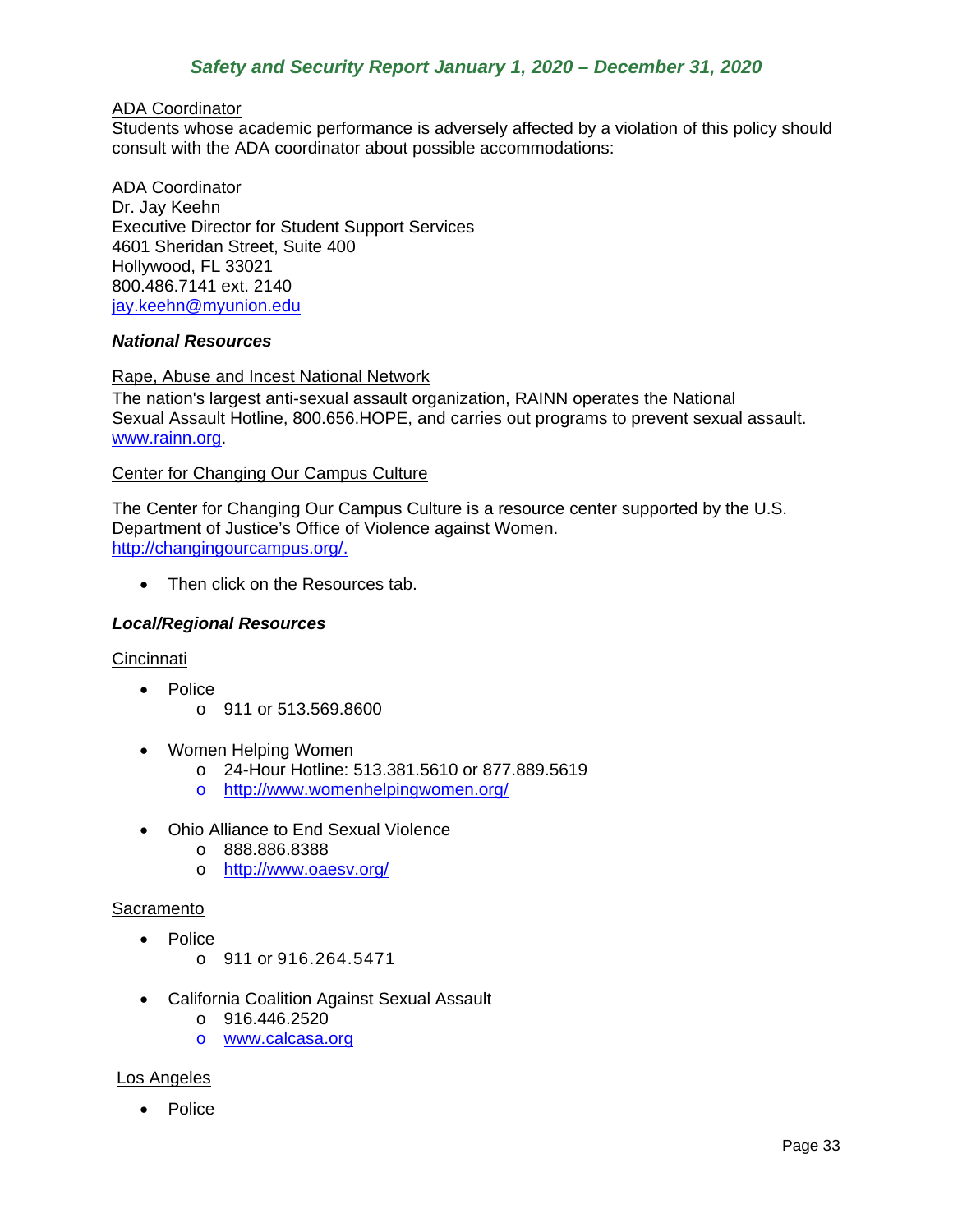- o 911 or 877.275.5273
- California Coalition Against Sexual Assault
	- o 916.446.2520
	- o [www.calcasa.org](http://www.calcasa.org/)

### Florida

- Police
	- o 911 or [305.949.5500](javascript:void(0))
- Florida Council Against Sexual Violence
	- o 850.297.2000
	- o [www.fcasv.org](http://www.fcasv.org/)

### **Related Policies**

### *For students: Policies Governing Student Conduct*

<span id="page-34-0"></span>In the case of allegations of sexual misconduct (including sexual harassment), this sexual misconduct policy supersedes any conflicting procedures and policies set forth in other university documents.

## **Use of University Facilities: Policies and Procedures**

Effective July 1, 2018, Revised January 1, 2021

### **Policy Statement**

It is the policy of Union Institute & University that the safety of individuals using university facilities is paramount. To that end, the university has established procedures and standards for use of its facilities, including access, general standards for behavior, reporting of injuries and criminal incidents, and timely warnings of dangerous situations. This policy and the information and procedures detailed below apply to all UI&U facilities. There may also be facility-specific rules and restrictions, determined by the building owners/managers, and/or state and local regulations covering facility use and safety.

### **Union Institute & University Facilities**

All UI&U-operated centers (including the national headquarters in Cincinnati), occupy leased space or suite(s) within a building having other tenants. As a general practice, students and employees have access to university facilities during normal business hours (typically 9 a.m. to 5 p.m., Monday through Friday). Some facilities may be open on evenings and/or weekends for classes and/or academic residencies. Hours of operation are posted at each location. Individuals having questions about access or use of a specific facility should contact the facilities director (Cincinnati center) or the responsible center administrator.

### **General Standards for Use of UI&U Facilities: Centers, Course Locations, and Temporary Off-Campus Locations**

In addition to its permanent centers in Cincinnati, Ohio; Hollywood, Florida; Los Angeles and Sacramento, California, UI&U also offers classes and holds academic meetings at other locations: some master's and doctoral programs may hold academic residencies at hotels/conference centers. These off-campus locations are considered to be university facilities during the times they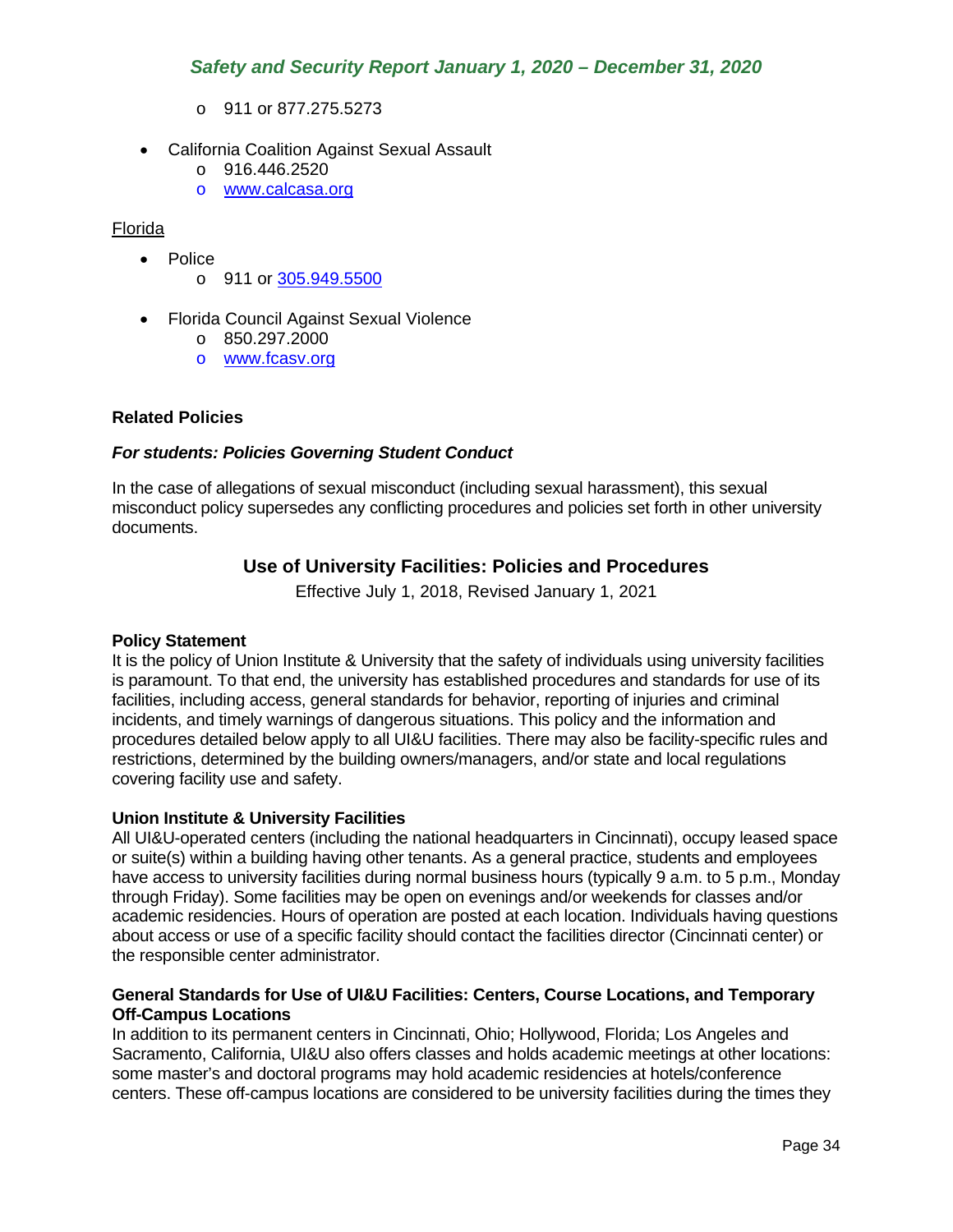are in use by UI&U. The following use standards apply to all university-operated facilities, permanent and temporary:

- Individuals using a university-operated facility shall behave appropriately at all times they shall not engage in any behavior that is threatening, dangerous or harmful to self or others, disruptive to the learning or work environment, or damaging to university property or property of others. (Appropriate conduct is specifically addressed in a number of other university policies, including but not limited to, the Student Conduct Policy, the Sexual Misconduct Policy, and Policy on Student Use of Alcohol and Controlled Substances.)
- Students and visitors at UI&U facilities are expected to cooperate with university personnel as they carry out their duties, and to abide by any location specific requirements regarding access (such as wearing employee or visitor badges, front-desk check in and out, etc.).
- Personal property is not covered under Union Institute & University's insurance policy. Personal vehicles should be locked, and personal property secured in offices, desks, or hotel rooms, as applicable.
- No firearms or other weapons may be brought onto university property, with the exception of students or employees who are commissioned police officers and required to carry a weapon while on or off duty.
- Tampering with wiring, electrical equipment, sprinkler systems, fire extinguishers, fire alarms or any other safety equipment is prohibited.
- Smoking is not permitted inside any university facility or within 30 feet of any exterior door of a university facility. (Smoking rules at course locations and temporary offcampus facilities may vary.)

### **General Safety Suggestions**

Union Institute & University does not have a police force or official security department at any of its facilities. Security personnel at UI&U's permanent facilities are not commissioned police officers—they have no authority to arrest; nor are they qualified to administer medical services. Security personnel employed by the university are required to call 911 in an emergency situation and to report criminal activity to university officials and to local law enforcement offices.

All individuals visiting university facilities are expected to take reasonable steps to ensure their own safety. To that end, the university offers the following general safety suggestions:

- Avoid walking alone, particularly after dark. If walking alone is unavoidable, be aware of your surroundings. (At most university locations, security personnel are available during operating hours to provide escort services if requested.)
- Do not leave personal property unsecured or unattended.
- Keep vehicles locked, and do not leave personal items in view.
- Offices, workstations, and classrooms should be locked when not in use.
- Be aware of suspicious persons and activities. If you observe someone or something suspicious, notify building security and/or local law enforcement authorities. In an emergency, dial 911.

### **The Upstanding Bystander**

A bystander is an individual who witnesses but is not involved in an accident or criminal incident. The university encourages proactive action by bystanders, such as seeking medical or emergency assistance when an individual's health or safety may be in jeopardy, including, but not limited to, when danger arises due to use of alcohol, drugs, or acts of violence, harassment, vandalism, or hate crimes. Being aware of an incident, acknowledging that the incident may be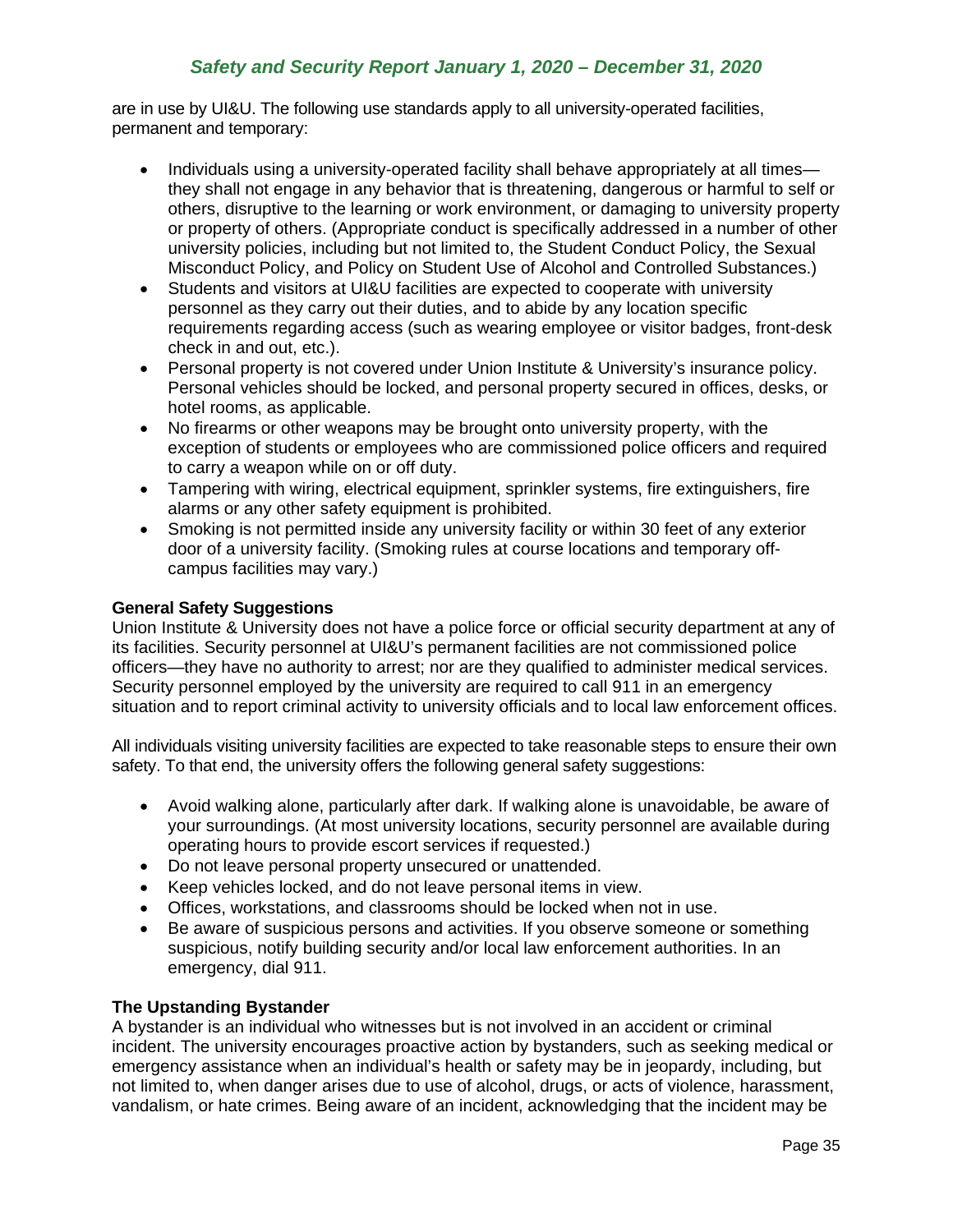an emergency, taking responsibility to act, and attempting to help are all characteristics of being an upstanding bystander. Upstanding bystanders may report incidents of concern to any university administrator, to campus security, or by contacting local law enforcement directly.

### **Reporting Injuries**

If a student or other individual is injured while on campus or while participating in a universitysponsored activity off campus, the university strongly encourages the individual to report the injury to a university administrator at the event, who must then inform the chief financial officer (CFO). The individual may be asked to submit a completed UI&U Incident - Accident/Incident Report (Form 134), which can be obtained from Human Resources or downloaded from the UI&U employee intranet. Any injury that occurs to a UI&U employee while at a university facility or while conducting university business at any other location **must** be reported to Human Resources in Cincinnati, Ohio.

### **Reporting Criminal Incidents**

In accordance with federal regulations and in keeping with Union Institute & University's philosophy of concern for its students, faculty, staff, and visitors, any individual who is a victim of criminal activity or who observes such activity occurring at a university-operated facility or at a university sponsored event occurring off campus is strongly encouraged to report the incident to a Campus Security Authority (CSA) as well as to local law enforcement. Incidents will be tracked in a Daily Crime Log. The university's CSAs are:

*Primary CSAs* Tom Frederick (Florida Academic Center) 800-486-7141 ext. 2116 Ami Bryant (Los Angeles Academic Center) 800-486-8328 ext. 1707 Prab Gill (Sacramento Academic Center) 800-486-7049 ext. 1511 Ray Bolin (Cincinnati Academic Center) 800-861-6400 ext. 1248 Any third-party security personnel located at an Academic Center *Secondary CSAs* Renee Cave, (Cincinnati Academic Center) 800-861-6400 ext.1202 Dr. Rhonda Brinkley-Kennedy (Deputy Title IX Coordinator, Los Angeles Academic Center) 800-486-8328 ext. 1722 Dr. Pete Caccavari (Title IX Coordinator, Cincinnati Academic Center) 800-861-6400 ext. 1138 Dr. Jay Keehn (Deputy Title IX Coordinator, Florida Academic Center) 800-486-7141 ext. 2140 Sandra Mills (Chief Financial Officer, Cincinnati Academic Center) 800-861-6400 ext. 1104 Dr. Jennifer Raymond (Deputy Title IX Coordinator) 800-861-6400 ext. 1019 Monique Skinner (Ph.D. Program Manager, Cincinnati Academic Center) 800-861-6400 ext. 1201 Sarah Wallis (Deputy Title IX Coordinator, Cincinnati Academic Center) 800-861-6400 ext. 1197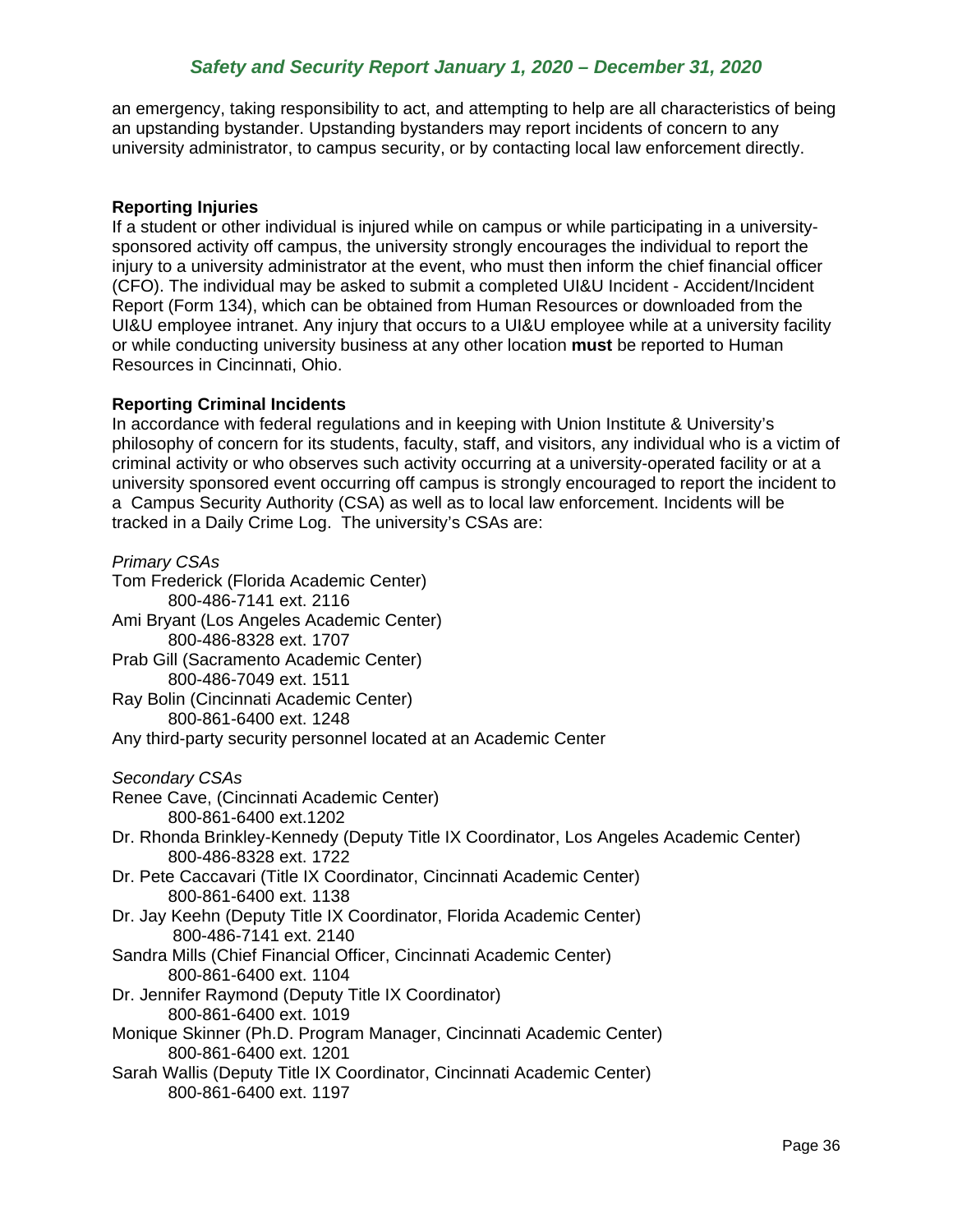If an emergency situation exists, the victim or witness should call 911. In non-emergency situations, the victim or witness may elect to report the incident to a CSA, who will, in turn, contact local law enforcement.

Criminal incidents and activities should **always** be reported to a CSA, as listed above. Criminal activities may also be reported to security personnel at UI&U facilities, where applicable. Note, however, that security personnel at UI&U facilities are not commissioned law enforcement officers; they have no authority to make arrests.

A report of any criminal incident occurring at a university facility must be written by the CSA who has been notified of the incident and filed with the chief financial officer (CFO) within forty-eight (48) hours of the occurrence. For criminal incidents occurring at university-sponsored events held off-campus (such as a seminar or reception), the university employee with on-site responsibility for the event (such as the faculty convener of a seminar) is responsible for filing the report to the CFO. The CFO, in consultation with the president and/or other personnel, will determine whether additional university investigation of the incident is necessary, whether any disciplinary actions against an employee or student are warranted, and/or if the incident is such as to call for a warning to the university community. University investigations and/or disciplinary actions are separate from actions that may be taken by law enforcement agencies.

### **Annual Security Report**

By October 1 of each year, as required by federal law, the university publishes on the university's website a report of certain types of criminal incidents occurring at university facilities and their immediate environs in the previous calendar year. (The types of crimes reported are determined by federal regulations.) Notice of the location of the report is communicated via email to current students and current employees. The report is available to employees, students, prospective employees, and prospective students, any of whom may request a print version of the report, as directed in the report text.

### **Confidentiality**

It is the policy of UI&U that the university will report to the appropriate law enforcement agency any alleged crimes of which it is made aware. Individuals reporting crimes to the university cannot be assured confidentiality in such reports.

Under the provisions of the Family Educational Rights and Privacy Act (FERPA), as amended in 2000, Union Institute & University has the discretionary authority to disclose to a victim of a crime of violence the final results of any disciplinary action taken by the university against the person accused of the crime. The victim may not disclose this information to any third party. The university may release certain information regarding the final results of a disciplinary hearing to the general public if the hearing was related to a crime of violence for which an individual was found to be in violation of university rules or policies regarding such crimes. If results are released by the university, only the individual's name, the violation committed, and the sanctions imposed by the university against the individual will be published.

### **Timely Warnings**

The CFO, after consultation with the president and other personnel as needed, will alert the university community when the university receives a report of a crime against a person or a particularly threatening crime against property that appears to represent an ongoing danger to the safety of students, faculty, and staff. Alerts may result from reports from local law enforcement or from reports by members of the UI&U community. Every attempt will be made to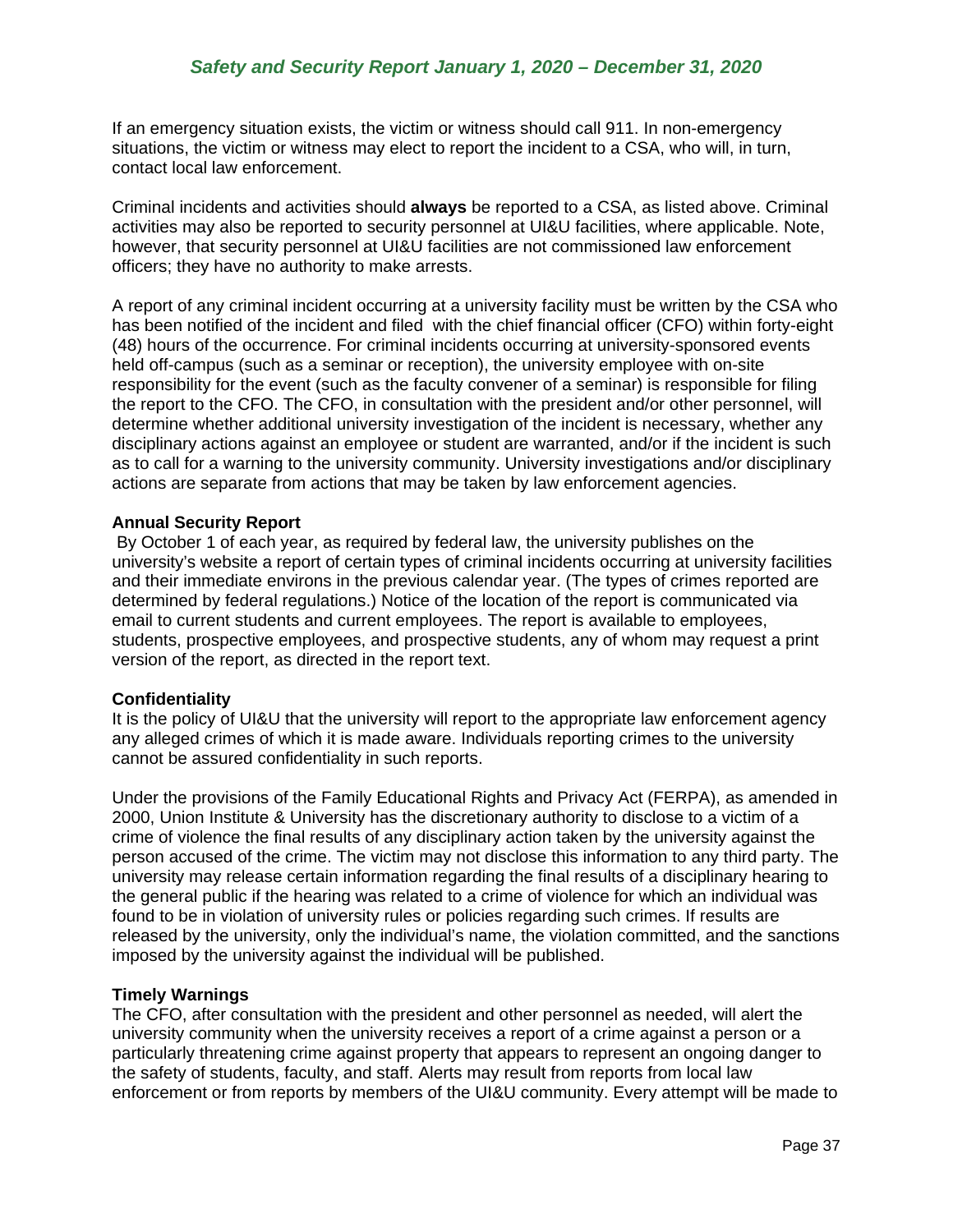distribute the alert within 12 hours of the time the incident is reported; however, release of timely warnings is subject to the availability of accurate facts concerning the incident. Alerts will be distributed by email to all employees at the center, to students enrolled at the center, and to faculty who work off-site but are likely to visit the center.

Each alert will include the following information.

- 1. A succinct statement of the incident, including date and location of the occurrence.
- 2. Possible connection to previous incidents, if applicable.
- 3. Physical description of the suspect.
- 4. Composite drawing of the suspect, if available.
- 5. Date and time the bulletin was released.
- 6. Other relevant and important information.

Alerts may also include requests for information about an offender, crime prevention tips, and/or information about special precautions to be taken until the specific crime has been resolved.

<span id="page-38-0"></span>See also: Student Conduct Policy Emergency Response Plan

## **Emergency Response Plan**

Effective July 1, 2018, Revised January 1, 2021

#### **Emergency Preparedness**

Emergencies, , injuries, accidents, and severe weather can occur without warning at any time. This emergency response plan outlines a framework for determining appropriate responses and includes contacts and protocols for a variety of emergency circumstances. In the event of that an emergency or crisis is confirmed at a Union Institute & University center, the designated university emergency response administrator at the affected center will activate the appropriate emergency plan to ensure the safety of students, faculty, staff, and visitors. In an emergency situation, all members of the UI&U community are expected to follow the directions of staff and or local authorities.

#### **Emergency Officials**

The following positions have been designated with responsibility for emergency assessment and notification at each UI&U location.

| Location              | <b>Responsible Position</b><br>& Back-up | <b>Contact (Phone</b><br>Extension) |
|-----------------------|------------------------------------------|-------------------------------------|
| Cincinnati Center     | <b>Primary CSA</b>                       | 800-861-6400 ext. 1248              |
| 513.861.6400          |                                          |                                     |
|                       | <b>Chief Financial Officer</b>           | 800-861-6400 ext. 1104              |
| <b>Florida Center</b> | <b>Primary CSA</b>                       | 800-486-7141 ext. 2116              |
| 305.653.7141          | <b>Chief Financial Officer</b>           | 800-861-6400 ext. 1104              |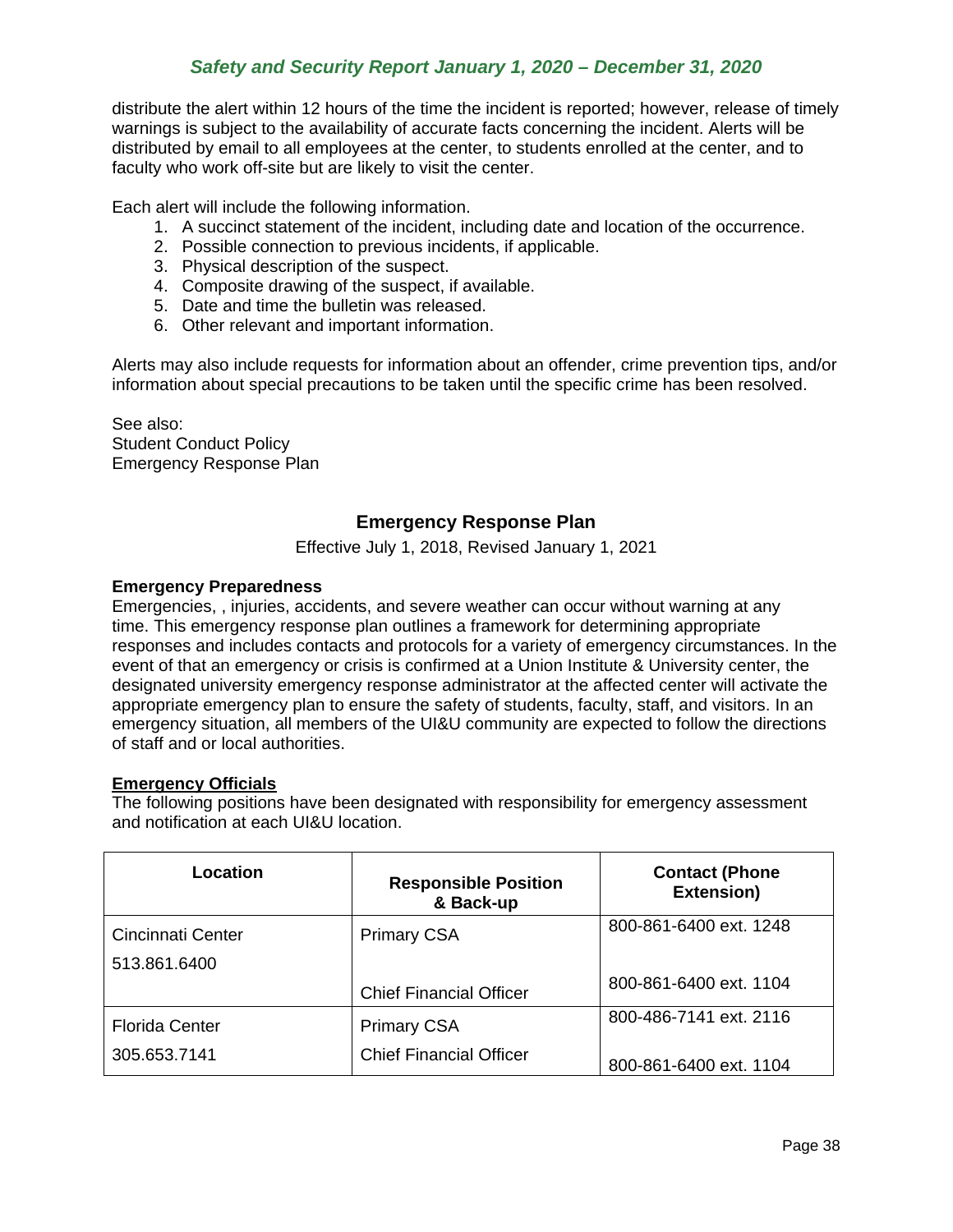| Los Angeles Center | <b>Primary CSA</b>             | 800-486-8328 ext. 1707 |
|--------------------|--------------------------------|------------------------|
| 310.417.3500       |                                |                        |
|                    | <b>Chief Financial Officer</b> | 800-861-6400 ext. 1104 |
| Sacramento Center  | <b>Primary CSA</b>             | 800-486-7049 ext. 1511 |
| 916.564.3100       |                                |                        |
|                    | <b>Chief Financial Officer</b> |                        |
|                    |                                | 800-861-6400 ext. 1104 |

## **General Emergency Procedures**

The key to surviving any emergency is to remain calm and carry out a plan of action appropriate to the emergency. Members of the UI&U community are encouraged to familiarize themselves with the layout of their center and all emergency procedures, so that they will know what to do in an emergency or crisis situation. Note also that some UI&U facilities, where the university leases space in buildings with other tenants, may have specific emergency response plans for the facility. When that is the case, it is the responsibility of the emergency officialto ensure that those plans are communicated to employees and students. Every member of the university community has a role in making UI&U a safe environment. In a true emergency, act! The following general procedures are applicable to all Union Institute & University locations.

- 1. Dial 911, then
- 2. Contact on-campus emergency official.

## **Non-Life Threatening Emergencies**

1. Contact on-campus emergency official.

### **Fire**

- 1. Sound the fire alarm.
- 2. Evacuate the building, alerting others as you leave, if it is possible to do so safely.
- 3. Call 911.
	- o If there is smoke, keep low to the floor.
	- o Go to the nearest exit or staircase. Do not use elevators.
	- $\circ$  If you are trapped, go to the nearest window and open it if possible, then shout and wave to attract attention.
	- o Once you are outside, move to the designated assembly area away from the building to allow ready access by emergency personnel.
	- o Call 911.

## **Gas Leak/Hazardous Spill**

- 1. Cease all operations. Do not switch on lights or other electrical equipment.
- 2. Contact your center's emergency official.
- 3. Depending on the nature of the emergency, the official may call for evacuation or for shelter in place. (See Shelter in Place section below.)
- 4. If the emergency official calls for an evacuation, leave the building immediately, alerting others as you go:
	- o Use the nearest exit or staircase. Do not use elevators.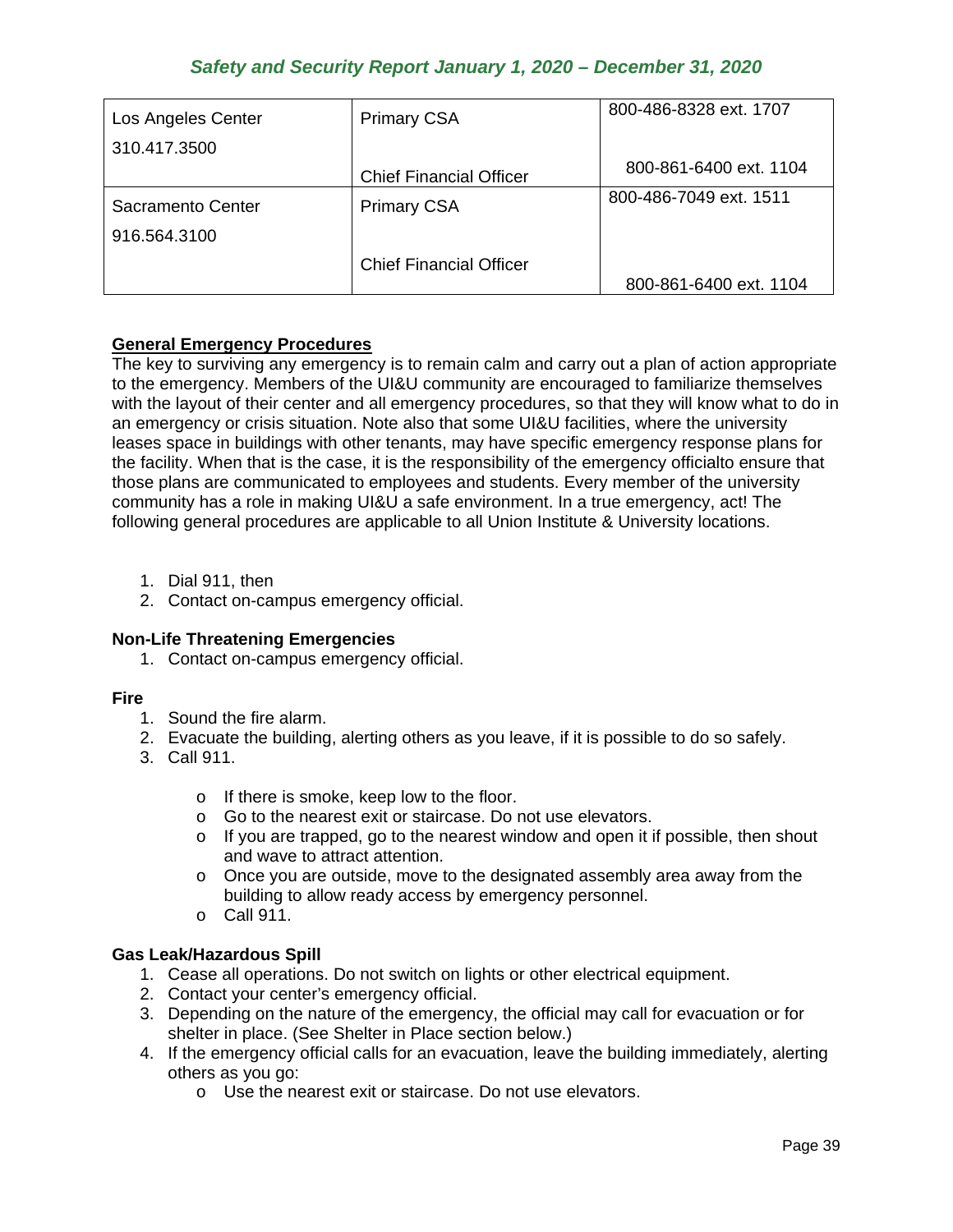- $\circ$  Once you are outside, move to the designated assembly area away from the building to allow ready access by emergency personnel.
- o Call 911.

### **Tornado/Hurricane/Severe Weather**

When tornado/severe weather sirens sound, take shelter in the lowest level of the building. The center emergency official should designate the in-building shelter area. Stay away from windows and doors. Remain in sheltered area until notified that it is safe to move. (See Shelter in Place section below.)

### **Earthquake**

Evacuation is not recommended during an earthquake. In the event of an earthquake, take shelter away from windows – sit under a desk or table to avoid flying glass and other debris. Do not leave the building until the earthquake is over. Do not use matches, lighters, or other open flames, in the event of a gas leak. Do not use elevators or enter stairwells during the quake. Remain in the sheltered space until notified that it is safe to move.

### **Critical Illness/ Injury**

- 1. Call 911. Give the address and the exact location of the victim in the building.
- 2. Remain at the scene to direct emergency personnel.
- 3. Do not attempt to move the victim unless absolutely necessary.
- 4. At the Cincinnati center, if the victim appears to be having a heart attack, contact campus emergency official so that defibrillators may be used.

#### **Bomb Threat**

If you see a suspicious object, DO NOT HANDLE IT. Clear the area and call 911. If you receive a bomb threat call:

- Record all vital information provided (location, time device will go off, appearance of the device, size, name of caller or organization taking responsibility, etc.).
- If possible, note caller's accent (if any), gender, apparent age, any background noises, caller ID number.
- Call 911.

If you receive notice of a bomb threat from university officials:

- Evacuate the building, alerting others as you leave.
- Use the nearest safe exit or staircase. Do not use elevators.
- Once outside, move to the designated assembly area away from the building to allow ready access by emergency personnel.

If you are unable to evacuate:

- Take cover under a sturdy piece of furniture.
- Stay away from windows.

#### **Hostile Individual/Intruder**

If you see or are notified of an individual actively causing deadly harm or threatening to cause deadly harm:

1. Do not sound the fire alarm!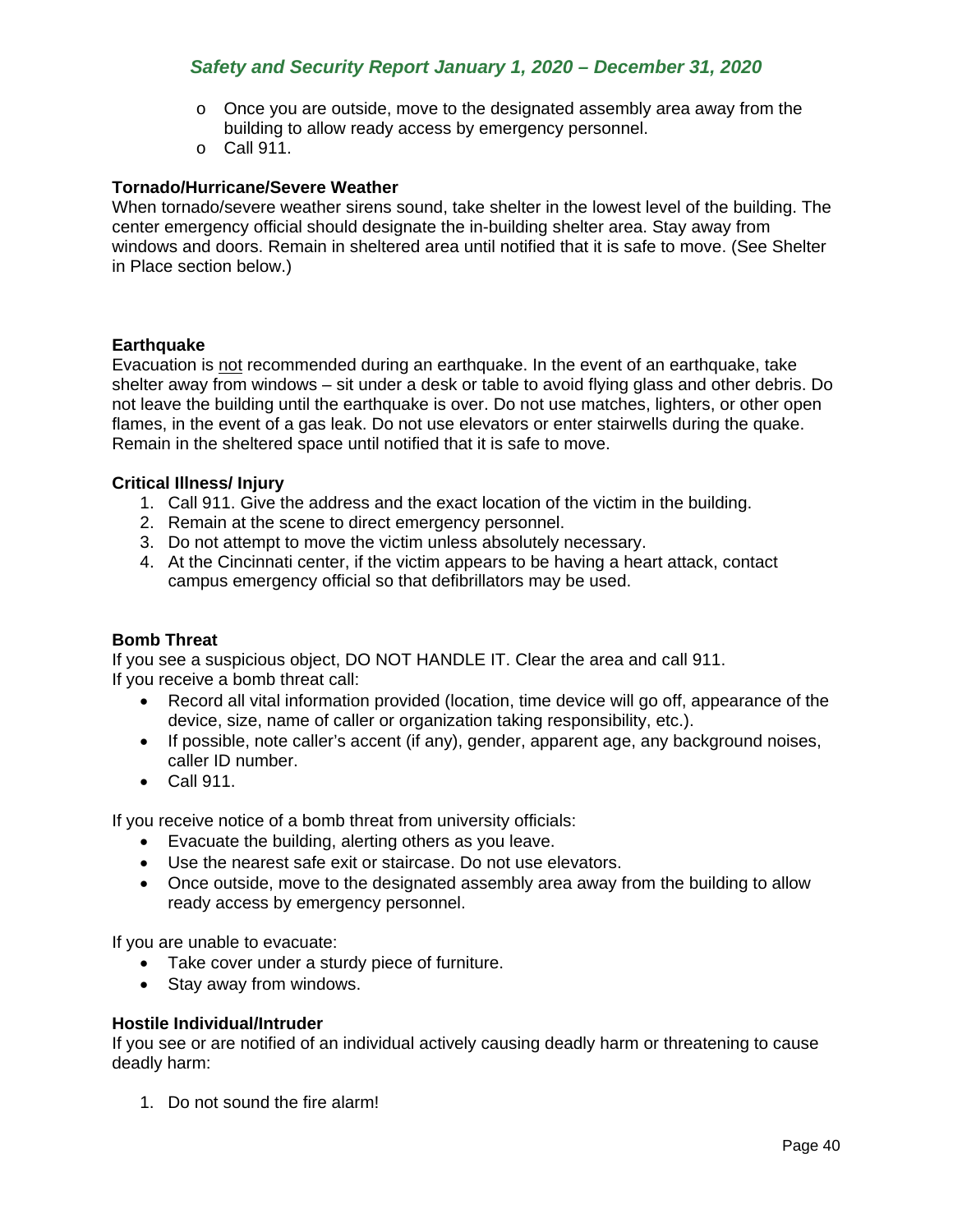- 2. Get away if you can, as fast as you can.
	- o Don't run in a straight line—use buildings, trees, cars, as cover.
- 3. If you cannot safely leave, seek cover:
	- o Lock or barricade yourself in a room.
	- o Stay low, away from windows, using furniture for cover.
	- o Be aware of alternate exits.
- 4. If unable to run or hide, consider playing dead if there are other victims around you.
- 5. Once you are in a safe location, call 911, providing as many details as possible regarding location, number of assailants, weapons, etc.
- 6. Stay hidden until police give the "all clear."
- 7.

### **Evacuation Assembly Areas**

UI&U has designated assembly areas at a safe distance from each university facility. Do not leave the assembly area—university officials need to be able to determine that all personnel have evacuated safely.

| <b>Center</b>            | <b>Evacuation Assembly Area</b>                                                           |
|--------------------------|-------------------------------------------------------------------------------------------|
| <b>Cincinnati Center</b> | Nearest fire stairwell                                                                    |
| <b>Florida Center</b>    | Parking lot                                                                               |
| Los Angeles Center       | Green space at the intersection of Centinela<br>and Sepulveda (north end of the property) |
| Sacramento Center        | Front parking lot                                                                         |

### **Shelter in Place**

In some circumstances, such as severe weather or circumstances where outdoor air becomes unsafe due to toxic or irritating substances, the university may issue a shelter-in-place warning, advising students, faculty, and staff to remain indoors. If a shelter-in-place warning is issued, remain inside the building. Stay away from windows and exterior doors. Remain in place until advised it is safe to leave. General guidelines for shelter-in-place locations:

- Make sure you have a telephone or other means of communication.
- Select a location on the interior of the building, away from windows, skylights, and exterior doors.
- For tornado or other severe storms, choose a ground level location. (If flooding is an issue, an upper-floor location is appropriate.)
- If the emergency involves unsafe air quality and there is time to do so safely, turn off ventilation system and/or close vents.

| <b>Shelter In Place - Tornados and Severe</b><br><b>Storms</b> | Location(s)                                    |
|----------------------------------------------------------------|------------------------------------------------|
| <b>Cincinnati Center</b>                                       | <b>Board Room</b>                              |
| <b>Florida Center</b>                                          | Copy/work room & restrooms                     |
| Los Angeles Center                                             | Lobby area of UI&U suite                       |
| Sacramento Center                                              | Large class/meeting room at mid-point of suite |